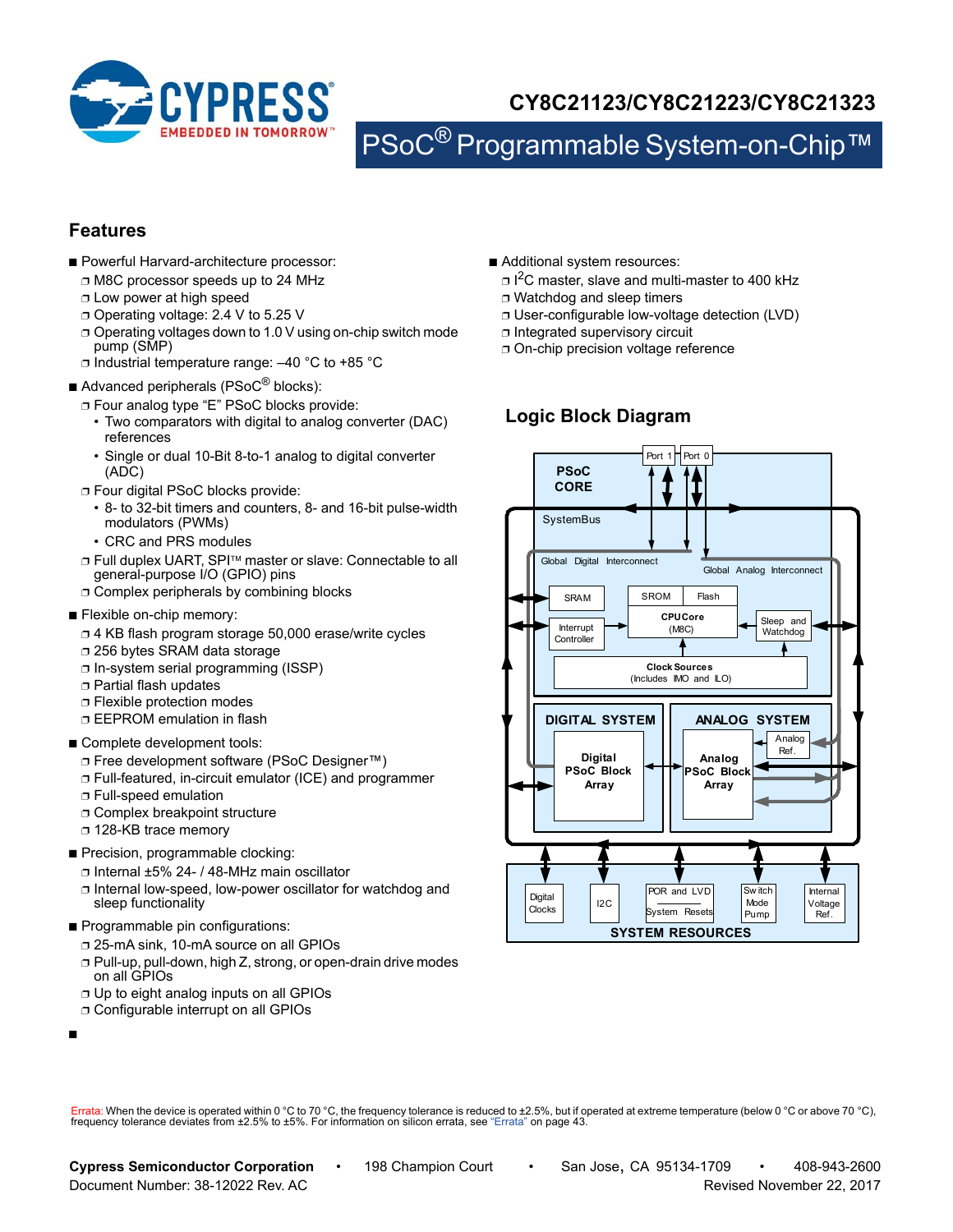

## **Contents**

| CY8C21123 Qualification Status  43          |  |
|---------------------------------------------|--|
|                                             |  |
|                                             |  |
| Sales, Solutions, and Legal Information  47 |  |
| Worldwide Sales and Design Support  47      |  |
|                                             |  |
|                                             |  |
| Cypress Developer Community  47             |  |
|                                             |  |
|                                             |  |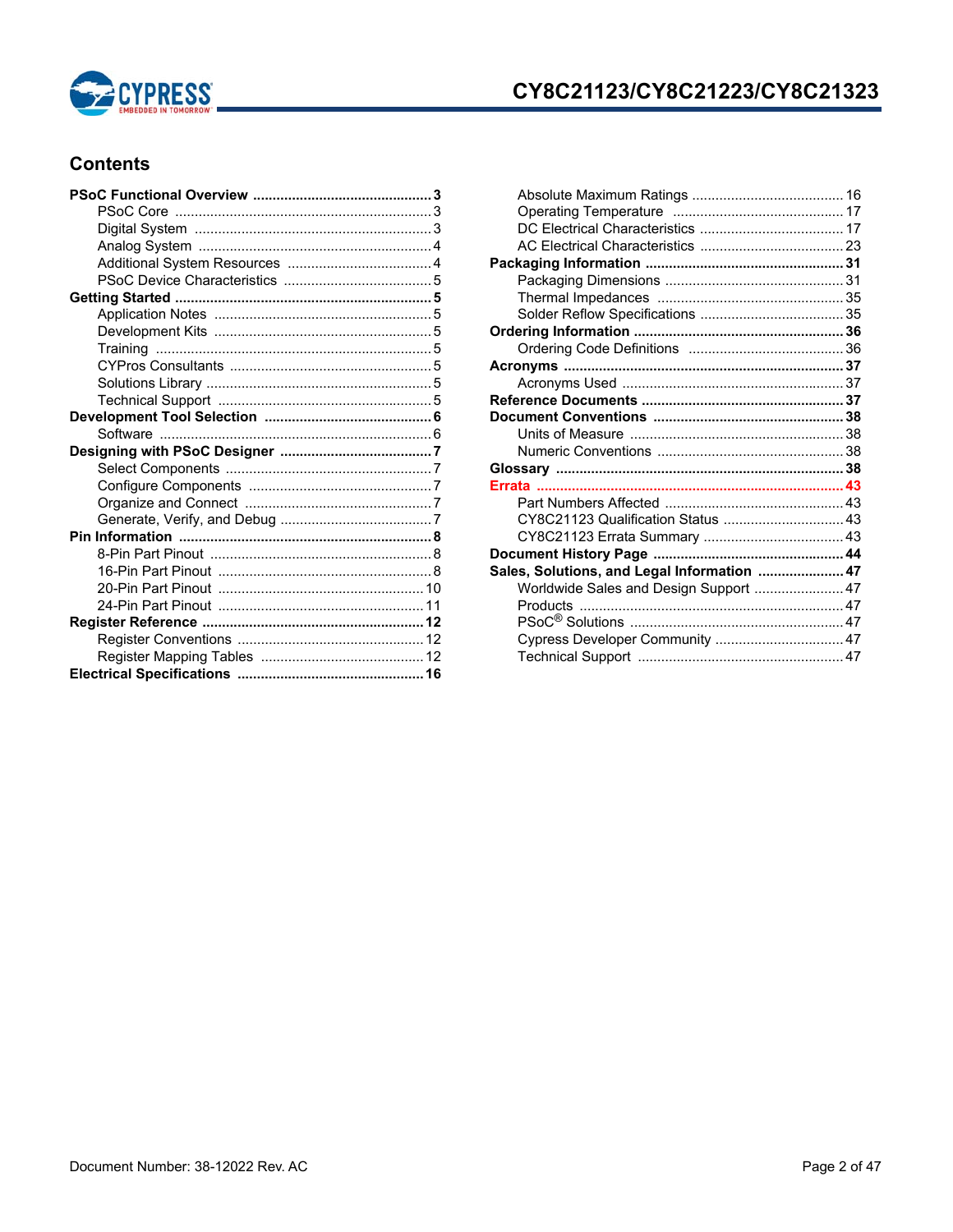

## **PSoC Functional Overview**

The PSoC family consists of many programmable system-on-chip controller devices. These devices are designed to replace multiple traditional MCU-based system components with a low cost single-chip programmable component. A PSoC device includes configurable blocks of analog and digital logic, and programmable interconnect. This architecture allows you to create customized peripheral configurations, to match the requirements of each individual application. Additionally, a fast CPU, Flash program memory, SRAM data memory, and configurable I/O are included in a range of convenient pinouts.

The PSoC architecture, as shown in Figure 1, consists of four main areas: the Core, the System Resources, the Digital System, and the Analog System. Configurable global bus resources allow the combining of all device resources into a complete custom system. Each PSoC device includes four digital blocks. Depending on the PSoC package, up to two analog comparators and up to 16 GPIO are also included. The GPIO provide access to the global digital and analog interconnects.

### **PSoC Core**

The PSoC Core is a powerful engine that supports a rich instruction set. It encompasses SRAM for data storage, an interrupt controller, sleep and watchdog timers, and internal main oscillator (IMO), and internal low-speed oscillator (ILO). The CPU core, called the M8C, is a powerful processor with speeds up to 24 MHz. The M8C is a four MIPS 8-bit Harvard-architecture microprocessor.

System Resources provide additional capability, such as digital clocks or  ${}^{12}C$  functionality for implementing an  ${}^{12}C$  master, slave, MultiMaster, an internal voltage reference that provides an absolute value of 1.3 V to a number of PSoC subsystems, an SMP that generates normal operating voltages off a single battery cell, and various system resets supported by the M8C.

The digital system consists of an array of digital PSoC blocks, which can be configured into any number of digital peripherals. The digital blocks can be connected to the GPIO through a series of global bus that can route any signal to any pin. This frees designs from the constraints of a fixed peripheral controller.

The analog system consists of four analog PSoC blocks, supporting comparators and analog-to-digital conversion up to 10 bits of precision.

### **Digital System**

The digital system consists of four digital PSoC blocks. Each block is an 8-bit resource that can be used alone or combined with other blocks to form 8, 16, 24, and 32-bit peripherals, which are called user modules. Digital peripheral configurations include:

- PWMs (8- and 16-bit)
- PWMs with dead band (8- and 16-bit)
- Counters (8- to 32-bit)
- $\blacksquare$  Timers (8- to 32-bit)
- UART 8-bit with selectable parity (up to two)
- SPI master and slave
- $\blacksquare$  I<sup>2</sup>C slave, master, multi-master (one available as a system resource)
- Cyclical redundancy checker/generator (8-bit)
- IrDA (up to two)
- Pseudo random sequence generators (8- to 32-bit)

The digital blocks can be connected to any GPIO through a series of global bus that can route any signal to any pin. The busses also allow for signal multiplexing and performing logic operations. This configurability frees your designs from the constraints of a fixed peripheral controller.

Digital blocks are provided in rows of four, where the number of blocks varies by PSoC device family. This provides an optimum choice of system resources for your application. Family resources are shown in Table 1 on page 5.

#### **Figure 1. Digital System Block Diagram**

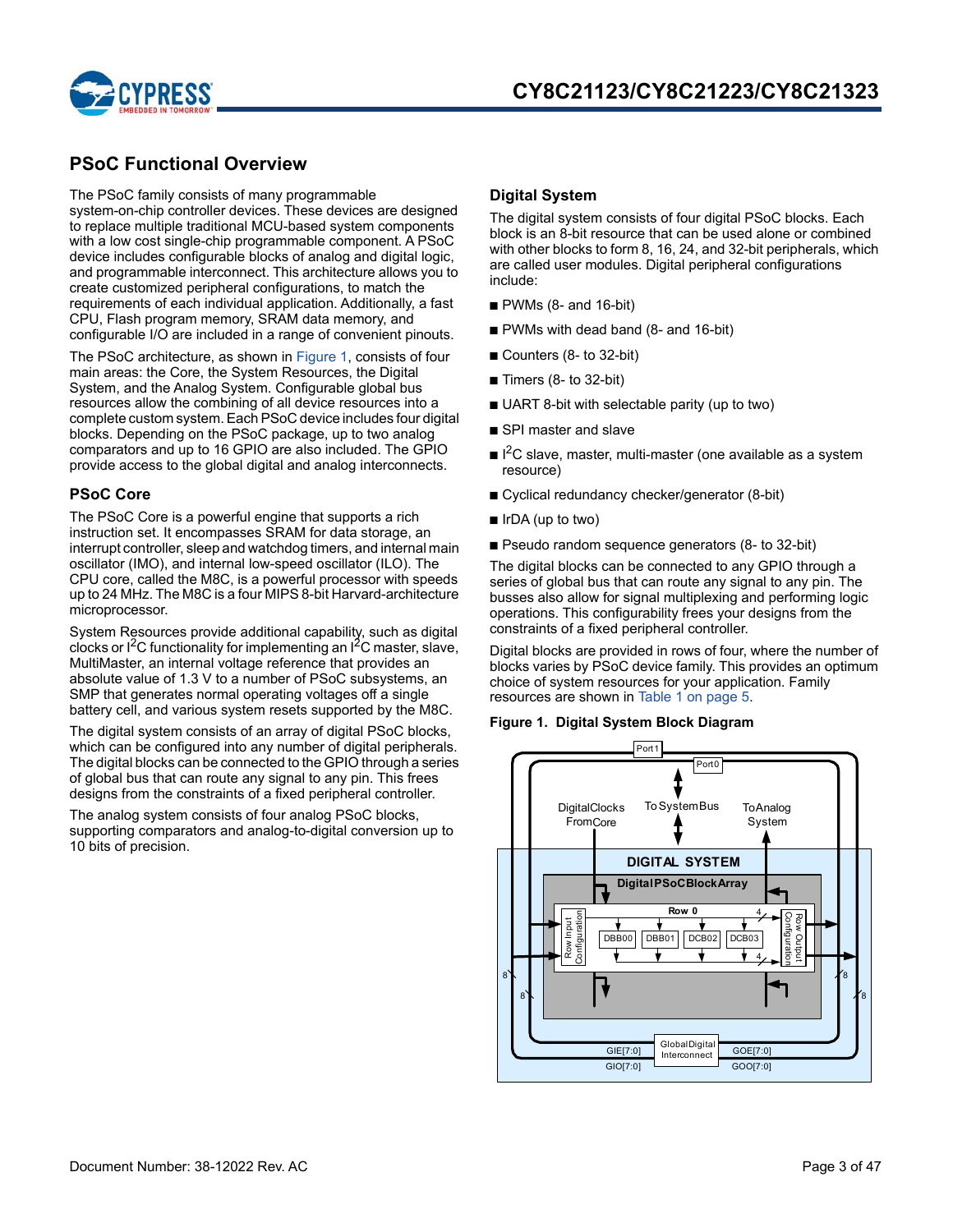

### **Analog System**

The analog system consists of four configurable blocks to allow creation of complex analog signal flows. Analog peripherals are very flexible and may be customized to support specific application requirements. Some of the more common PSoC analog functions (most available as user modules) are:

- Analog-to-digital converters (single or dual, with 8-bit or 10-bit resolution)
- Pin-to-pin comparators (one)
- Single-ended comparators (up to 2) with absolute (1.3 V) reference or 8-bit DAC reference
- 1.3 V reference (as a system resource)

In most PSoC devices, analog blocks are provided in columns of three, which includes one CT (continuous time) and two SC (switched capacitor) blocks. The CY8C21x23 devices provide limited functionality Type "E" analog blocks. Each column contains one CT block and one SC block.

The number of blocks on the device family is listed in Table 1 on page 5.

### **Figure 2. CY8C21x23 Analog System Block Diagram**

### **Additional System Resources**

System resources, some of which listed in the previous sections, provide additional capability useful to complete systems. Additional resources include a switch mode pump, low voltage detection, and power on reset. The merits of each system resource are.

- Digital clock dividers provide three customizable clock frequencies for use in applications. The clocks can be routed to both the digital and analog systems. Additional clocks can be generated using digital PSoC blocks as clock dividers.
- $\blacksquare$  The I<sup>2</sup>C module provides 100 and 400 kHz communication over two wires. Slave, master, and multi-master modes are all supported.
- LVD interrupts can signal the application of falling voltage levels, while the advanced POR (power on reset) circuit eliminates the need for a system supervisor.
- An internal 1.3 V voltage reference provides an absolute reference for the analog system, including ADCs and DACs.
- An integrated switch mode pump (SMP) generates normal operating voltages from a single 1.2 V battery cell, providing a low cost boost converter.

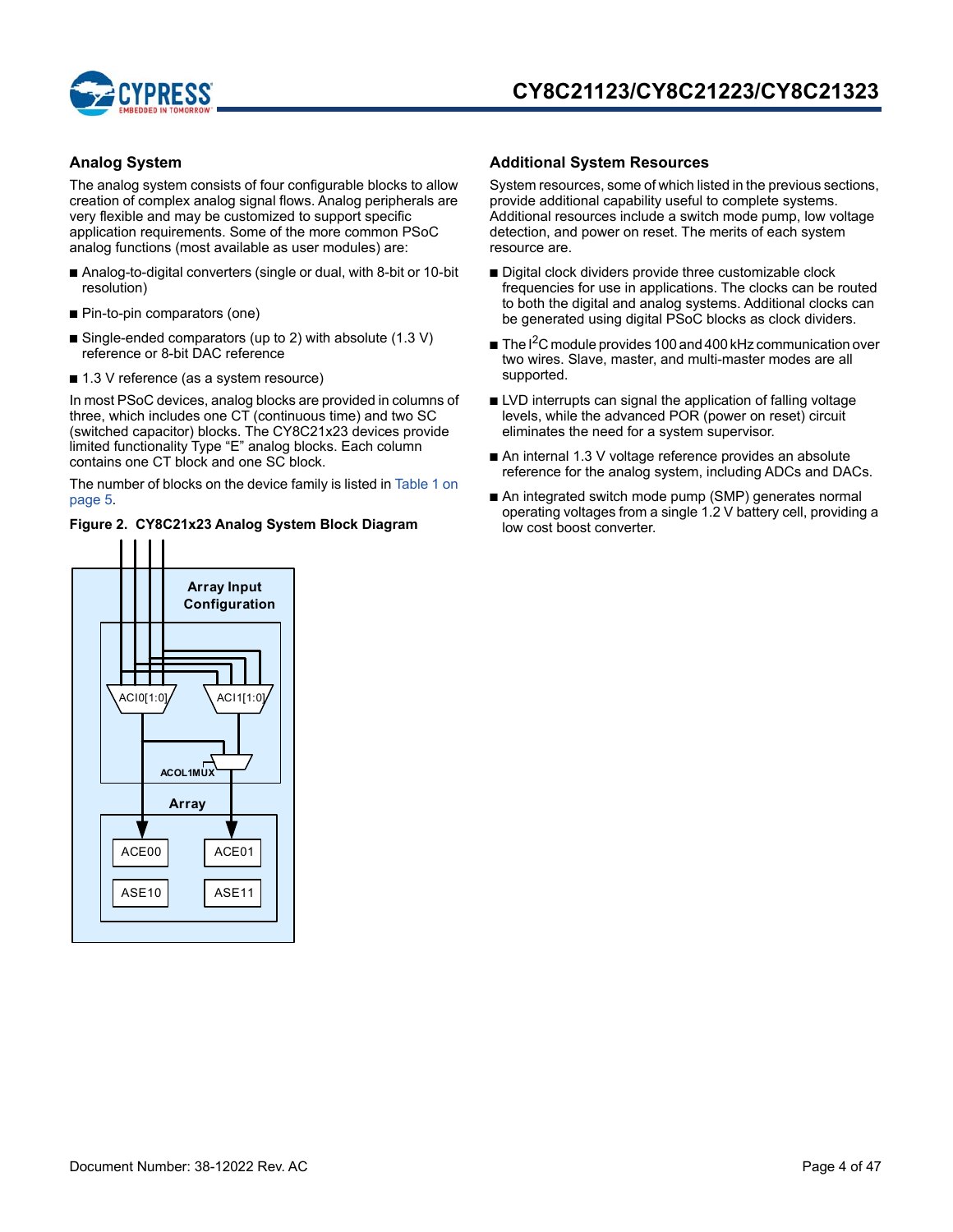

### **PSoC Device Characteristics**

Depending on your PSoC device characteristics, the digital and analog systems can have 16, 8, or 4 digital blocks, and 12, 6, or 4 analog blocks. Table 1 lists the resources available for specific PSoC device groups. The PSoC device covered by this datasheet is highlighted.

| <b>PSoC Part</b><br><b>Number</b> | <b>Digital</b><br><b>I/O</b> | <b>Digital</b><br><b>Rows</b> | <b>Digital</b><br><b>Blocks</b> | Analog<br><b>Inputs</b> | Analog<br><b>Outputs</b> | Analog<br><b>Columns</b> | Analog<br><b>Blocks</b> | <b>SRAM</b><br><b>Size</b> | <b>Flash</b><br><b>Size</b> |
|-----------------------------------|------------------------------|-------------------------------|---------------------------------|-------------------------|--------------------------|--------------------------|-------------------------|----------------------------|-----------------------------|
| CY8C29x66                         | up to 64                     | 4                             | 16                              | up to 12                | 4                        | 4                        | 12                      | 2 K                        | 32 K                        |
| CY8C28xxx                         | up to $44$                   | up to $3$                     | up to 12                        | up to 44                | up to $4$                | up to $6$                | up to<br>$12 + 4^{[1]}$ | 1 K                        | 16 K                        |
| CY8C27x43                         | up to 44                     | $\overline{2}$                | 8                               | up to 12                | 4                        | 4                        | 12                      | 256                        | 16 K                        |
| CY8C24x94                         | up to 56                     |                               | 4                               | up to 48                | $\overline{2}$           | 2                        | 6                       | 1 K                        | 16 K                        |
| CY8C24x23A                        | up to 24                     |                               | 4                               | up to 12                | 2                        | 2                        | 6                       | 256                        | 4 K                         |
| CY8C23x33                         | up to 26                     | 1                             | 4                               | up to 12                | $\overline{2}$           | 2                        | 4                       | 256                        | 8 K                         |
| CY8C22x45                         | up to 38                     | 2                             | 8                               | up to 38                | $\Omega$                 | 4                        | $6^{[1]}$               | 1 K                        | 16 K                        |
| CY8C21x45                         | up to $24$                   | 1                             | 4                               | up to $24$              | $\Omega$                 | 4                        | $6^{[1]}$               | 512                        | 8 K                         |
| CY8C21x34                         | up to 28                     | 1                             | 4                               | up to 28                | $\Omega$                 | 2                        | $4^{[1]}$               | 512                        | 8 K                         |
| CY8C21x23                         | up to 16                     | $\mathbf{1}$                  | 4                               | up to $8$               | $\mathbf 0$              | 2                        | $4^{[1]}$               | 256                        | 4 K                         |
| CY8C20x34                         | up to 28                     | 0                             | 0                               | up to 28                | $\Omega$                 | $\Omega$                 | $3^{[1,2]}$             | 512                        | 8 K                         |
| CY8C20xx6                         | up to 36                     | 0                             | 0                               | up to 36                | 0                        | $\Omega$                 | $3^{[1,2]}$             | up to<br>2 K               | up to<br>32 K               |

### **Table 1. PSoC Device Characteristics**

## **Getting Started**

The quickest way to understand PSoC silicon is to read this datasheet and then use the PSoC Designer Integrated Development Environment (IDE). This datasheet is an overview of the PSoC integrated circuit and presents specific pin, register, and electrical specifications.

For in depth information, along with detailed programming details, see the Technical Reference Manual for this PSoC device.

For up to date ordering, packaging, and electrical specification information, see the latest PSoC device datasheets on the web at http://www.cypress.com.

### **Application Notes**

Application notes are an excellent introduction to the wide variety of possible PSoC designs. They can be found at http://www.cypress.com.

### **Development Kits**

PSoC Development Kits are available online from Cypress at http://www.cypress.com and through a growing number of regional and global distributors, which include Arrow, Avnet, Digi-Key, Farnell, Future Electronics, and Newark.

### **Training**

Free PSoC technical training (on demand, webinars, and workshops) is available online at http://www.cypress.com. The training covers a wide variety of topics and skill levels to assist you in your designs.

### **CYPros Consultants**

Certified PSoC Consultants offer everything from technical assistance to completed PSoC designs. To contact or become a PSoC Consultant go to http://www.cypress.com and refer to CYPros Consultants.

### **Solutions Library**

Visit our growing library of solution focused designs at http://www.cypress.com. Here you can find various application designs that include firmware and hardware design files that enable you to complete your designs quickly.

### **Technical Support**

For assistance with technical issues, search KnowledgeBase articles and forums at http://www.cypress.com. If you cannot find an answer to your question, call technical support at 1-800-541-4736.

**Notes**

1. Limited analog functionality.

<sup>2.</sup> Two analog blocks and one CapSense®.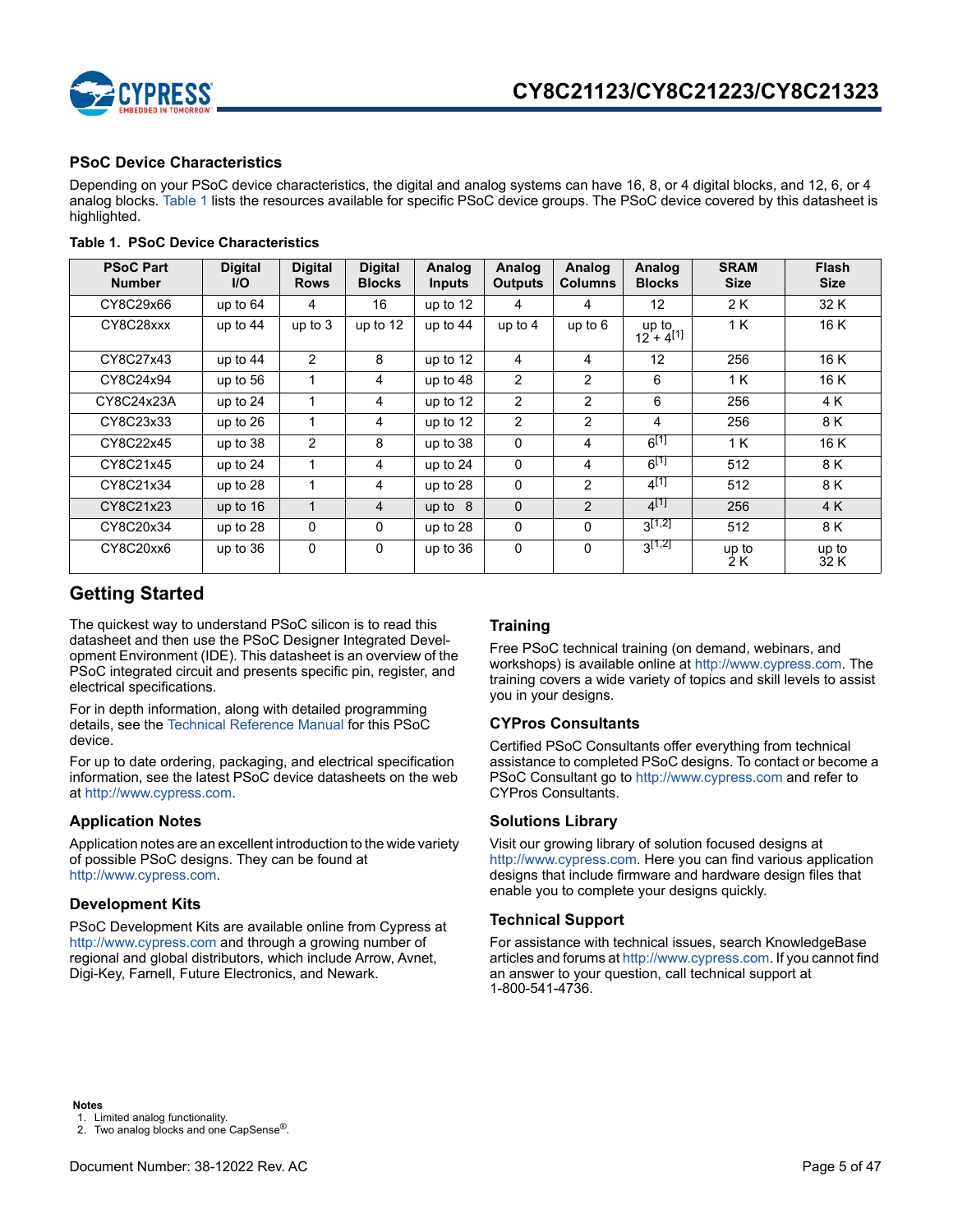

## **Development Tool Selection**

### **Software**

### *PSoC Designer*

At the core of the PSoC development software suite is PSoC Designer. Utilized by thousands of PSoC developers, this robust software has been facilitating PSoC designs for years. PSoC Designer is available free of charge at http://www.cypress.com. PSoC Designer comes with a free C compiler.

### **PSoC Designer Software Subsystems**

You choose a base device to work with and then select different onboard analog and digital components called user modules that use the PSoC blocks. Examples of user modules are ADCs, DACs, Amplifiers, and Filters. You configure the user modules for your chosen application and connect them to each other and to the proper pins. Then you generate your project. This prepopulates your project with APIs and libraries that you can use to program your application.

The tool also supports easy development of multiple configurations and dynamic reconfiguration. Dynamic reconfiguration allows for changing configurations at run time. Code Generation Tools PSoC Designer supports multiple third-party C compilers and assemblers. The code generation tools work seamlessly within the PSoC Designer interface and have been tested with a full range of debugging tools. The choice is yours.

**Assemblers.** The assemblers allow assembly code to be merged seamlessly with C code. Link libraries automatically use absolute addressing or are compiled in relative mode, and linked with other software modules to get absolute addressing.

**C Language Compilers.** C language compilers are available that support the PSoC family of devices. The products allow you to create complete C programs for the PSoC family devices. The optimizing C compilers provide all the features of C tailored to the PSoC architecture. They come complete with embedded libraries providing port and bus operations, standard keypad and display support, and extended math functionality.

### *Debugger*

PSoC Designer has a debug environment that provides hardware in-circuit emulation, allowing you to test the program in a physical system while providing an internal view of the PSoC device. Debugger commands allow the designer to read and program and read and write data memory, read and write I/O registers, read and write CPU registers, set and clear breakpoints, and provide program run, halt, and step control. The debugger also allows the designer to create a trace buffer of registers and memory locations of interest.

### *In-Circuit Emulator*

A low cost, high functionality In-Circuit Emulator (ICE) is available for development support. This hardware has the capability to program single devices. The emulator consists of a base unit that connects to the PC by way of a USB port. The base unit is universal and operates with all PSoC devices. Emulation pods for each device family are available separately. The emulation pod takes the place of the PSoC device in the target board and performs full speed (24MHz) operation.

Standard Cypress PSoC IDE tools are available for debugging the CY8C20x36A/66A family of parts. However, the additional trace length and a minimal ground plane in the Flex-Pod can create noise problems that make it difficult to debug the design. A custom bonded On-Chip Debug (OCD) device is available in a 48-pin QFN package. The OCD device is recommended for debugging designs that have high current and/or high analog accuracy requirements. The QFN package is compact and is connected to the ICE through a high density connector.

### *PSoC Programmer*

Flexible enough to be used on the bench in development, yet suitable for factory programming, PSoC Programmer works either as a standalone programming application or it can operate directly from PSoC Designer. PSoC Programmer software is compatible with both PSoC ICE-Cube in-circuit emulator and PSoC MiniProg. PSoC programmer is available free of charge at http://www.cypress.com/psocprogrammer.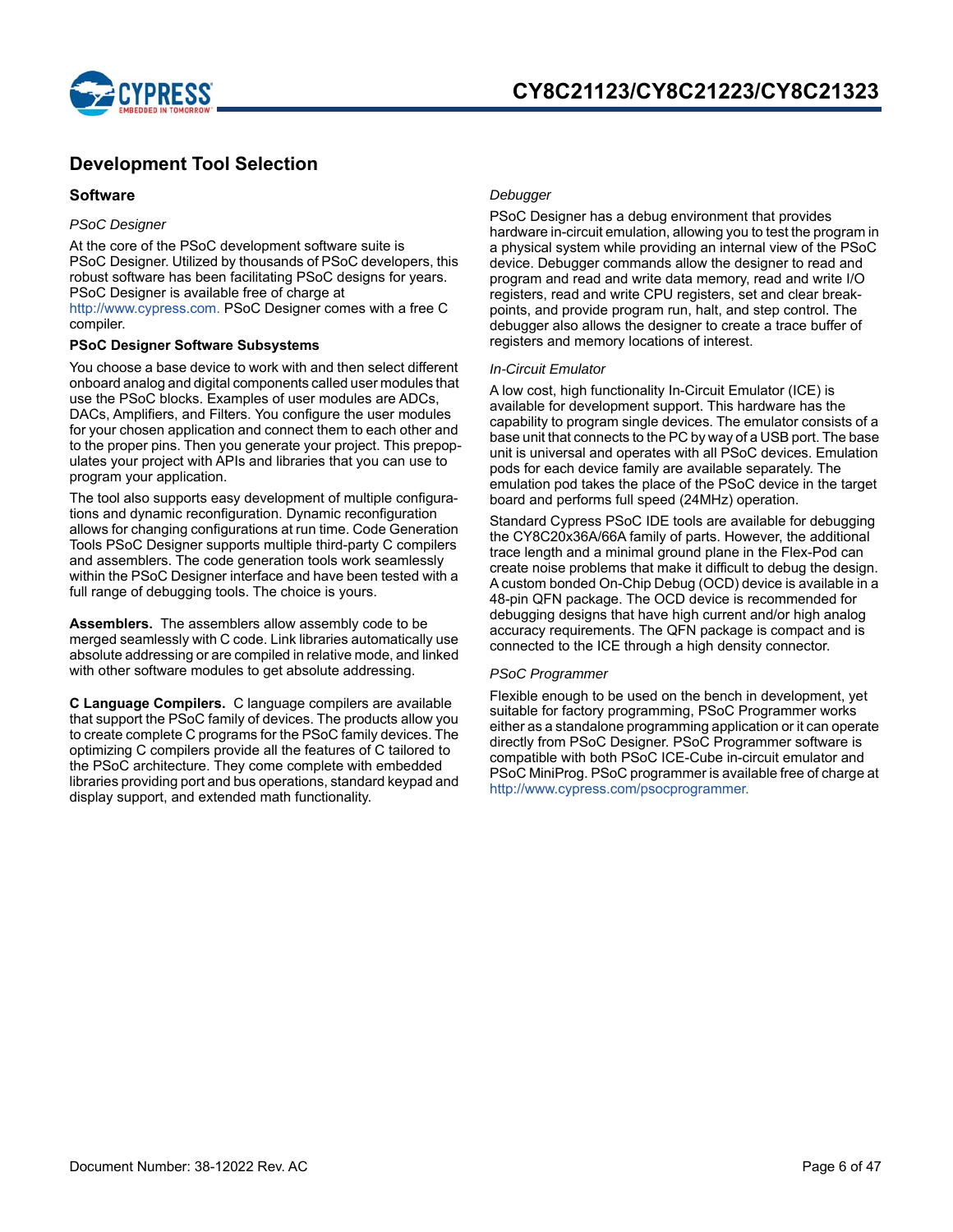

## **Designing with PSoC Designer**

The development process for the PSoC device differs from that of a traditional fixed function microprocessor. The configurable analog and digital hardware blocks give the PSoC architecture a unique flexibility that pays dividends in managing specification change during development and by lowering inventory costs. These configurable resources, called PSoC Blocks, have the ability to implement a wide variety of user-selectable functions.

The PSoC development process can be summarized in the following four steps:

- 1. Select User Modules
- 2. Configure User Modules
- 3. Organize and Connect
- 4. Generate, Verify, and Debug

### **Select Components**

PSoC Designer provides a library of pre-built, pre-tested hardware peripheral components called "user modules." User modules make selecting and implementing peripheral devices, both analog and digital, simple.

### **Configure Components**

Each of the User Modules you select establishes the basic register settings that implement the selected function. They also provide parameters and properties that allow you to tailor their precise configuration to your particular application. For example, a PWM User Module configures one or more

digital PSoC blocks, one for each 8 bits of resolution. The user module parameters permit you to establish the pulse width and duty cycle. Configure the parameters and properties to correspond to your chosen application. Enter values directly or by selecting values from drop-down menus. All the user modules are documented in datasheets that may be viewed directly in PSoC Designer or on the Cypress website. These user module datasheets explain the internal operation of the User Module and provide performance specifications. Each datasheet describes the use of each user module parameter, and other information you may need to successfully implement your design.

### **Organize and Connect**

You build signal chains at the chip level by interconnecting user modules to each other and the I/O pins. You perform the selection, configuration, and routing so that you have complete control over all on-chip resources.

### **Generate, Verify, and Debug**

When you are ready to test the hardware configuration or move on to developing code for the project, you perform the "Generate Configuration Files" step. This causes PSoC Designer to generate source code that automatically configures the device to your specification and provides the software for the system. The generated code provides application programming interfaces (APIs) with high-level functions to control and respond to hardware events at run time and interrupt service routines that you can adapt as needed.

A complete code development environment allows you to develop and customize your applications in C, assembly language, or both.

The last step in the development process takes place inside PSoC Designer's Debugger (access by clicking the Connect icon). PSoC Designer downloads the HEX image to the ICE where it runs at full speed. PSoC Designer debugging capabilities rival those of systems costing many times more. In addition

to traditional single-step, run-to-breakpoint and watch-variable features, the debug interface provides a large trace buffer and allows you to define complex breakpoint events that include monitoring address and data bus values, memory locations and external signals.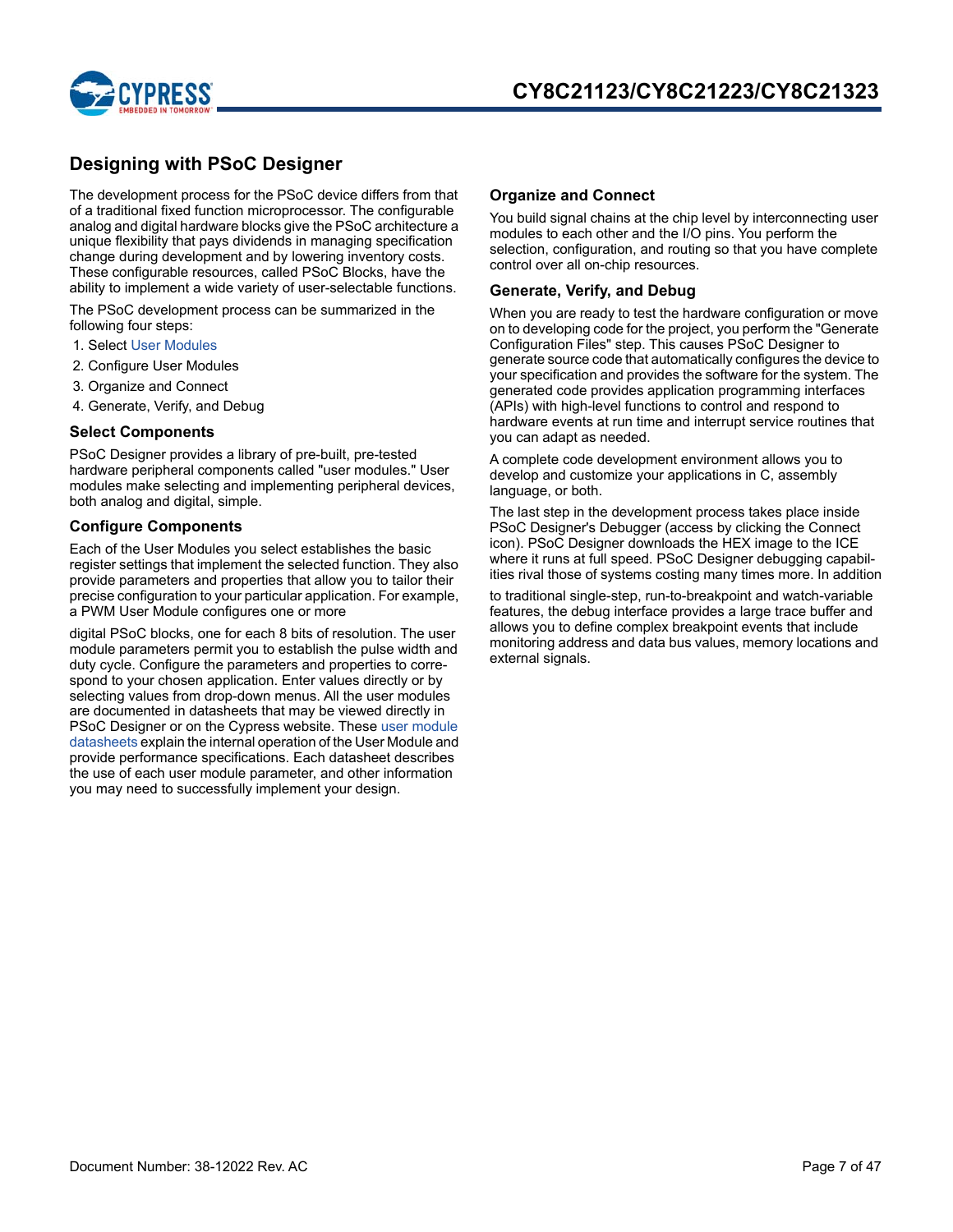

## **Pin Information**

This section describes, lists, and illustrates the CY8C21x23 PSoC device pins and pinout configurations. Every port pin (labeled with a "P") is capable of Digital I/O. However,  $V_{SS}$ ,  $V_{DD}$ , SMP, and XRES are not capable of Digital I/O.

### **8-Pin Part Pinout**

| Table 2. Pin Definitions - CY8C21123 8-Pin SOIC |  |
|-------------------------------------------------|--|
|                                                 |  |

| Type<br><b>Pin</b> |                |               | Pin                        | <b>Description</b>                                            |  |  |  |
|--------------------|----------------|---------------|----------------------------|---------------------------------------------------------------|--|--|--|
| No.                | <b>Digital</b> | <b>Analog</b> | <b>Name</b>                |                                                               |  |  |  |
|                    | I/O            |               | P0[5]                      | Analog column mux input                                       |  |  |  |
| $\overline{2}$     | 1/O            | P0[3]         |                            | Analog column mux input                                       |  |  |  |
| 3                  | 1/O            |               |                            | 1 <sup>2</sup> C serial clock (SCL), ISSP-SCLK <sup>[3]</sup> |  |  |  |
| 4                  | Power          |               | $\mathsf{V}_{\mathsf{SS}}$ | Ground connection                                             |  |  |  |
| 5                  | 1/O            |               | P1[0]                      | I <sup>2</sup> C serial data (SDA), ISSP-SDATA <sup>[3]</sup> |  |  |  |
| 6                  | 1/O            |               | P0[2]                      | Analog column mux input                                       |  |  |  |
| 7                  | 1/O            |               | P0[4]                      | Analog column mux input                                       |  |  |  |
| 8                  | Power          |               | V <sub>DD</sub>            | Supply voltage                                                |  |  |  |

### **Name Description Figure 3. CY8C21123 8-Pin SOIC**



**LEGEND**:  $A =$  Analog,  $I =$  Input, and  $O =$  Output.

### **16-Pin Part Pinout**

### **Table 3. Pin Definitions – CY8C21223 16-Pin SOIC**

| Pin            |                | Type          | Pin         | <b>Description</b>                                |  |  |  |
|----------------|----------------|---------------|-------------|---------------------------------------------------|--|--|--|
| No.            | <b>Digital</b> | <b>Analog</b> | <b>Name</b> |                                                   |  |  |  |
| 1              | 1/O            |               | P0[7]       | Analog column mux input                           |  |  |  |
| $\overline{c}$ | 1/O            |               | P0[5]       | Analog column mux input                           |  |  |  |
| 3              | 1/O            |               | P0[3]       | Analog column mux input                           |  |  |  |
| 4              | 1/O            |               | P0[1]       | Analog column mux input                           |  |  |  |
| 5              | Power          |               | <b>SMP</b>  | SMP connection to required external<br>components |  |  |  |
| 6              | Power          |               | $V_{SS}$    | Ground connection                                 |  |  |  |
| $\overline{7}$ | 1/O            |               | P1[1]       | 1 <sup>2</sup> C SCL, ISSP-SCLK <sup>[3]</sup>    |  |  |  |
| 8              | Power          |               | $V_{SS}$    | Ground connection                                 |  |  |  |
| 9              | 1/O            |               | P1[0]       | I <sup>2</sup> C SDA, ISSP-SDATA <sup>[3]</sup>   |  |  |  |
| 10             | 1/O            |               | P1[2]       |                                                   |  |  |  |
| 11             | 1/O            |               | P1[4]       | Optional external clock input (EXTCLK)            |  |  |  |
| 12             | 1/O            | I             | P0[0]       | Analog column mux input                           |  |  |  |
| 13             | 1/O            |               | P0[2]       | Analog column mux input                           |  |  |  |
| 14             | 1/O            |               | P0[4]       | Analog column mux input                           |  |  |  |
| 15             | 1/O            |               | P0[6]       | Analog column mux input                           |  |  |  |
| 16             |                | Power         | $V_{DD}$    | Supply voltage                                    |  |  |  |

#### **Name Description Figure 4. CY8C21223 16-Pin SOIC**

| ≏<br>A, I, P0[7]<br>$V_{DD}$<br>16<br>A, I, P0[5]<br>P0[6], A, I<br>$\overline{2}$<br>15<br>A, I, P0[3]<br>P0[4], A, I<br>3<br>14<br>A, I, $PO[1] \equiv$<br>$P0[2]$ , A, I<br>13<br>$\overline{4}$<br><b>SOIC</b><br>SMP <sub>I</sub><br><b>PO[0]</b> , A, I<br>12<br>5<br>$V_{SS}$<br>P1[4], EXTCLK<br>6<br>11<br>I2C SCL, P1[1]<br>P1[2]<br>10<br>P1[0], I2C SDA<br>$V_{SS}$<br>8<br>$\mathbf{Q}$ |
|------------------------------------------------------------------------------------------------------------------------------------------------------------------------------------------------------------------------------------------------------------------------------------------------------------------------------------------------------------------------------------------------------|
|------------------------------------------------------------------------------------------------------------------------------------------------------------------------------------------------------------------------------------------------------------------------------------------------------------------------------------------------------------------------------------------------------|

**LEGEND**  $A =$  Analog,  $I =$  Input, and  $O =$  Output.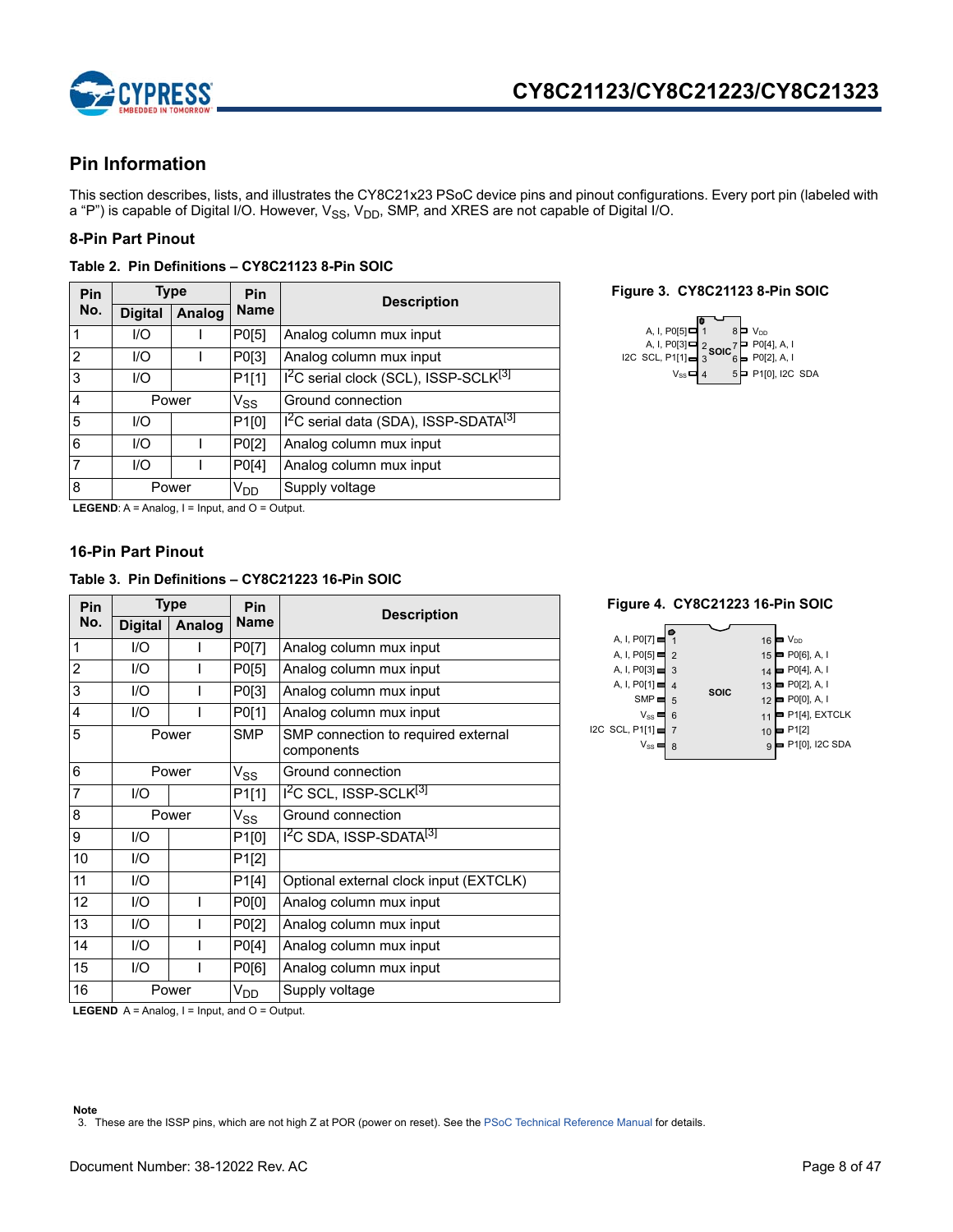

| <b>Type</b><br>Pin |        | Pin                     | <b>Description</b>                                    |  |  |  |
|--------------------|--------|-------------------------|-------------------------------------------------------|--|--|--|
| <b>Digital</b>     | Analog | <b>Name</b>             |                                                       |  |  |  |
| 1/O                |        | P0[3]                   | Analog column mux input                               |  |  |  |
| 1/O                |        | P0[1]                   | Analog column mux input                               |  |  |  |
| 1/O                |        | P1[7]                   | $I2C$ SCL                                             |  |  |  |
| 1/O                |        | P1[5]                   | $12C$ SDA                                             |  |  |  |
| 1/O                |        | P <sub>1</sub> [3]      |                                                       |  |  |  |
| 1/O                |        | P1[1]                   | I <sup>2</sup> C SCL, ISSP-SCLK <sup>[5]</sup>        |  |  |  |
| Power              |        | $V_{SS}$                | Ground connection                                     |  |  |  |
| 1/O                |        | P1[0]                   | I <sup>2</sup> C SDA, ISSP-SDATA <sup>[5]</sup>       |  |  |  |
| 1/O                |        | P1[6]                   |                                                       |  |  |  |
| I/O                |        | P <sub>1</sub> [4]      | <b>EXTCLK</b>                                         |  |  |  |
| Input              |        | <b>XRES</b>             | Active high external reset with internal<br>pull-down |  |  |  |
| $\overline{U}$     |        | PO[4]                   | V <sub>REF</sub>                                      |  |  |  |
|                    |        | V <sub>DD</sub>         | Supply voltage                                        |  |  |  |
| 1/O                |        | P0[7]                   | Analog column mux input                               |  |  |  |
| I/O                |        | P0[5]                   | Analog column mux input                               |  |  |  |
|                    |        | <b>NC</b>               | No Connection. Pin must be left floating              |  |  |  |
|                    |        | Power<br>$\blacksquare$ |                                                       |  |  |  |

### **Table 4. Pin Definitions – CY8C21223 16-Pin QFN with no E-Pad** [4]



**LEGEND**  $A =$  Analog,  $I =$  Input, and  $O =$  Output.

#### **Notes**

<sup>4.</sup> The center pad on the QFN package must be connected to ground (Vss) for best mechanical, thermal, and electrical performance. If not connected to ground, it must be electrically floated and not connected to any other signal. 5. These are the ISSP pins, which are not high Z at POR (power on reset). See the PSoC Technical Reference Manual for details.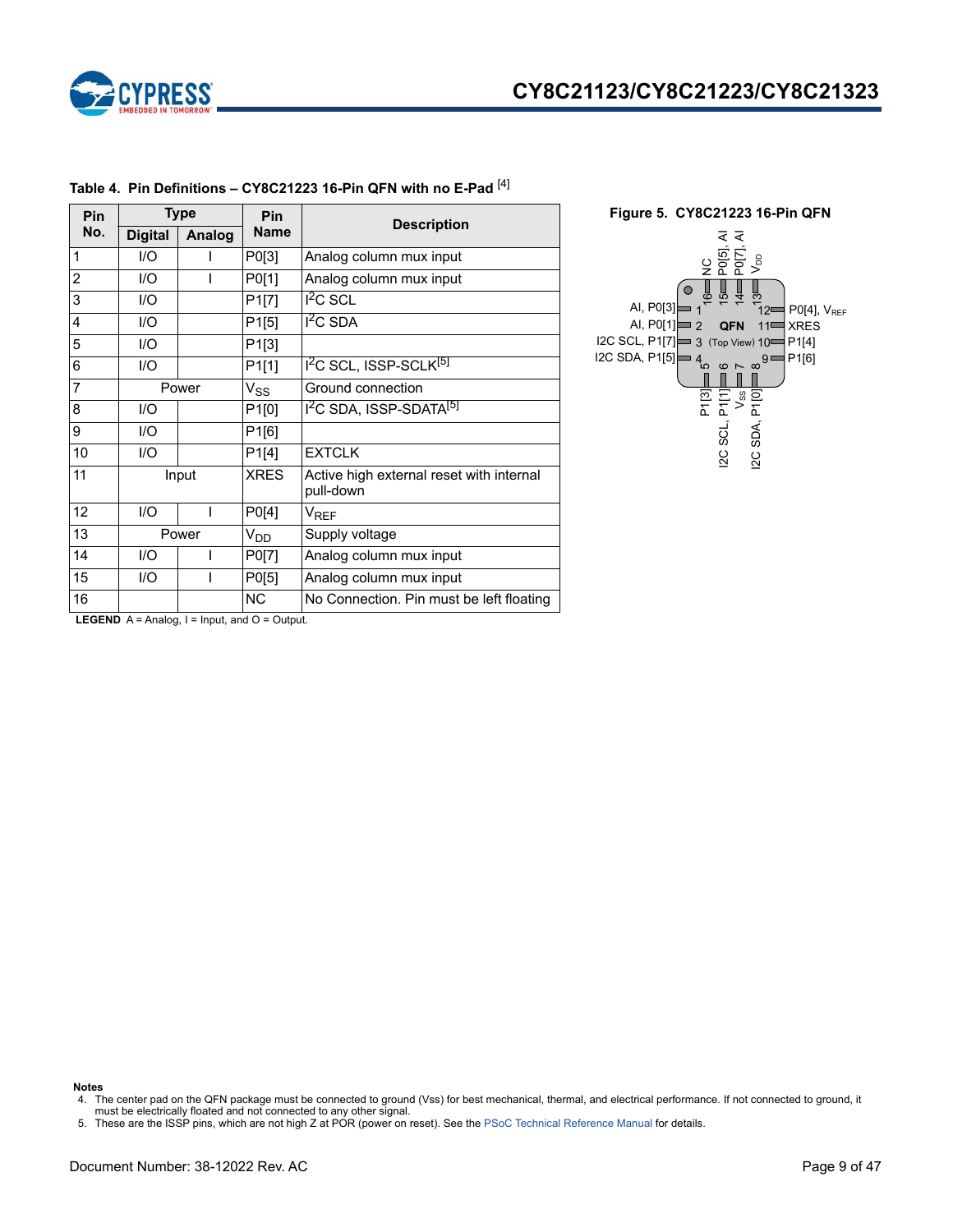

# **CY8C21123/CY8C21223/CY8C21323**

### **20-Pin Part Pinout**

#### **Table 5. Pin Definitions – CY8C21323 20-Pin SSOP**

| Pin            |                                                            | <b>Type</b> | Pin         | <b>Description</b>                                    |  |  |  |  |
|----------------|------------------------------------------------------------|-------------|-------------|-------------------------------------------------------|--|--|--|--|
| No.            | <b>Digital</b>                                             | Analog      | <b>Name</b> |                                                       |  |  |  |  |
| 1              | I/O                                                        |             | P0[7]       | Analog column mux input                               |  |  |  |  |
| $\overline{2}$ | I/O                                                        |             | P0[5]       | Analog column mux input                               |  |  |  |  |
| 3              | I/O                                                        |             | P0[3]       | Analog column mux input                               |  |  |  |  |
| 4              | I/O                                                        |             | P0[1]       | Analog column mux input                               |  |  |  |  |
| 5              |                                                            | Power       | $V_{SS}$    | Ground connection <sup>[6]</sup>                      |  |  |  |  |
| 6              | I/O                                                        |             | P1[7]       | $1^2C$ SCL                                            |  |  |  |  |
| $\overline{7}$ | I/O                                                        |             | P1[5]       | $12C$ SDA                                             |  |  |  |  |
| 8              | I/O                                                        |             | P1[3]       |                                                       |  |  |  |  |
| 9              | I/O                                                        |             | P1[1]       | I <sup>2</sup> C SCL, ISSP-SCLK <sup>[7]</sup>        |  |  |  |  |
| 10             |                                                            | Power       | $V_{SS}$    | Ground connection <sup>[6]</sup>                      |  |  |  |  |
| 11             | I/O                                                        |             | P1[0]       | 1 <sup>2</sup> C SDA, ISSP-SDATA <sup>[7]</sup>       |  |  |  |  |
| 12             | 1/O                                                        |             | P1[2]       |                                                       |  |  |  |  |
| 13             | 1/O                                                        |             | P1[4]       | Optional EXTCLK input                                 |  |  |  |  |
| 14             | I/O                                                        |             | P1[6]       |                                                       |  |  |  |  |
| 15             |                                                            | Input       | <b>XRES</b> | Active high external reset with internal<br>pull-down |  |  |  |  |
| 16             | 1/O                                                        | ı           | P0[0]       | Analog column mux input                               |  |  |  |  |
| 17             | I/O                                                        |             | P0[2]       | Analog column mux input                               |  |  |  |  |
| 18             | I/O                                                        |             | P0[4]       | Analog column mux input                               |  |  |  |  |
| 19             | I/O                                                        |             | P0[6]       | Analog column mux input                               |  |  |  |  |
| 20             |                                                            | Power       | $V_{DD}$    | Supply voltage                                        |  |  |  |  |
|                | <b>LEGEND</b> $A =$ Analog. $I =$ Input. and $O =$ Output. |             |             |                                                       |  |  |  |  |



**LEGEND**  $A =$  Analog,  $I =$  Input, and  $O =$  Output.

**Notes**

6. All V<sub>SS</sub> pins should be brought out to one common GND plane.<br>7. These are the ISSP pins, which are not high Z at POR (power on reset). See the PSoC Technical Reference Manual for details.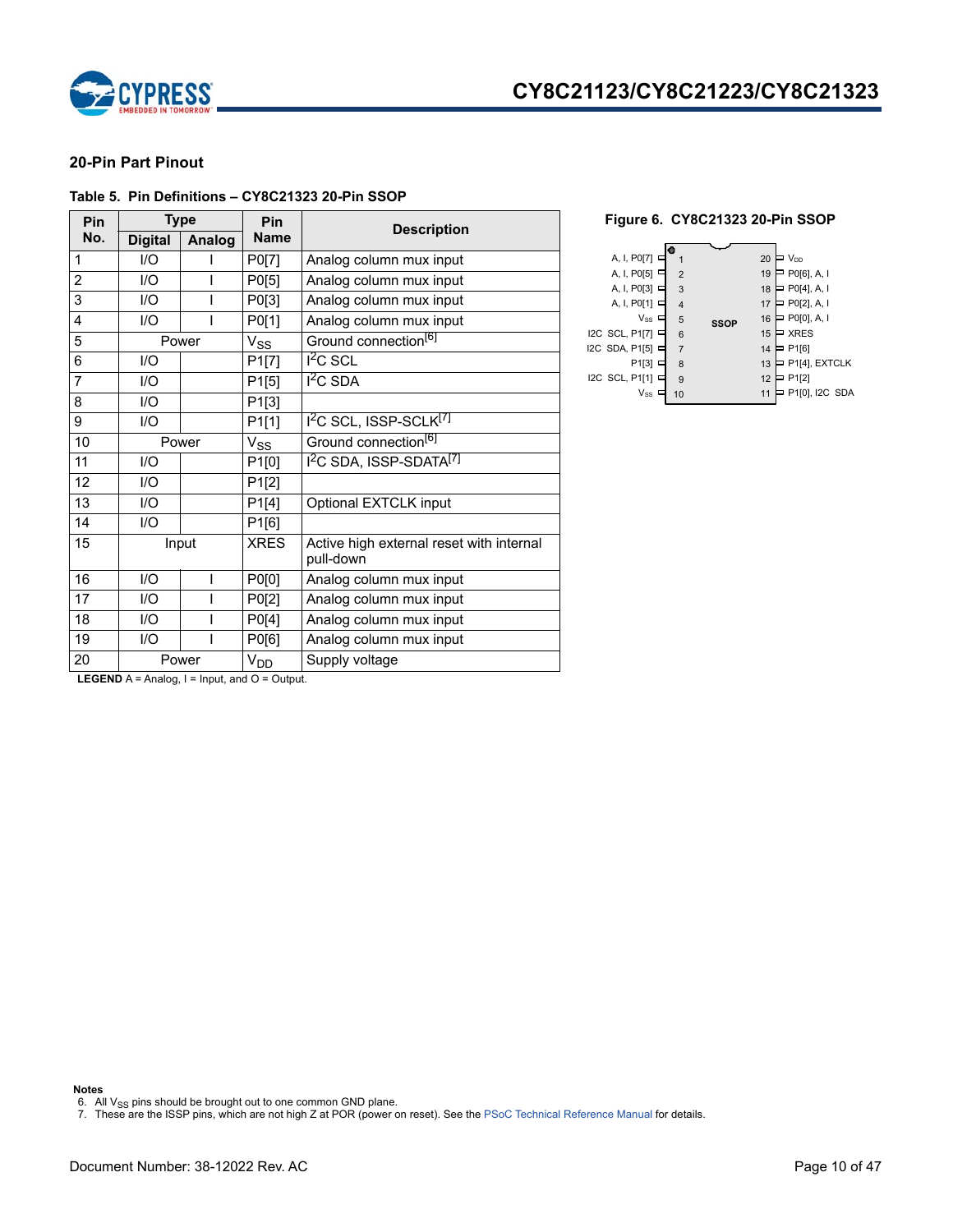

### **24-Pin Part Pinout**

### **Table 6. Pin Definitions – CY8C21323 24-Pin QFN**[8]

| Pin            |                | <b>Type</b>   | Pin                        | <b>Description</b>                                    |
|----------------|----------------|---------------|----------------------------|-------------------------------------------------------|
| No.            | <b>Digital</b> | <b>Analog</b> | <b>Name</b>                |                                                       |
| $\mathbf{1}$   | I/O            |               | P0[1]                      | Analog column mux input                               |
| $\overline{2}$ |                | Power         | <b>SMP</b>                 | SMP connection to required external<br>components     |
| 3              |                | Power         | $\mathsf{V}_{\mathsf{SS}}$ | Ground connection <sup>[9]</sup>                      |
| 4              | I/O            |               | P <sub>1</sub> [7]         | $12C$ SCL                                             |
| 5              | I/O            |               | P1[5]                      | $I2C$ SDA                                             |
| 6              | I/O            |               | P1[3]                      |                                                       |
| $\overline{7}$ | I/O            |               | P1[1]                      | 1 <sup>2</sup> C SCL, ISSP-SCLK <sup>[10]</sup>       |
| 8              |                |               | <b>NC</b>                  | No connection. Pin must be left floating              |
| 9              | Power          |               | $\mathsf{V}_{\mathsf{SS}}$ | Ground connection <sup>[9]</sup>                      |
| 10             | I/O            |               | P <sub>1[0]</sub>          | 1 <sup>2</sup> C SDA, ISSP-SDATA <sup>[10]</sup>      |
| 11             | 1/O            |               | P1[2]                      |                                                       |
| 12             | I/O            |               | P1[4]                      | Optional (EXTCLK) input                               |
| 13             | I/O            |               | P1[6]                      |                                                       |
| 14             |                | Input         | <b>XRES</b>                | Active high external reset with internal<br>pull-down |
| 15             |                |               | <b>NC</b>                  | No connection. Pin must be left floating              |
| 16             | I/O            | I             | P0[0]                      | Analog column mux input                               |
| 17             | 1/O            | I             | P0[2]                      | Analog column mux input                               |
| 18             | I/O            | ı             | P0[4]                      | Analog column mux input                               |
| 19             | I/O            | ı             | P0[6]                      | Analog column mux input                               |
| 20             |                | Power         | V <sub>DD</sub>            | Supply voltage                                        |
| 21             | Power          |               | $V_{SS}$                   | Ground connection <sup>[9]</sup>                      |
| 22             | I/O            | I             | P0[7]                      | Analog column mux input                               |
| 23             | 1/O            | ı             | P0[5]                      | Analog column mux input                               |
| 24             | I/O            | ı             | P0[3]                      | Analog column mux input                               |



**LEGEND**  $A =$  Analog,  $I =$  Input, and  $O =$  Output.

#### **Notes**

9. All V<sub>SS</sub> pins should be brought out to one common GND plane.

<sup>8.</sup> The center pad on the QFN package must be connected to ground (V<sub>SS</sub>) for best mechanical, thermal, and electrical performance. If not connected to ground, it must be electrically floated and not connected to any other signal.

<sup>10.</sup> These are the ISSP pins, which are not high Z at POR (power on reset). See the PSoC Technical Reference Manual for details.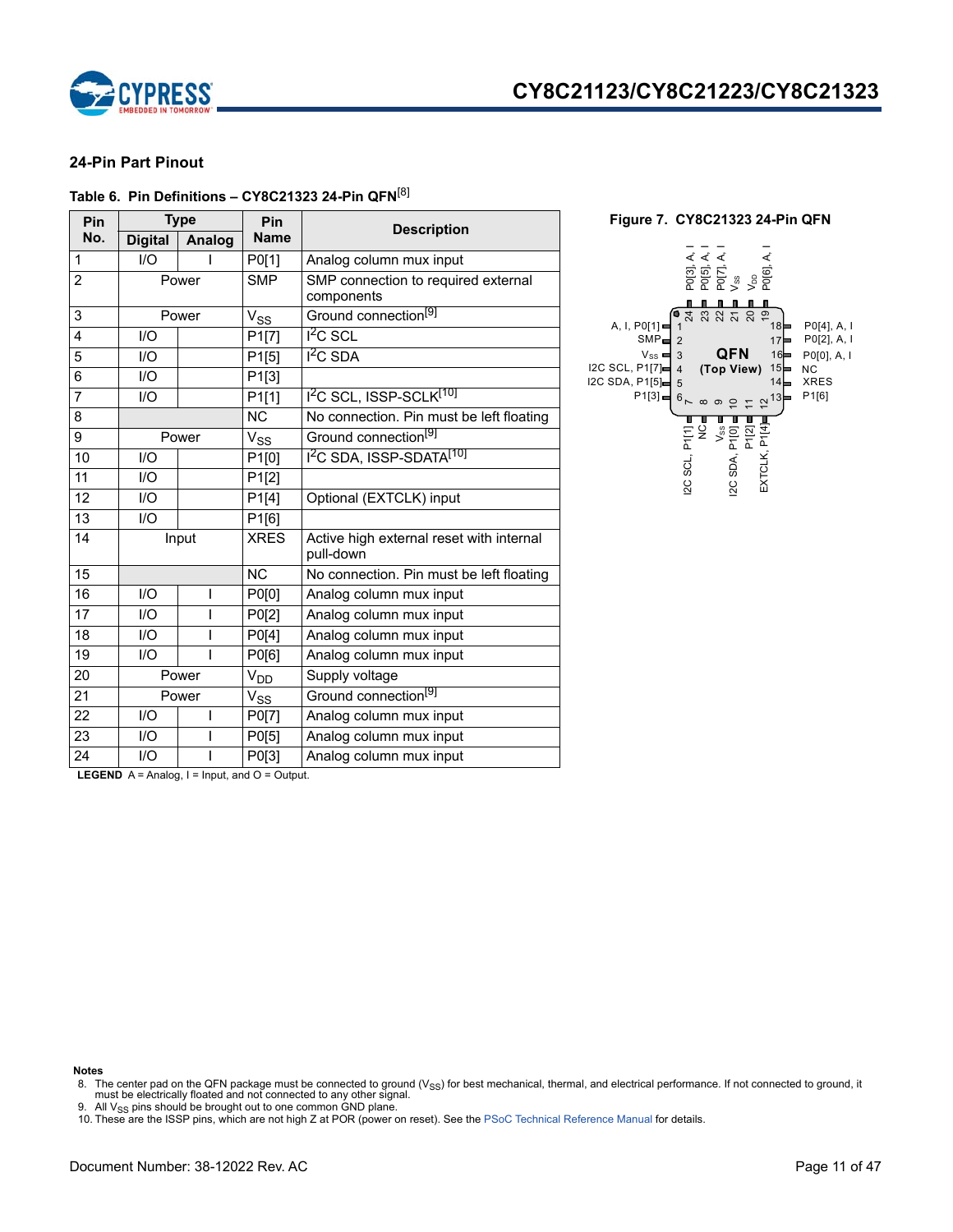

## **Register Reference**

This section lists the registers of the CY8C21x23 PSoC device. For detailed register information, refer the PSoC Technical Reference Manual.

### **Register Conventions**

The register conventions specific to this section are listed in Table 7.

| <b>Convention</b> | <b>Description</b>           |
|-------------------|------------------------------|
|                   | Read register or bit(s)      |
| w                 | Write register or bit(s)     |
|                   | Logical register or bit(s)   |
|                   | Clearable register or bit(s) |
| #                 | Access is bit specific       |

### **Register Mapping Tables**

The PSoC device has a total register address space of 512 bytes. The register space is referred to as I/O space and is divided into two banks. The XOI bit in the Flag register (CPU\_F) determines the bank you are currently in. When the XOI bit is set, you are in Bank 1.

**Note** In the following register mapping tables, blank fields are **Table 7. Register Conventions Reserved and must not be accessed.**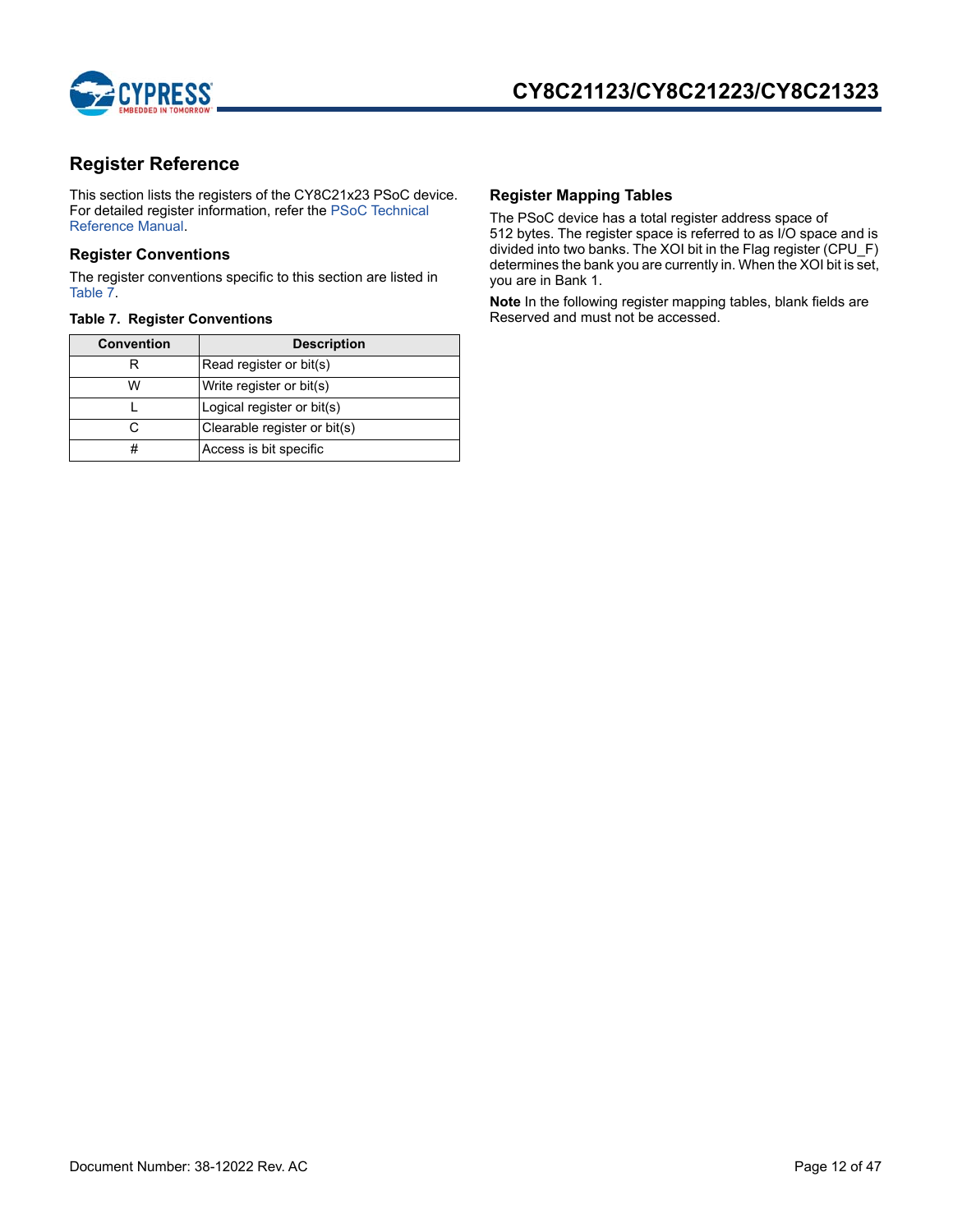

### **Table 8. Register Map Bank 0 Table: User Space**

| Name          | Addr<br>$(0,$ Hex $)$ | <b>Access</b>           | Name                                   | Addr<br>$(0,$ Hex $)$ | <b>Access</b> | Name     | Addr<br>$(0,$ Hex $)$  | <b>Access</b> | Name     | Addr<br>$(0,$ Hex $)$ | <b>Access</b> |
|---------------|-----------------------|-------------------------|----------------------------------------|-----------------------|---------------|----------|------------------------|---------------|----------|-----------------------|---------------|
| PRT0DR        | 00                    | <b>RW</b>               |                                        | 40                    |               | ASE10CR0 | 80                     | <b>RW</b>     |          | CO                    |               |
| <b>PRT0IE</b> | 01                    | <b>RW</b>               |                                        | 41                    |               |          | 81                     |               |          | C <sub>1</sub>        |               |
| PRT0GS        | 02                    | <b>RW</b>               |                                        | 42                    |               |          | 82                     |               |          | C <sub>2</sub>        |               |
| PRT0DM2       | 03                    | <b>RW</b>               |                                        | 43                    |               |          | 83                     |               |          | C <sub>3</sub>        |               |
| PRT1DR        | 04                    | <b>RW</b>               |                                        | 44                    |               | ASE11CR0 | 84                     | <b>RW</b>     |          | C <sub>4</sub>        |               |
| PRT1IE        | 05                    | <b>RW</b>               |                                        | 45                    |               |          | 85                     |               |          | C <sub>5</sub>        |               |
| PRT1GS        | 06                    | <b>RW</b>               |                                        | 46                    |               |          | 86                     |               |          | C <sub>6</sub>        |               |
| PRT1DM2       | 07                    | <b>RW</b>               |                                        | 47                    |               |          | 87                     |               |          | C7                    |               |
|               | 08                    |                         |                                        | 48                    |               |          | 88                     |               |          | C <sub>8</sub>        |               |
|               | 09                    |                         |                                        | 49                    |               |          | 89                     |               |          | C9                    |               |
|               | 0A                    |                         |                                        | 4A                    |               |          | 8A                     |               |          | CA                    |               |
|               | 0B                    |                         |                                        | 4B                    |               |          | 8B                     |               |          | CB                    |               |
|               | 0 <sup>C</sup>        |                         |                                        | 4C                    |               |          | 8C                     |               |          | CC                    |               |
|               | 0D                    |                         |                                        | 4D                    |               |          | 8D                     |               |          | CD                    |               |
|               | 0E                    |                         |                                        | 4E                    |               |          | 8E                     |               |          | $\mathsf{CE}$         |               |
|               | 0F                    |                         |                                        | 4F                    |               |          | 8F                     |               |          | CF                    |               |
|               | 10                    |                         |                                        | 50                    |               |          | 90                     |               |          | D <sub>0</sub>        |               |
|               | 11                    |                         |                                        | 51                    |               |          | 91                     |               |          | D <sub>1</sub>        |               |
|               | 12                    |                         |                                        | 52                    |               |          | 92                     |               |          | D <sub>2</sub>        |               |
|               | 13                    |                         |                                        | 53                    |               |          | 93                     |               |          | D <sub>3</sub>        |               |
|               | 14                    |                         |                                        | 54                    |               |          | 94                     |               |          | D <sub>4</sub>        |               |
|               | 15                    |                         |                                        | 55                    |               |          | 95                     |               |          | D <sub>5</sub>        |               |
|               | 16                    |                         |                                        | 56                    |               |          | 96                     |               | I2C_CFG  | D <sub>6</sub>        | <b>RW</b>     |
|               | 17                    |                         |                                        | 57                    |               |          | 97                     |               | I2C_SCR  | D7                    | $\#$          |
|               | 18                    |                         |                                        | 58                    |               |          | 98                     |               | $IC\_DR$ | D <sub>8</sub>        | <b>RW</b>     |
|               | 19                    |                         |                                        | 59                    |               |          | 99                     |               | I2C_MSCR | D <sub>9</sub>        | $\#$          |
|               | 1A                    |                         |                                        | 5A                    |               |          | <b>9A</b>              |               | INT_CLR0 | <b>DA</b>             | <b>RW</b>     |
|               | 1B                    |                         |                                        | 5B                    |               |          | 9B                     |               | INT_CLR1 | DB                    | <b>RW</b>     |
|               | 1 <sub>C</sub>        |                         |                                        | 5C                    |               |          | 9C                     |               |          | <b>DC</b>             |               |
|               | 1D                    |                         |                                        | 5D                    |               |          | 9D                     |               | INT_CLR3 | <b>DD</b>             | <b>RW</b>     |
|               | 1E                    |                         |                                        | 5E                    |               |          | 9E                     |               | INT_MSK3 | <b>DE</b>             | <b>RW</b>     |
|               | 1F                    |                         |                                        | 5F                    |               |          | 9F                     |               |          | DF                    |               |
| DBB00DR0      | 20                    | $\#$                    | $AMX$ <sub>_</sub> $IN$                | 60                    | <b>RW</b>     |          | A <sub>0</sub>         |               | INT_MSK0 | E <sub>0</sub>        | <b>RW</b>     |
| DBB00DR1      | 21                    | W                       |                                        | 61                    |               |          | A1                     |               | INT_MSK1 | E <sub>1</sub>        | <b>RW</b>     |
| DBB00DR2      | 22                    | <b>RW</b>               | PWM_CR                                 | 62                    | <b>RW</b>     |          | A <sub>2</sub>         |               | INT_VC   | E <sub>2</sub>        | <b>RC</b>     |
| DBB00CR0      | 23                    | $\#$                    |                                        | 63                    |               |          | A3                     |               | RES_WDT  | E <sub>3</sub>        | W             |
| DBB01DR0      | 24                    | #                       | $\overline{\text{CMP\_CR0}}$           | 64                    | #             |          | A4                     |               |          | E4                    |               |
| DBB01DR1      | 25                    | $\overline{\mathsf{W}}$ |                                        | 65                    |               |          | A5                     |               |          | E <sub>5</sub>        |               |
| DBB01DR2      | 26                    | <b>RW</b>               | $\overline{\text{CMP}}_{\text{C}}$ CR1 | 66                    | <b>RW</b>     |          | A6                     |               | DEC_CR0  | E <sub>6</sub>        | ${\sf RW}$    |
| DBB01CR0      | 27                    | $\#$                    |                                        | 67                    |               |          | A7                     |               | DEC_CR1  | E7                    | RW            |
| DCB02DR0      | 28                    | $\#$                    | ADC0_CR                                | 68                    | #             |          | A8                     |               |          | E <sub>8</sub>        |               |
| DCB02DR1      | 29                    | W                       | ADC1_CR                                | 69                    | #             |          | A9                     |               |          | E <sub>9</sub>        |               |
| DCB02DR2      | 2A                    | <b>RW</b>               |                                        | 6A                    |               |          | AA                     |               |          | EA                    |               |
| DCB02CR0      | 2B                    | $\#$                    |                                        | 6B                    |               |          | $\mathsf{A}\mathsf{B}$ |               |          | EB                    |               |
| DCB03DR0      | 2C                    | $\#$                    | TMP_DR0                                | 6C                    | <b>RW</b>     |          | AC                     |               |          | EC                    |               |
| DCB03DR1      | 2D                    | W                       | TMP_DR1                                | 6D                    | <b>RW</b>     |          | AD                     |               |          | <b>ED</b>             |               |
| DCB03DR2      | 2E                    | <b>RW</b>               | TMP_DR2                                | 6E                    | <b>RW</b>     |          | AE                     |               |          | EE                    |               |
| DCB03CR0      | 2F                    | $\#$                    | TMP_DR3                                | 6F                    | <b>RW</b>     |          | AF                     |               |          | EF                    |               |

Blank fields are Reserved and must not be accessed. # Access is bit specific.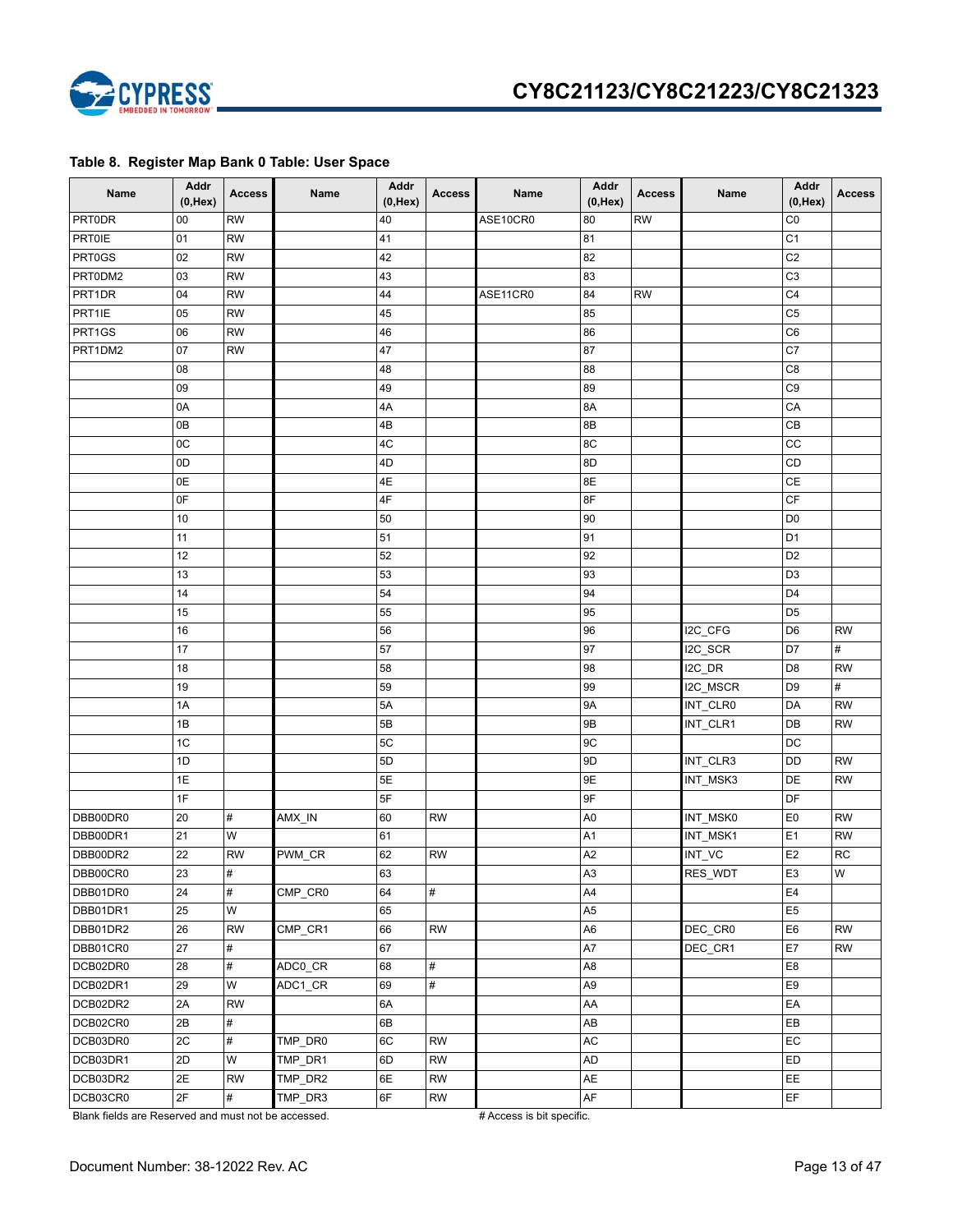

| Name | <b>Addr</b><br>$(0,$ Hex $)$ | <b>Access</b> | Name     | Addr<br>$(0,$ Hex $)$ | <b>Access</b> | Name           | Addr<br>$(0,$ Hex $)$ | <b>Access</b> | Name     | Addr<br>$(0,$ Hex $)$ | <b>Access</b> |
|------|------------------------------|---------------|----------|-----------------------|---------------|----------------|-----------------------|---------------|----------|-----------------------|---------------|
|      | 30                           |               |          | 70                    |               | <b>RDI0RI</b>  | B <sub>0</sub>        | <b>RW</b>     |          | F <sub>0</sub>        |               |
|      | 31                           |               |          | 71                    |               | <b>RDI0SYN</b> | <b>B1</b>             | <b>RW</b>     |          | F <sub>1</sub>        |               |
|      | 32                           |               | ACE00CR1 | 72                    | <b>RW</b>     | <b>RDI0IS</b>  | <b>B2</b>             | <b>RW</b>     |          | F <sub>2</sub>        |               |
|      | 33                           |               | ACE00CR2 | 73                    | <b>RW</b>     | RDI0LT0        | B <sub>3</sub>        | <b>RW</b>     |          | F <sub>3</sub>        |               |
|      | 34                           |               |          | 74                    |               | RDI0LT1        | <b>B4</b>             | <b>RW</b>     |          | F <sub>4</sub>        |               |
|      | 35                           |               |          | 75                    |               | RDI0RO0        | <b>B5</b>             | <b>RW</b>     |          | F <sub>5</sub>        |               |
|      | 36                           |               | ACE01CR1 | 76                    | <b>RW</b>     | RDI0RO1        | B <sub>6</sub>        | <b>RW</b>     |          | F <sub>6</sub>        |               |
|      | 37                           |               | ACE01CR2 | 77                    | <b>RW</b>     |                | B7                    |               | CPU_F    | F7                    | RL            |
|      | 38                           |               |          | 78                    |               |                | B <sub>8</sub>        |               |          | F <sub>8</sub>        |               |
|      | 39                           |               |          | 79                    |               |                | B <sub>9</sub>        |               |          | F <sub>9</sub>        |               |
|      | 3A                           |               |          | 7A                    |               |                | BA                    |               |          | <b>FA</b>             |               |
|      | 3B                           |               |          | 7B                    |               |                | <b>BB</b>             |               |          | <b>FB</b>             |               |
|      | 3C                           |               |          | 7C                    |               |                | <b>BC</b>             |               |          | <b>FC</b>             |               |
|      | 3D                           |               |          | 7D                    |               |                | <b>BD</b>             |               |          | <b>FD</b>             |               |
|      | 3E                           |               |          | 7E                    |               |                | <b>BE</b>             |               | CPU_SCR1 | FE                    | #             |
|      | 3F                           |               |          | 7F                    |               |                | <b>BF</b>             |               | CPU_SCR0 | FF                    | #             |

### **Table 8. Register Map Bank 0 Table: User Space** (continued)

Blank fields are Reserved and must not be accessed. # Access is bit specific.

### **Table 9. Register Map Bank 1 Table: Configuration Space**

| Name                                                | Addr<br>$(1,$ Hex $)$ | <b>Access</b> | Name | Addr<br>$(1,$ Hex $)$ | <b>Access</b> | Name                      | Addr<br>$(1,$ Hex $)$ | <b>Access</b> | Name      | Addr<br>$(1,$ Hex $)$  | <b>Access</b> |
|-----------------------------------------------------|-----------------------|---------------|------|-----------------------|---------------|---------------------------|-----------------------|---------------|-----------|------------------------|---------------|
| PRT0DM0                                             | 00                    | <b>RW</b>     |      | 40                    |               | ASE10CR0                  | 80                    | <b>RW</b>     |           | CO                     |               |
| PRT0DM1                                             | 01                    | <b>RW</b>     |      | 41                    |               |                           | 81                    |               |           | $\overline{C1}$        |               |
| PRT0IC0                                             | 02                    | <b>RW</b>     |      | 42                    |               |                           | 82                    |               |           | C <sub>2</sub>         |               |
| PRT0IC1                                             | 03                    | <b>RW</b>     |      | 43                    |               |                           | 63                    |               |           | C <sub>3</sub>         |               |
| PRT1DM0                                             | 04                    | <b>RW</b>     |      | 44                    |               | ASE11CR0                  | 84                    | <b>RW</b>     |           | C <sub>4</sub>         |               |
| PRT1DM1                                             | 05                    | <b>RW</b>     |      | 45                    |               |                           | 85                    |               |           | C <sub>5</sub>         |               |
| PRT1IC0                                             | 06                    | <b>RW</b>     |      | 46                    |               |                           | 86                    |               |           | C <sub>6</sub>         |               |
| PRT1IC1                                             | 07                    | <b>RW</b>     |      | 47                    |               |                           | 87                    |               |           | C7                     |               |
|                                                     | 08                    |               |      | 48                    |               |                           | 88                    |               |           | C <sub>8</sub>         |               |
|                                                     | 09                    |               |      | 49                    |               |                           | 89                    |               |           | C <sub>9</sub>         |               |
|                                                     | 0A                    |               |      | 4A                    |               |                           | 8A                    |               |           | CA                     |               |
|                                                     | 0B                    |               |      | 4B                    |               |                           | 8B                    |               |           | CB                     |               |
|                                                     | 0C                    |               |      | 4C                    |               |                           | 8C                    |               |           | cc                     |               |
|                                                     | 0D                    |               |      | 4D                    |               |                           | 8D                    |               |           | CD                     |               |
|                                                     | 0E                    |               |      | 4E                    |               |                           | 8E                    |               |           | CE                     |               |
|                                                     | 0F                    |               |      | 4F                    |               |                           | 8F                    |               |           | $\mathsf{C}\mathsf{F}$ |               |
|                                                     | 10                    |               |      | 50                    |               |                           | 90                    |               | GDI_O_IN  | D <sub>0</sub>         | <b>RW</b>     |
|                                                     | 11                    |               |      | 51                    |               |                           | 91                    |               | $GDI_E_N$ | D <sub>1</sub>         | <b>RW</b>     |
|                                                     | 12                    |               |      | 52                    |               |                           | 92                    |               | GDI_O_OU  | D <sub>2</sub>         | <b>RW</b>     |
|                                                     | 13                    |               |      | 53                    |               |                           | 93                    |               | GDI_E_OU  | D <sub>3</sub>         | <b>RW</b>     |
|                                                     | 14                    |               |      | 54                    |               |                           | 94                    |               |           | D <sub>4</sub>         |               |
|                                                     | 15                    |               |      | 55                    |               |                           | 95                    |               |           | D <sub>5</sub>         |               |
|                                                     | 16                    |               |      | 56                    |               |                           | 96                    |               |           | D <sub>6</sub>         |               |
|                                                     | 17                    |               |      | 57                    |               |                           | 97                    |               |           | D7                     |               |
|                                                     | 18                    |               |      | 58                    |               |                           | 98                    |               |           | D <sub>8</sub>         |               |
|                                                     | 19                    |               |      | 59                    |               |                           | 99                    |               |           | D <sub>9</sub>         |               |
|                                                     | 1A                    |               |      | 5A                    |               |                           | 9A                    |               |           | DA                     |               |
|                                                     | 1B                    |               |      | 5B                    |               |                           | 9B                    |               |           | DB                     |               |
| Blank fields are Reserved and must not be accessed. |                       |               |      |                       |               | # Access is bit specific. |                       |               |           |                        |               |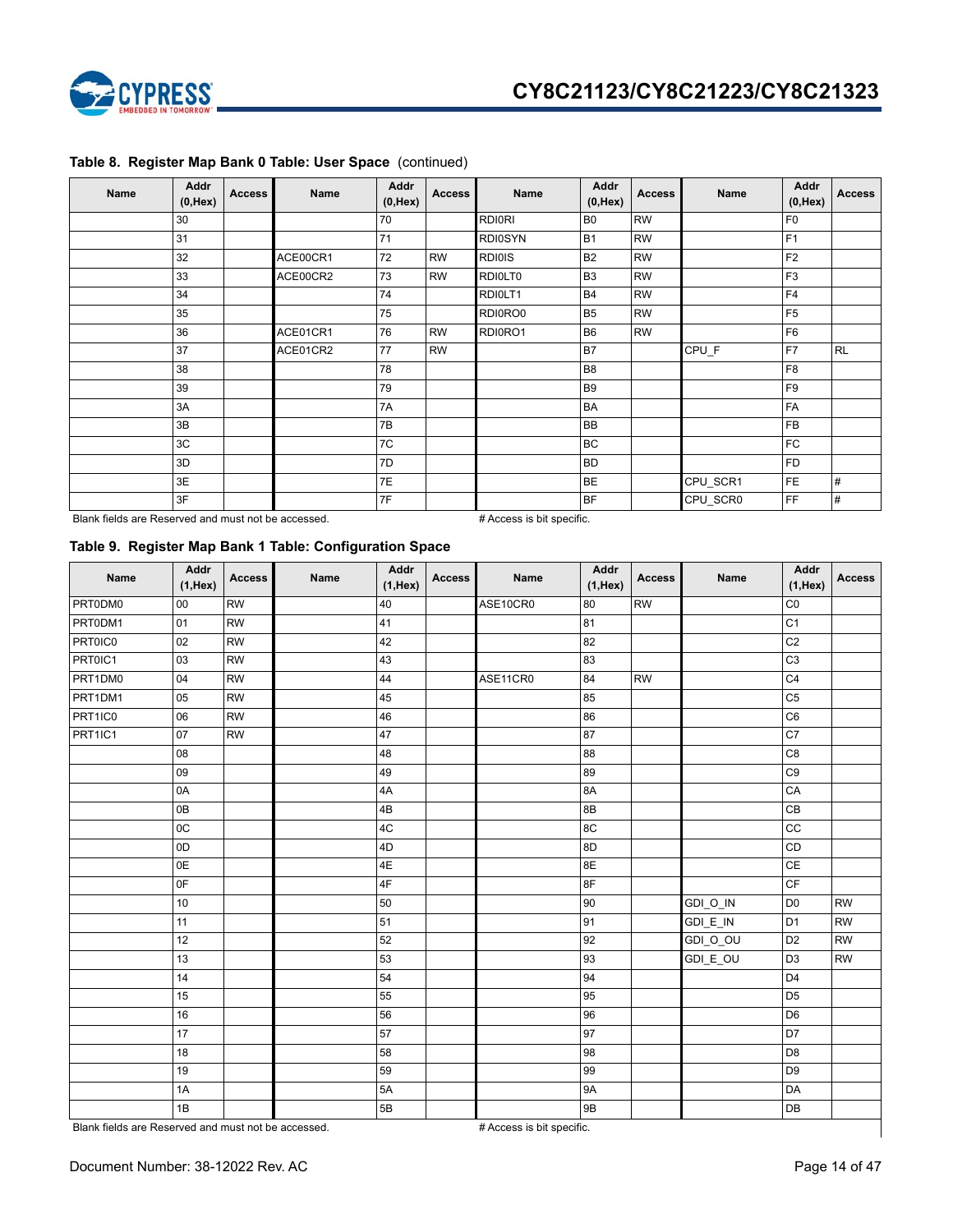

| Name    | Addr<br>$(1,$ Hex $)$ | <b>Access</b> | Name      | Addr<br>$(1,$ Hex $)$ | <b>Access</b> | Name           | Addr<br>$(1,$ Hex $)$ | <b>Access</b> | Name      | Addr<br>$(1,$ Hex $)$ | <b>Access</b> |
|---------|-----------------------|---------------|-----------|-----------------------|---------------|----------------|-----------------------|---------------|-----------|-----------------------|---------------|
|         | 1C                    |               |           | 5C                    |               |                | 9C                    |               |           | DC                    |               |
|         | 1D                    |               |           | 5D                    |               |                | 9D                    |               | OSC_GO_EN | DD                    | <b>RW</b>     |
|         | 1E                    |               |           | 5E                    |               |                | 9E                    |               | OSC_CR4   | DE                    | <b>RW</b>     |
|         | 1F                    |               |           | 5F                    |               |                | 9F                    |               | OSC_CR3   | DF                    | <b>RW</b>     |
| DBB00FN | 20                    | <b>RW</b>     | CLK_CR0   | 60                    | <b>RW</b>     |                | A0                    |               | OSC_CR0   | E <sub>0</sub>        | <b>RW</b>     |
| DBB00IN | 21                    | <b>RW</b>     | CLK_CR1   | 61                    | <b>RW</b>     |                | A1                    |               | OSC_CR1   | E <sub>1</sub>        | <b>RW</b>     |
| DBB00OU | 22                    | <b>RW</b>     | ABF_CR0   | 62                    | <b>RW</b>     |                | A <sub>2</sub>        |               | OSC_CR2   | E <sub>2</sub>        | <b>RW</b>     |
|         | 23                    |               | AMD_CR0   | 63                    | <b>RW</b>     |                | A <sub>3</sub>        |               | VLT_CR    | E <sub>3</sub>        | <b>RW</b>     |
| DBB01FN | 24                    | <b>RW</b>     | CMP_GO_EN | 64                    | <b>RW</b>     |                | A4                    |               | VLT_CMP   | E4                    | $\mathsf{R}$  |
| DBB01IN | 25                    | <b>RW</b>     |           | 65                    |               |                | A5                    |               | ADC0_TR   | E <sub>5</sub>        | <b>RW</b>     |
| DBB01OU | 26                    | RW            | AMD_CR1   | 66                    | <b>RW</b>     |                | A6                    |               | ADC1_TR   | E <sub>6</sub>        | <b>RW</b>     |
|         | 27                    |               | ALT_CR0   | 67                    | <b>RW</b>     |                | A7                    |               |           | E7                    |               |
| DCB02FN | 28                    | <b>RW</b>     |           | 68                    |               |                | A8                    |               | IMO_TR    | E <sub>8</sub>        | W             |
| DCB02IN | 29                    | <b>RW</b>     |           | 69                    |               |                | A <sub>9</sub>        |               | ILO_TR    | E9                    | W             |
| DCB02OU | 2A                    | <b>RW</b>     |           | 6A                    |               |                | AA                    |               | BDG_TR    | EA                    | <b>RW</b>     |
|         | 2B                    |               | CLK CR3   | 6B                    | <b>RW</b>     |                | AB                    |               | ECO_TR    | EB                    | W             |
| DCB03FN | 2C                    | <b>RW</b>     | TMP_DR0   | 6C                    | <b>RW</b>     |                | AC                    |               |           | EC                    |               |
| DCB03IN | 2D                    | <b>RW</b>     | TMP_DR1   | 6D                    | <b>RW</b>     |                | AD                    |               |           | ED                    |               |
| DCB03OU | 2E                    | <b>RW</b>     | TMP_DR2   | 6E                    | <b>RW</b>     |                | AE                    |               |           | EE                    |               |
|         | 2F                    |               | TMP_DR3   | 6F                    | <b>RW</b>     |                | AF                    |               |           | EF                    |               |
|         | 30                    |               |           | 70                    |               | <b>RDI0RI</b>  | B <sub>0</sub>        | <b>RW</b>     |           | F <sub>0</sub>        |               |
|         | 31                    |               |           | 71                    |               | <b>RDI0SYN</b> | <b>B1</b>             | <b>RW</b>     |           | F <sub>1</sub>        |               |
|         | 32                    |               | ACE00CR1  | 72                    | <b>RW</b>     | <b>RDI0IS</b>  | <b>B2</b>             | <b>RW</b>     |           | F <sub>2</sub>        |               |
|         | 33                    |               | ACE00CR2  | 73                    | <b>RW</b>     | RDI0LT0        | B <sub>3</sub>        | <b>RW</b>     |           | F <sub>3</sub>        |               |
|         | 34                    |               |           | 74                    |               | RDI0LT1        | <b>B4</b>             | <b>RW</b>     |           | F4                    |               |
|         | 35                    |               |           | 75                    |               | RDI0RO0        | B <sub>5</sub>        | <b>RW</b>     |           | F <sub>5</sub>        |               |
|         | 36                    |               | ACE01CR1  | 76                    | <b>RW</b>     | RDI0RO1        | B <sub>6</sub>        | <b>RW</b>     |           | F <sub>6</sub>        |               |
|         | 37                    |               | ACE01CR2  | 77                    | <b>RW</b>     |                | B7                    |               | CPU_F     | F7                    | <b>RL</b>     |
|         | 38                    |               |           | 78                    |               |                | B <sub>8</sub>        |               |           | F <sub>8</sub>        |               |
|         | 39                    |               |           | 79                    |               |                | B <sub>9</sub>        |               |           | F <sub>9</sub>        |               |
|         | 3A                    |               |           | 7A                    |               |                | <b>BA</b>             |               | FLS_PR1   | FA                    | <b>RW</b>     |
|         | 3B                    |               |           | 7B                    |               |                | <b>BB</b>             |               |           | FB                    |               |
|         | 3C                    |               |           | 7C                    |               |                | BC                    |               |           | FC                    |               |
|         | 3D                    |               |           | 7D                    |               |                | <b>BD</b>             |               |           | <b>FD</b>             |               |
|         | 3E                    |               |           | 7E                    |               |                | BE                    |               | CPU_SCR1  | FE                    | $\#$          |
|         | 3F                    |               |           | 7F                    |               |                | <b>BF</b>             |               | CPU_SCR0  | FF                    | $\#$          |

### **Table 9. Register Map Bank 1 Table: Configuration Space** (continued)

Blank fields are Reserved and must not be accessed. # Access is bit specific.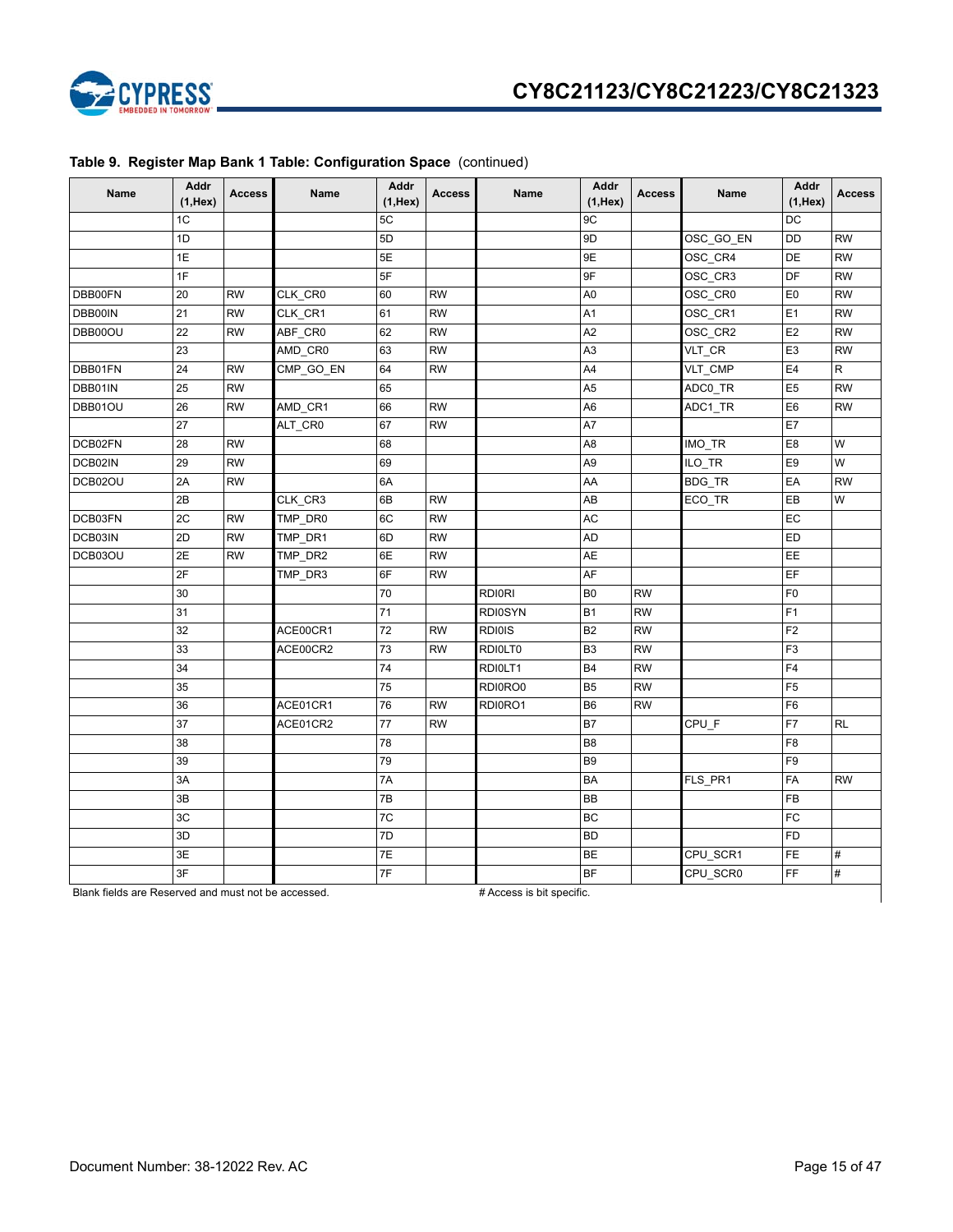

## **Electrical Specifications**

This section presents the DC and AC electrical specifications of the CY8C21x23 PSoC device. For up to date electrical specifications, check if you have the latest datasheet by visiting the web at http://www.cypress.com.

Specifications are valid for –40 °C  $\leq$  T<sub>A</sub>  $\leq$  85 °C and T<sub>J</sub>  $\leq$  100 °C, except where noted.

Refer to Table 24 on page 25 for the electrical specifications on the IMO using SLIMO mode.



### **Absolute Maximum Ratings**

Exceeding maximum ratings may shorten the useful life of the device. User guidelines are not tested.

| Symbol                      | <b>Description</b>                              | <b>Min</b>              | <b>Typ</b>               | Max                     | <b>Units</b> | <b>Notes</b>                                                                                                                                                                                                     |
|-----------------------------|-------------------------------------------------|-------------------------|--------------------------|-------------------------|--------------|------------------------------------------------------------------------------------------------------------------------------------------------------------------------------------------------------------------|
| $\mathsf{T}_{\textsf{STG}}$ | Storage temperature                             | $-55$                   |                          | $+100$                  | °C           | Higher storage temperatures<br>reduce data retention time.<br>Recommended storage<br>temperature is $+25$ °C $\pm$ 25 °C.<br>Extended duration storage<br>temperatures higher than 65 °C<br>degrade reliability. |
| <b>T</b> BAKETEMP           | Bake temperature                                |                         | 125                      | See<br>package<br>label | $^{\circ}C$  |                                                                                                                                                                                                                  |
| <sup>t</sup> BAKETIME       | Bake time                                       | See<br>package<br>label |                          | 72                      | Hours        |                                                                                                                                                                                                                  |
| $T_A$                       | Ambient temperature with power applied          | $-40$                   | -                        | $+85$                   | $^{\circ}C$  |                                                                                                                                                                                                                  |
| $V_{DD}$                    | Supply voltage on $V_{DD}$ relative to $V_{SS}$ | $-0.5$                  | —                        | $+6.0$                  | V            |                                                                                                                                                                                                                  |
| $V_{IO}$                    | DC input voltage                                | $V_{SS}$ – 0.5          | $\overline{\phantom{0}}$ | $V_{DD}$ + 0.5          | V            |                                                                                                                                                                                                                  |
| V <sub>IOZ</sub>            | DC voltage applied to tristate                  | $V_{SS}$ – 0.5          | -                        | $V_{DD}$ + 0.5          | V            |                                                                                                                                                                                                                  |
| <b>IMIO</b>                 | Maximum current into any port pin               | $-25$                   | -                        | $+50$                   | mA           |                                                                                                                                                                                                                  |
| <b>ESD</b>                  | Electro static discharge voltage                | 2000                    | —                        |                         | V            | Human body model ESD                                                                                                                                                                                             |
| LU                          | Latch-up current                                |                         |                          | 200                     | mA           |                                                                                                                                                                                                                  |

### **Table 10. Absolute Maximum Ratings**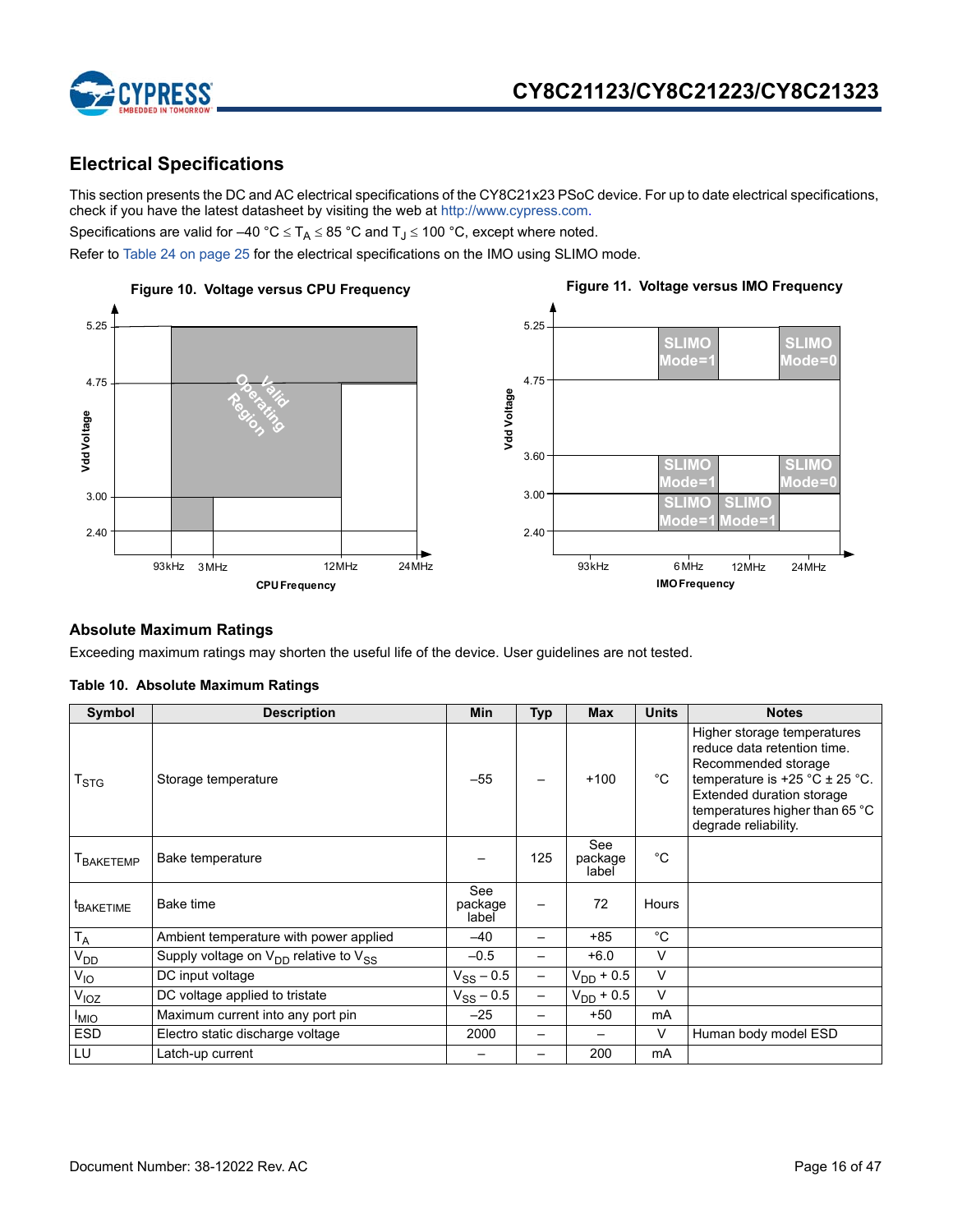

### **Operating Temperature**

### **Table 11. Operating Temperature**

| Symbol | <b>Description</b>   | Min   | Typ | Max    | <b>Units</b> | <b>Notes</b>                                                                                                                                                                     |
|--------|----------------------|-------|-----|--------|--------------|----------------------------------------------------------------------------------------------------------------------------------------------------------------------------------|
|        | Ambient temperature  | $-40$ | -   | $+85$  | °С           |                                                                                                                                                                                  |
|        | Junction temperature | $-40$ |     | $+100$ | $^{\circ}C$  | The temperature rise from<br>ambient to junction is package<br>specific. See Table 36 on page<br>35. You must limit the power<br>consumption to comply with this<br>requirement. |

### **DC Electrical Characteristics**

### *DC Chip-Level Specifications*

Table 12 lists the guaranteed maximum and minimum specifications for the voltage and temperature ranges: 4.75 V to 5.25 V and – 40 °C  $\le$  T<sub>A</sub>  $\le$  85 °C, 3.0 V to 3.6 V and –40 °C  $\le$  T<sub>A</sub>  $\le$  85 °C, or 2.4 V to 3.0 V and –40 °C  $\le$  T<sub>A</sub>  $\le$  85 °C, respectively. Typical parameters apply to 5 V, 3.3 V, or 2.7 V at 25 °C and are for design guidance only.

### **Table 12. DC Chip-Level Specifications**

| Symbol           | <b>Description</b>                                                                                                      | <b>Min</b>        | <b>Typ</b> | <b>Max</b>        | <b>Units</b> | <b>Notes</b>                                                                                                                                   |
|------------------|-------------------------------------------------------------------------------------------------------------------------|-------------------|------------|-------------------|--------------|------------------------------------------------------------------------------------------------------------------------------------------------|
| V <sub>DD</sub>  | Supply voltage                                                                                                          | 2.40              |            | 5.25              | $\vee$       | See DC POR and LVD<br>specifications.<br>Table 19 on page 21.                                                                                  |
| l <sub>DD</sub>  | Supply current, IMO = 24 MHz                                                                                            |                   | 3          | 4                 | mA           | Conditions are $V_{DD}$ = 5.0 V,<br>25 °C, CPU = 3 MHz, SYSCLK<br>doubler disabled. $VC1 = 1.5 MHz$<br>$VC2 = 93.75$ kHz<br>$VC3 = 0.366$ kHz  |
| I <sub>DD3</sub> | Supply current, $IMO = 6 MHz$                                                                                           |                   | 1.2        | 2                 | mA           | Conditions are $V_{DD}$ = 3.3 V,<br>25 °C, CPU = 3 MHz, clock doubler<br>disabled. $VC1 = 375$ kHz<br>$VC2 = 23.4 kHz$<br>$VC3 = 0.091$ kHz    |
| $I_{DD27}$       | Supply current, $IMO = 6 MHz$                                                                                           |                   | 1.1        | 1.5               | mA           | Conditions are $V_{DD}$ = 2.55 V,<br>25 °C, CPU = $3$ MHz, clock doubler<br>disabled. $VC1 = 375$ kHz $VC2 =$<br>23.4 kHz<br>$VC3 = 0.091$ kHz |
| $I_{SB27}$       | Sleep (mode) current with POR, LVD, sleep<br>timer, WDT, and internal slow<br>oscillator active. Mid temperature range. |                   | 2.6        | 4                 | μA           | $V_{DD}$ = 2.55 V, 0 °C to 40 °C                                                                                                               |
| l <sub>SB</sub>  | Sleep (mode) current with POR, LVD, sleep<br>timer, WDT, and internal slow<br>oscillator active.                        |                   | 2.8        | 5                 | μA           | $V_{DD}$ = 3.3 V, –40 °C $\leq T_A \leq 85$ °C                                                                                                 |
| V <sub>REF</sub> | Reference voltage (bandgap)                                                                                             | 1.28              | 1.30       | 1.32              | $\vee$       | Trimmed for appropriate V <sub>DD</sub> . V <sub>DD</sub><br>$= 3.0 V$ to 5.25 V                                                               |
| $V_{REF27}$      | Reference voltage (bandgap)                                                                                             | 1.16              | 1.30       | 1.330             | $\vee$       | Trimmed for appropriate $V_{DD}$ . $V_{DD}$<br>$= 2.4 V$ to 3.0 V                                                                              |
| <b>AGND</b>      | Analog ground                                                                                                           | $V_{RFF} - 0.003$ | $V_{REF}$  | $V_{REF}$ + 0.003 | $\vee$       |                                                                                                                                                |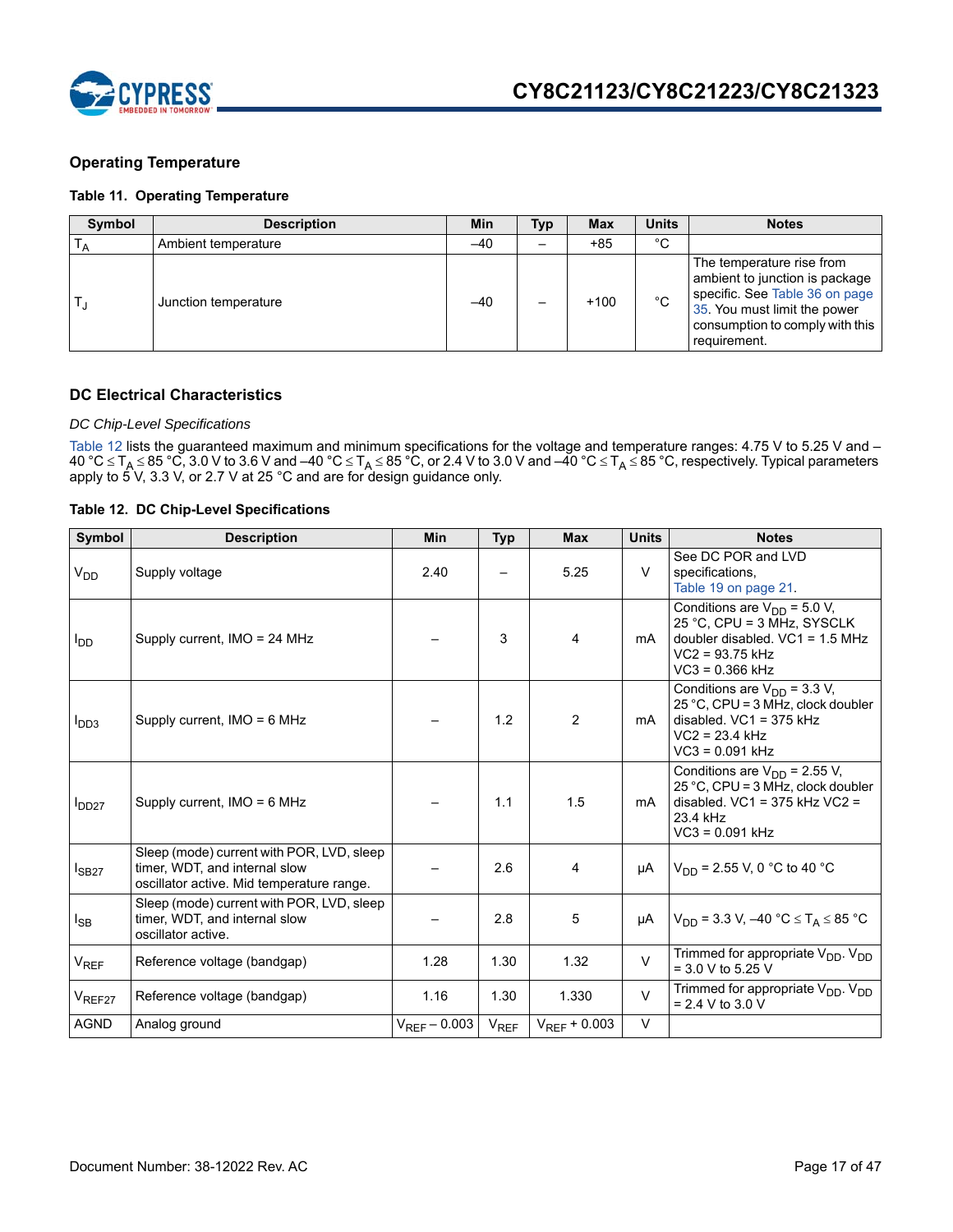



### *DC GPIO Specifications*

Table 13 lists the guaranteed maximum and minimum specifications for the voltage and temperature ranges: 4.75 V to 5.25 V and – 40 °C  $\le$  T<sub>A</sub>  $\le$  85 °C, 3.0 V to 3.6 V and –40 °C  $\le$  T<sub>A</sub>  $\le$  85 °C, respectively. Typical parameters apply to 5 V, 3.3 V, or 2.7 V at 25 °C and are for design guidance only.

### **Table 13. 5-V and 3.3-V DC GPIO Specifications**

| Symbol                    | <b>Description</b>                | Min                      | <b>Typ</b>               | <b>Max</b> | <b>Units</b> | <b>Notes</b>                                                                                                                                                                                                              |
|---------------------------|-----------------------------------|--------------------------|--------------------------|------------|--------------|---------------------------------------------------------------------------------------------------------------------------------------------------------------------------------------------------------------------------|
| $R_{PU}$                  | Pull-up resistor                  | 4                        | 5.6                      | 8          | $k\Omega$    |                                                                                                                                                                                                                           |
| $R_{PD}$                  | Pull-down resistor                | 4                        | 5.6                      | 8          | $k\Omega$    |                                                                                                                                                                                                                           |
| $V_{OH}$                  | High output level                 | $V_{DD} - 1.0$           |                          |            | $\vee$       | $I_{OH}$ = 10 mA, $V_{DD}$ = 4.75 to 5.25 V (8 total<br>loads, 4 on even port pins (for example,<br>P0[2], P1[4]), 4 on odd port pins (for<br>example, P0[3], P1[5])).<br>80 mA maximum combined I <sub>OH</sub> budget.  |
| V <sub>OL</sub>           | Low output level                  |                          |                          | 0.75       | $\vee$       | $I_{OL}$ = 25 mA, $V_{DD}$ = 4.75 to 5.25 V (8 total<br>loads, 4 on even port pins (for example,<br>P0[2], P1[4]), 4 on odd port pins (for<br>example, P0[3], P1[5])).<br>150 mA maximum combined I <sub>OL</sub> budget. |
| l <sub>OH</sub>           | High level source current         | 10                       |                          |            | mA           | $V_{OH}$ = $V_{DD}$ – 1.0 V, see the limitations of the<br>total current in the note for $V_{OH}$ .                                                                                                                       |
| $I_{OL}$                  | Low level sink current            | 25                       |                          |            | mA           | $V_{OL}$ = 0.75 V, see the limitations of the total<br>current in the note for $V_{\Omega}$                                                                                                                               |
| $V_{IL}$                  | Input low level                   | $\overline{\phantom{0}}$ |                          | 0.8        | $\vee$       | $V_{DD}$ = 3.0 to 5.25                                                                                                                                                                                                    |
| $V_{\text{IH}}$           | Input high level                  | 2.1                      | $\overline{\phantom{0}}$ |            | $\vee$       | $V_{DD}$ = 3.0 to 5.25                                                                                                                                                                                                    |
| $\mathsf{V}_{\mathsf{H}}$ | Input hysteresis                  | $\equiv$                 | 60                       |            | mV           |                                                                                                                                                                                                                           |
| $I_{\rm IL}$              | Input leakage (absolute value)    | -                        | $\mathbf 1$              |            | nA           | Gross tested to 1 µA                                                                                                                                                                                                      |
| $C_{IN}$                  | Capacitive load on pins as input  |                          | 3.5                      | 10         | pF           | Package and pin dependent.<br>Temp = $25 °C$                                                                                                                                                                              |
| $C_{OUT}$                 | Capacitive load on pins as output |                          | 3.5                      | 10         | pF           | Package and pin dependent.<br>Temp = $25 °C$                                                                                                                                                                              |

Table 14 lists the guaranteed maximum and minimum specifications for the voltage and temperature ranges: 2.4 V to 3.0 V and –40 °C  $\leq$  T<sub>A</sub>  $\leq$  85 °C. Typical parameters apply to 2.7 V at 25 °C and are for design guidance only.

### **Table 14. 2.7-V DC GPIO Specifications**

| Symbol            | <b>Description</b>                | <b>Min</b>               | Typ | <b>Max</b> | <b>Units</b> | <b>Notes</b>                                                                                                     |
|-------------------|-----------------------------------|--------------------------|-----|------------|--------------|------------------------------------------------------------------------------------------------------------------|
| $R_{PU}$          | Pull-up resistor                  | 4                        | 5.6 | 8          | kΩ           |                                                                                                                  |
| $R_{PD}$          | Pull-down resistor                | 4                        | 5.6 | 8          | kΩ           |                                                                                                                  |
| V <sub>OH</sub>   | High output level                 | $V_{DD} - 0.4$           |     |            | $\vee$       | $I_{OH}$ = 2.5 mA (6.25 Typ), $V_{DD}$ = 2.4 to<br>3.0 V (16 mA maximum, 50 mA Typ<br>combined $I_{OH}$ budget). |
| V <sub>OL</sub>   | Low output level                  |                          |     | 0.75       | $\vee$       | $I_{OL}$ = 10 mA, $V_{DD}$ = 2.4 to 3.0 V (90 mA<br>maximum combined $I_{OI}$ budget).                           |
| I <sub>OH</sub>   | High level source current         | 2.5                      |     |            | mA           | $V_{OH} = V_{DD} - 0.4 V$ , see the limitations of the<br>total current in the note for $V_{OH}$ .               |
| $I_{OL}$          | Low level sink current            | 10                       |     |            | mA           | $V_{OL}$ = 0.75 V, see the limitations of the total<br>current in the note for $V_{\Omega}$ .                    |
| $\rm V_{\rm IL}$  | Input low level                   | $\overline{\phantom{0}}$ |     | 0.75       | V            | $V_{DD}$ = 2.4 to 3.0                                                                                            |
| $V_{\text{IH}}$   | Input high level                  | 2.0                      |     |            | $\vee$       | $V_{DD}$ = 2.4 to 3.0                                                                                            |
| $V_H$             | Input hysteresis                  |                          | 60  |            | mV           |                                                                                                                  |
| $I_{\parallel L}$ | Input leakage (absolute value)    |                          | 1   |            | nA           | Gross tested to 1 µA                                                                                             |
| $C_{IN}$          | Capacitive load on pins as input  |                          | 3.5 | 10         | pF           | Package and pin dependent.<br>Temp = $25 \degree C$                                                              |
| $C_{OUT}$         | Capacitive load on pins as output |                          | 3.5 | 10         | pF           | Package and pin dependent.<br>Temp = $25 °C$                                                                     |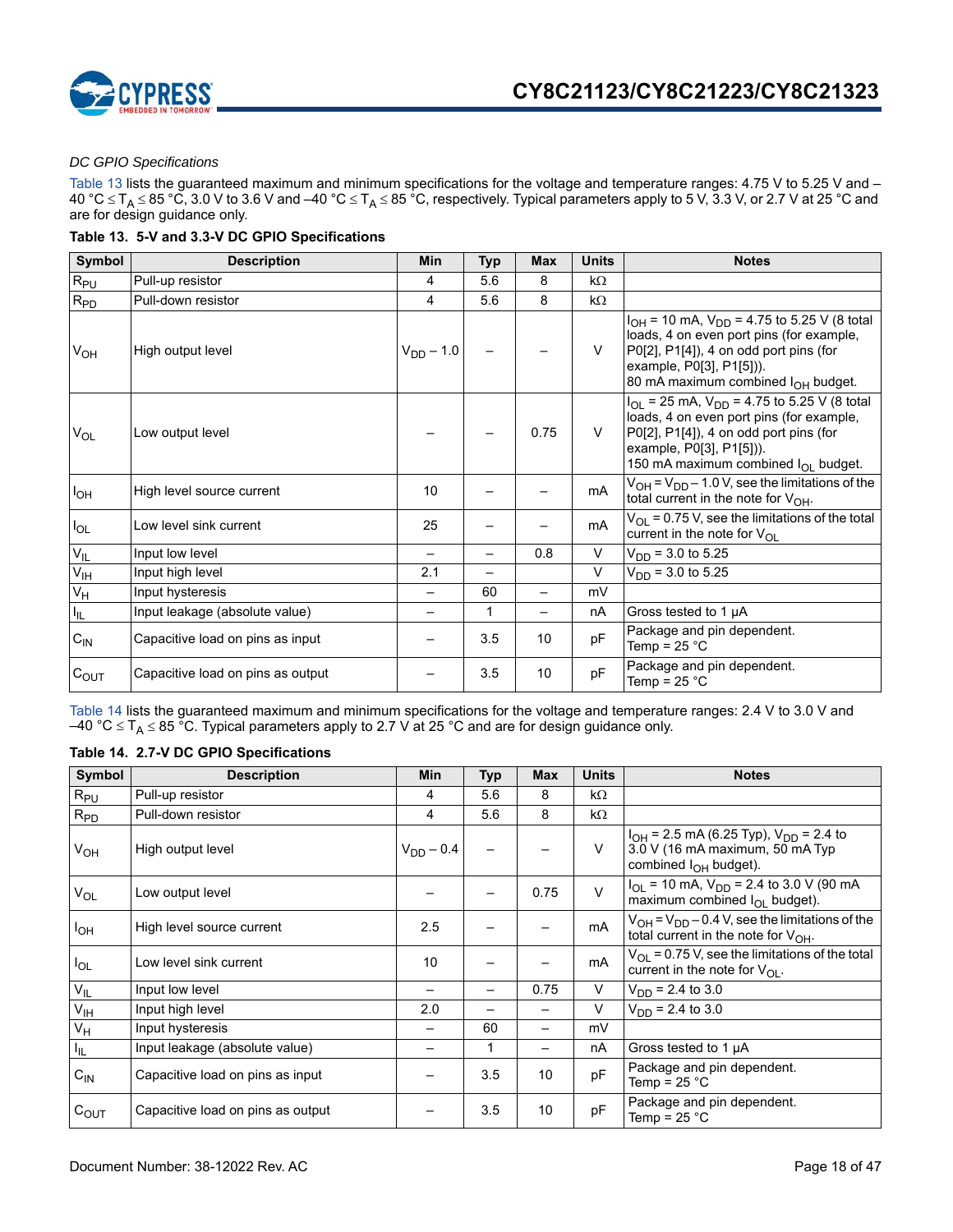

### *DC Amplifier Specifications*

The following tables list the guaranteed maximum and minimum specifications for the voltage and temperature ranges: 4.75 V to 5.25 V and –40 °C  $\leq$  T<sub>A</sub>  $\leq$  85 °C, 3.0 V to 3.6 V and –40 °C  $\leq$  T<sub>A</sub>  $\leq$  85 °C, or 2.4 V to 3.0 V and –40 °C  $\leq$  T<sub>A</sub>  $\leq$  85 °C, respectively. Typical parameters apply to 5 V, 3.3 V, or 2.7 V at 25 °C and are for design guidance only.

### **Table 15. 5-V DC Amplifier Specifications**

| Symbol              | <b>Description</b>                         | <b>Min</b> | Typ | <b>Max</b> | <b>Units</b> | <b>Notes</b>                                 |
|---------------------|--------------------------------------------|------------|-----|------------|--------------|----------------------------------------------|
| V <sub>OSOA</sub>   | Input offset voltage (absolute value)      |            | 2.5 | 15         | mV           |                                              |
| TCV <sub>OSOA</sub> | Average input offset voltage drift         |            | 10  | -          | $\mu$ V/°C   |                                              |
| <b>EBOA</b>         | Input leakage current (port 0 analog pins) |            | 200 |            | рA           | Gross tested to 1 µA                         |
| C <sub>INOA</sub>   | Input capacitance (port 0 analog pins)     |            | 4.5 | 9.5        | pF           | Package and pin dependent.<br>Temp = $25 °C$ |
| V <sub>CMOA</sub>   | Common mode voltage range                  | 0.0        |     | $V_{DD}$ – | v            |                                              |
| G <sub>OLOA</sub>   | Open loop gain                             | 80         |     |            | dB           |                                              |
| $I_{\text{SOA}}$    | Amplifier supply current                   |            | 10  | 30         | μA           |                                              |

### **Table 16. 3.3-V DC Amplifier Specifications**

| Symbol              | <b>Description</b>                         | Min | Тур | <b>Max</b> | <b>Units</b> | <b>Notes</b>                                 |
|---------------------|--------------------------------------------|-----|-----|------------|--------------|----------------------------------------------|
| V <sub>OSOA</sub>   | Input offset voltage (absolute value)      |     | 2.5 | 15         | mV           |                                              |
| TCV <sub>OSOA</sub> | Average input offset voltage drift         |     | 10  | -          | $\mu$ V/°C   |                                              |
| <b>EBOA</b>         | Input leakage current (port 0 analog pins) |     | 200 |            | рA           | Gross tested to 1 µA                         |
| C <sub>INOA</sub>   | Input capacitance (port 0 analog pins)     |     | 4.5 | 9.5        | pF           | Package and pin dependent.<br>Temp = $25 °C$ |
| V <sub>CMOA</sub>   | Common mode voltage range                  |     |     | $V_{DD}$ – | V            |                                              |
| G <sub>OLOA</sub>   | Open loop gain                             | 80  |     |            | dB           |                                              |
| <sup>I</sup> SOA    | Amplifier supply current                   | -   | 10  | 30         | μA           |                                              |

### **Table 17. 2.7V DC Amplifier Specifications**

| Symbol                    | <b>Description</b>                         | Min | Typ | <b>Max</b> | <b>Units</b> | <b>Notes</b>                                 |
|---------------------------|--------------------------------------------|-----|-----|------------|--------------|----------------------------------------------|
| VOSOA                     | Input offset voltage (absolute value)      |     | 2.5 | 15         | mV           |                                              |
| <b>TCV<sub>OSOA</sub></b> | Average input offset voltage drift         |     | 10  | -          | $\mu$ V/°C   |                                              |
| <b>EBOA</b>               | Input leakage current (port 0 analog pins) |     | 200 |            | рA           | Gross tested to 1 µA                         |
| C <sub>INOA</sub>         | Input capacitance (port 0 analog pins)     |     | 4.5 | 9.5        | pF           | Package and pin dependent.<br>Temp = $25 °C$ |
| V <sub>CMOA</sub>         | Common mode voltage range                  |     |     | $V_{DD}$ – | V            |                                              |
| GOLOA                     | Open loop gain                             | 80  |     |            | dB           |                                              |
| <b>I</b> SOA              | Amplifier supply current                   | -   | 10  | 30         | μA           |                                              |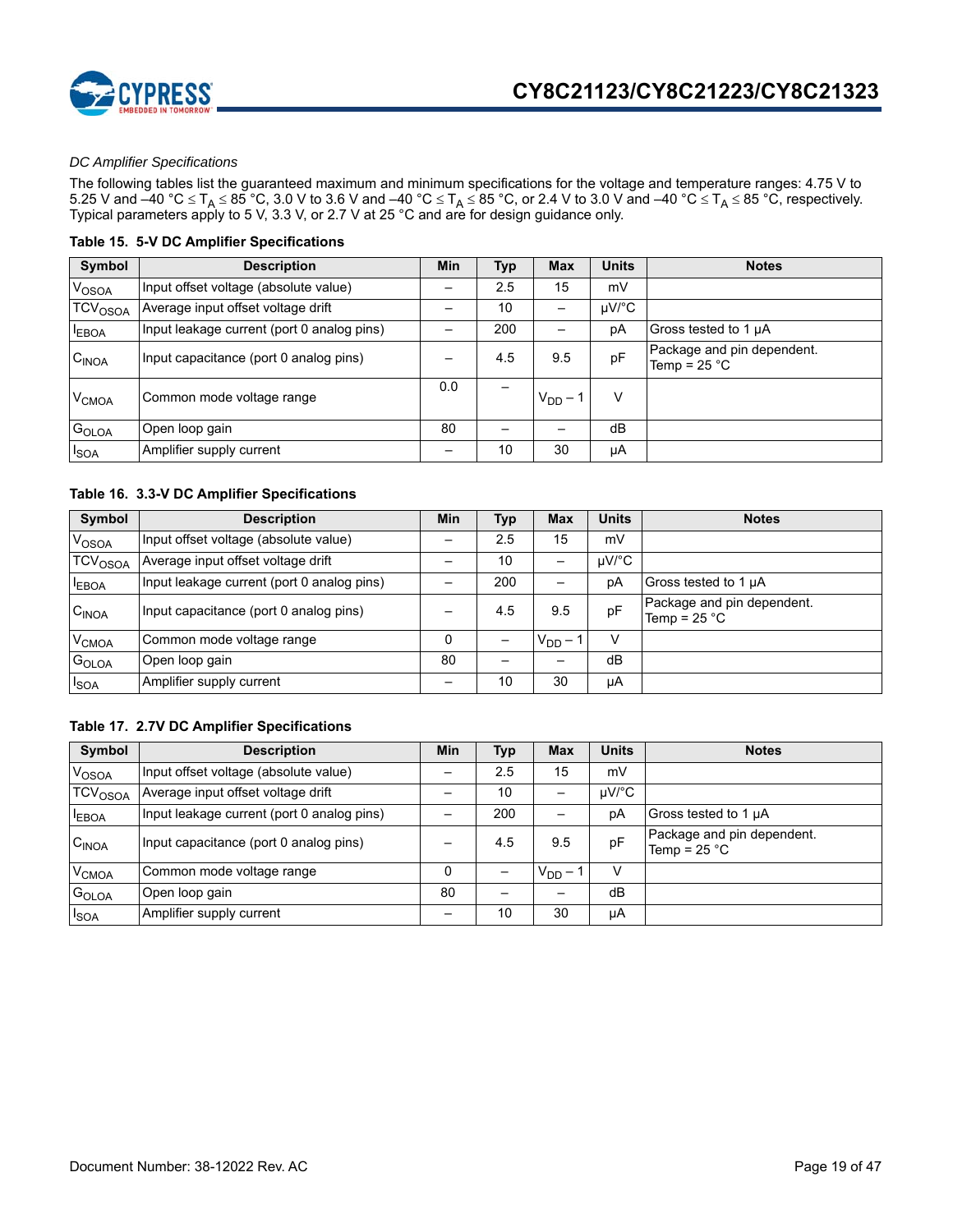



### *DC Switch Mode Pump Specifications*

Table 18 lists the guaranteed maximum and minimum specifications for the voltage and temperature ranges: 4.75 V to 5.25 V and – 40 °C  $\le$  T<sub>A</sub>  $\le$  85 °C, 3.0 V to 3.6 V and –40 °C  $\le$  T<sub>A</sub>  $\le$  85 °C, or 2.4 V to 3.0 V and –40 °C  $\le$  T<sub>A</sub>  $\le$  85 °C, respectively. Typical parameters apply to 5 V, 3.3 V, or 2.7 V at 25 °C and are for design guidance only.

|  |  |  |  | Table 18. DC Switch Mode Pump (SMP) Specifications |
|--|--|--|--|----------------------------------------------------|
|--|--|--|--|----------------------------------------------------|

| Symbol                           | <b>Description</b>                                                                                                                                                | Min                      | <b>Typ</b> | <b>Max</b> | <b>Units</b>    | <b>Notes</b>                                                                                                                                                                                               |
|----------------------------------|-------------------------------------------------------------------------------------------------------------------------------------------------------------------|--------------------------|------------|------------|-----------------|------------------------------------------------------------------------------------------------------------------------------------------------------------------------------------------------------------|
| V <sub>PUMP5V</sub>              | 5 V output voltage from pump                                                                                                                                      | 4.75                     | 5.0        | 5.25       | $\vee$          | Configuration of footnote. <sup>[11]</sup> Average,<br>neglecting ripple. SMP trip voltage is set to<br>5.0 V.                                                                                             |
| V <sub>PUMP3V</sub>              | 3.3 V output voltage from pump                                                                                                                                    | 3.00                     | 3.25       | 3.60       | V               | Configuration of footnote. <sup>[11]</sup> Average,<br>neglecting ripple. SMP trip voltage is set to<br>3.25 V.                                                                                            |
| V <sub>PUMP2V</sub>              | 2.6 V output voltage from pump                                                                                                                                    | 2.45                     | 2.55       | 2.80       | $\vee$          | Configuration of footnote. <sup>[11]</sup> Average,<br>neglecting ripple. SMP trip voltage is set to<br>$2.55V$ .                                                                                          |
| <b>I</b> PUMP                    | Available output current<br>$V_{BAT} = 1.8 V, V_{PUMP} = 5.0 V$<br>V <sub>BAT</sub> = 1.5 V, V <sub>PUMP</sub> = 3.25 V<br>$V_{BAT}$ = 1.3 V, $V_{PUMP}$ = 2.55 V | 5<br>8<br>8              |            |            | mA<br>mA<br>mA  | Configuration of footnote. <sup>[11]</sup><br>SMP trip voltage is set to 5.0 V.<br>SMP trip voltage is set to 3.25 V.<br>SMP trip voltage is set to 2.55 V.                                                |
| V <sub>BAT5V</sub>               | Input voltage range from battery                                                                                                                                  | 1.8                      |            | 5.0        | $\vee$          | Configuration of footnote. <sup>[11]</sup> SMP trip<br>voltage is set to 5.0 V.                                                                                                                            |
| V <sub>BAT3V</sub>               | Input voltage range from battery                                                                                                                                  | 1.0                      |            | 3.3        | $\vee$          | Configuration of footnote. <sup>[11]</sup> SMP trip<br>voltage is set to 3.25 V.                                                                                                                           |
| V <sub>BAT2V</sub>               | Input voltage range from battery                                                                                                                                  | 1.0                      |            | 2.8        | $\vee$          | Configuration of footnote. <sup>[11]</sup> SMP trip<br>voltage is set to 2.55 V.                                                                                                                           |
| VBATSTART                        | Minimum input voltage from battery to start<br>pump                                                                                                               | 1.2                      |            |            | $\vee$          | Configuration of footnote. <sup>[11]</sup> 0 °C $\leq$ T <sub>A</sub> $\leq$<br>100. 1.25 V at $T_A = -40$ °C.                                                                                             |
| $\Delta V$ PUMP Line             | Line regulation (over Vi range)                                                                                                                                   |                          | 5          |            | %V <sub>O</sub> | Configuration of footnote. <sup>[11]</sup> $VO$ is the<br>"V <sub>DD</sub> Value for PUMP Trip" specified by the<br>VM[2:0] setting in the DC POR and LVD<br>Specification, Table 19 on page 21.           |
| $\Delta V$ PUMP_Load             | Load regulation                                                                                                                                                   |                          | 5          |            | %V <sub>O</sub> | Configuration of footnote. <sup>[11]</sup> V <sub>O</sub> is the<br>"V <sub>DD</sub> Value for PUMP Trip" specified by the<br>VM[2:0] setting in the DC POR and LVD<br>Specification, Table 19 on page 21. |
| $\Delta V_{\text{PUMP\_Ripple}}$ | Output voltage ripple (depends on cap/load)                                                                                                                       |                          | 100        |            | mVpp            | Configuration of footnote. <sup>[11]</sup> Load is<br>5 mA.                                                                                                                                                |
| $E_3$                            | Efficiency                                                                                                                                                        | 35                       | 50         |            | $\frac{0}{0}$   | Configuration of footnote. <sup>[11]</sup> Load is<br>5 mA. SMP trip voltage is set to 3.25 V.                                                                                                             |
| E <sub>2</sub>                   | Efficiency                                                                                                                                                        | 35                       | 80         |            | $\frac{0}{0}$   | For I load = 1 mA, $V_{\text{PUMP}}$ = 2.55 V,<br>$V_{BAT}$ = 1.3 V, 10 uH inductor, 1 uF<br>capacitor, and Schottky diode.                                                                                |
| $\mathsf{F}_{\mathsf{PUMP}}$     | Switching frequency                                                                                                                                               |                          | 1.3        |            | <b>MHz</b>      |                                                                                                                                                                                                            |
| <b>DC<sub>PUMP</sub></b>         | Switching duty cycle                                                                                                                                              | $\overline{\phantom{0}}$ | 50         |            | $\%$            |                                                                                                                                                                                                            |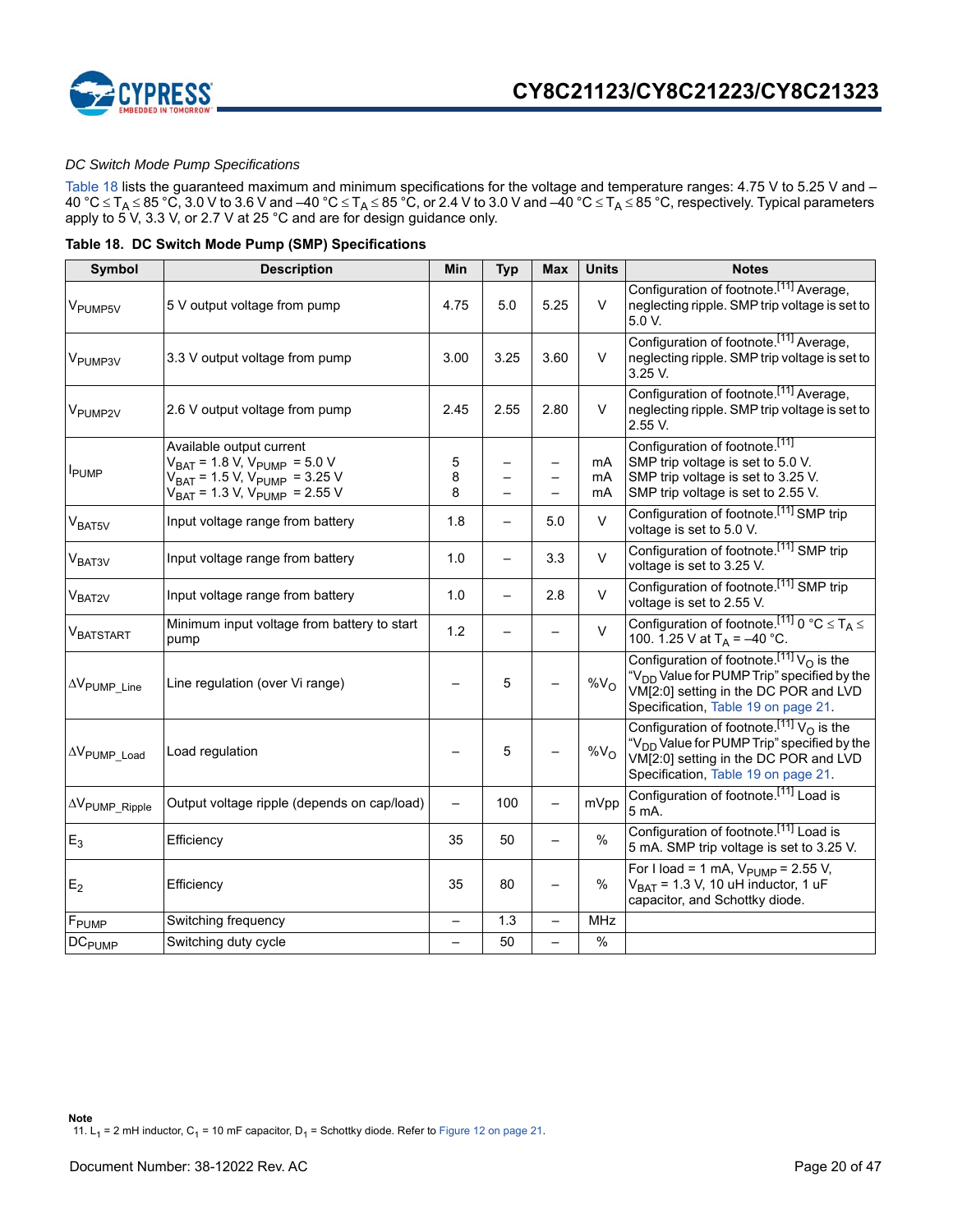

### **Figure 12. Basic Switch Mode Pump Circuit**



### *DC POR and LVD Specifications*

Table 19 lists the guaranteed maximum and minimum specifications for the voltage and temperature ranges: 4.75 V to 5.25 V and – 40 °C  $\le$  T<sub>A</sub>  $\le$  85 °C, 3.0 V to 3.6 V and –40 °C  $\le$  T<sub>A</sub>  $\le$  85 °C, or 2.4 V to 3.0 V and –40 °C  $\le$  T<sub>A</sub>  $\le$  85 °C, respectively. Typical parameters apply to 5 V, 3.3 V, or 2.7 V at 25 °C and are for design guidance only.

#### **Table 19. DC POR and LVD Specifications**

| Symbol                                                                                                                                                                       | <b>Description</b>                                                                                                                                                                                  | <b>Min</b>                                                   | <b>Typ</b>                                                   | <b>Max</b>                                                                     | <b>Units</b>                              | <b>Notes</b>                                                                                                           |
|------------------------------------------------------------------------------------------------------------------------------------------------------------------------------|-----------------------------------------------------------------------------------------------------------------------------------------------------------------------------------------------------|--------------------------------------------------------------|--------------------------------------------------------------|--------------------------------------------------------------------------------|-------------------------------------------|------------------------------------------------------------------------------------------------------------------------|
| V <sub>PPOR0</sub><br>V <sub>PPOR1</sub><br>$\rm V_{PPOR2}$                                                                                                                  | V <sub>DD</sub> value for PPOR trip<br>$PORLEV[1:0] = 00b$<br>$PORLEV[1:0] = 01b$<br>$PORLEV[1:0] = 10b$                                                                                            | -<br>-                                                       | 2.36<br>2.82<br>4.55                                         | 2.40<br>2.95<br>4.70                                                           | $\vee$<br>$\vee$<br>$\vee$                | $V_{DD}$ must be greater than or equal to<br>2.5 V during startup, reset from the<br>XRES pin, or reset from watchdog. |
| VLVD <sub>0</sub><br>V <sub>LVD1</sub><br>V <sub>LVD2</sub><br>V <sub>LVD3</sub><br>$V_{LVD4}$<br>V <sub>LVD5</sub><br>$V_{LVD6}$<br>V <sub>LVD7</sub>                       | V <sub>DD</sub> value for LVD trip<br>$VM[2:0] = 000b$<br>$VM[2:0] = 001b$<br>$VM[2:0] = 010b$<br>$VM[2:0] = 011b$<br>$VM[2:0] = 100b$<br>$VM[2:0] = 101b$<br>$VM[2:0] = 110b$<br>$VM[2:0] = 111b$  | 2.40<br>2.85<br>2.95<br>3.06<br>4.37<br>4.50<br>4.62<br>4.71 | 2.45<br>2.92<br>3.02<br>3.13<br>4.48<br>4.64<br>4.73<br>4.81 | $2.51^{[12]}$<br>$2.99^{[13]}$<br>3.09<br>3.20<br>4.55<br>4.75<br>4.83<br>4.95 | V<br>$\vee$<br>v<br>V<br>V<br>V<br>V<br>V |                                                                                                                        |
| V <sub>PUMP0</sub><br>V <sub>PUMP1</sub><br>V <sub>PUMP2</sub><br>V <sub>PUMP3</sub><br>V <sub>PUMP4</sub><br>V <sub>PUMP5</sub><br>V <sub>PUMP6</sub><br>V <sub>PUMP7</sub> | V <sub>DD</sub> value for PUMP trip<br>$VM[2:0] = 000b$<br>$VM[2:0] = 001b$<br>$VM[2:0] = 010b$<br>$VM[2:0] = 011b$<br>$VM[2:0] = 100b$<br>$VM[2:0] = 101b$<br>$VM[2:0] = 110b$<br>$VM[2:0] = 111b$ | 2.45<br>2.96<br>3.03<br>3.18<br>4.54<br>4.62<br>4.71<br>4.89 | 2.55<br>3.02<br>3.10<br>3.25<br>4.64<br>4.73<br>4.82<br>5.00 | $2.62^{[14]}$<br>3.09<br>3.16<br>$3.32^{[15]}$<br>4.74<br>4.83<br>4.92<br>5.12 | V<br>V<br>V<br>$\vee$<br>v<br>v<br>V<br>V |                                                                                                                        |

**Notes**

- 12. Always greater than 50 mV above  $V_{PPOR}$  (PORLEV = 00) for falling supply.
- 13. Always greater than 50 mV above V<sub>PPOR</sub> (PORLEV = 01) for falling supply.<br>14. Always greater than 50 mV above V<sub>LVD0</sub>.
- 

15. Always greater than 50 mV above  $V_{LVD3}^{UUD}$ .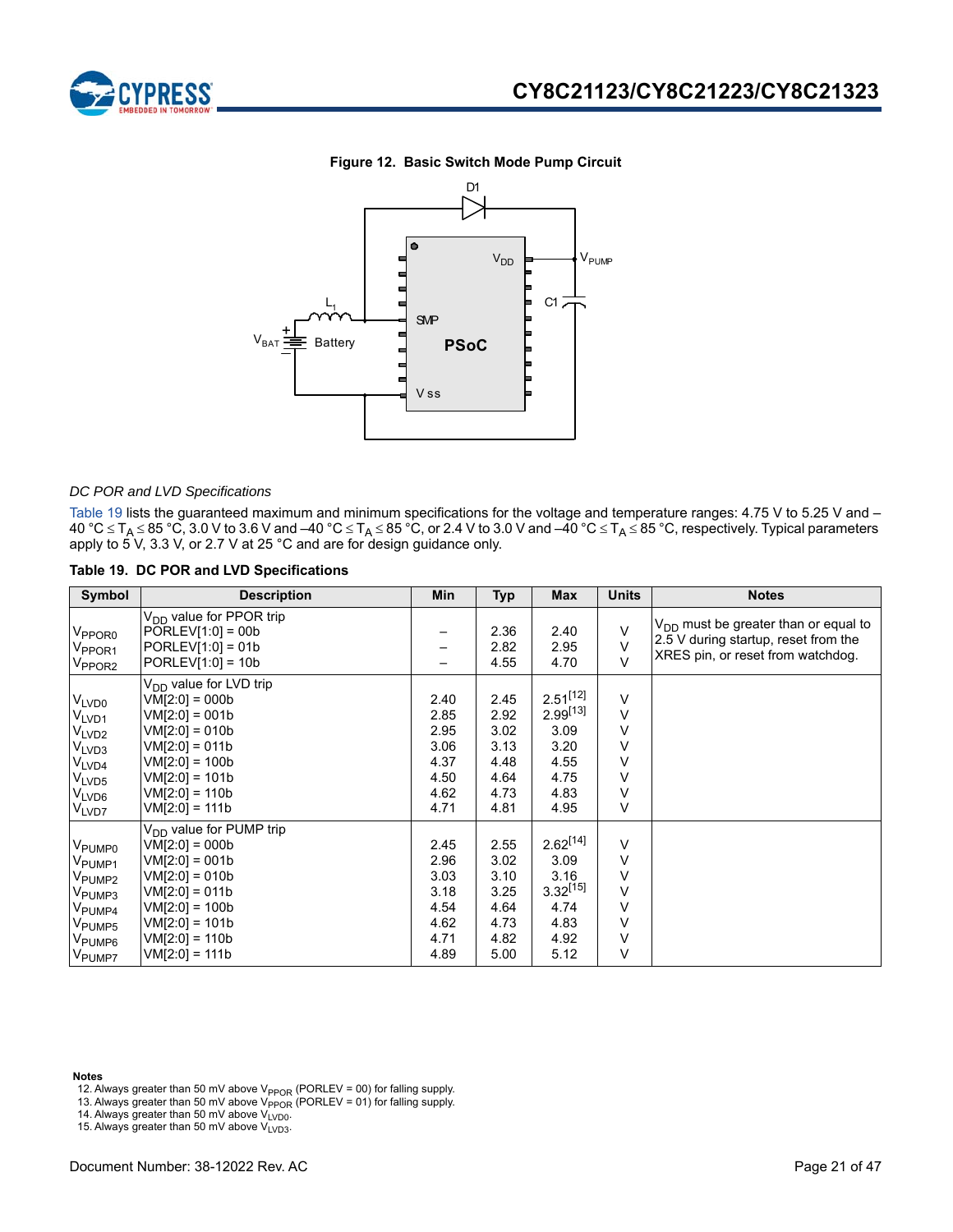

### *DC Programming Specifications*

Table 20 lists the guaranteed maximum and minimum specifications for the voltage and temperature ranges: 4.75 V to 5.25 V and – 40 °C  $\leq$  T<sub>A</sub>  $\leq$  85 °C, 3.0 V to 3.6 V and –40 °C  $\leq$  T<sub>A</sub>  $\leq$  85 °C, or 2.4 V to 3.0 V and –40 °C  $\leq$  T<sub>A</sub>  $\leq$  85 °C, respectively. Typical parameters apply to  $5^\circ$ V, 3.3 V, or 2.7 V at 25 °C and are for design guidance only.

### **Table 20. DC Programming Specifications**

| Symbol                          | <b>Description</b>                                                                             | Min                      | <b>Typ</b>               | <b>Max</b>      | <b>Units</b>             | <b>Notes</b>                                                                                  |
|---------------------------------|------------------------------------------------------------------------------------------------|--------------------------|--------------------------|-----------------|--------------------------|-----------------------------------------------------------------------------------------------|
| V <sub>DDP</sub>                | $V_{DD}$ for programming and erase                                                             | 4.5                      | 5.0                      | 5.5             | $\vee$                   | This specification applies to<br>the functional requirements<br>of external programmer tools  |
| V <sub>DDLV</sub>               | Low V <sub>DD</sub> for verify                                                                 | 2.4                      | 2.5                      | 2.6             | $\vee$                   | This specification applies to<br>the functional requirements<br>of external programmer tools  |
| <b>V<sub>DDHV</sub></b>         | High $V_{DD}$ for verify                                                                       | 5.1                      | 5.2                      | 5.3             | $\vee$                   | This specification applies to<br>the functional requirements<br>of external programmer tools  |
| <b>VDDIWRITE</b>                | Supply voltage for flash write operations                                                      | 2.70                     |                          | 5.25            | $\vee$                   | This specification applies to<br>this device when it is<br>executing internal flash<br>writes |
| <b>I</b> <sub>DDP</sub>         | Supply current during programming or verify                                                    | $\overline{\phantom{0}}$ | 5                        | 25              | mA                       |                                                                                               |
| $V_{ILP}$                       | Input low voltage during programming or verify                                                 |                          | $\overline{\phantom{0}}$ | 0.8             | $\vee$                   |                                                                                               |
| $V_{\text{IHP}}$                | Input high voltage during programming or verify                                                | 2.2                      | —                        |                 | $\vee$                   |                                                                                               |
| $I_{\text{ILP}}$                | Input current when applying $V_{II}$ p to P1[0] or P1[1]<br>during programming or verify       |                          |                          | 0.2             | <b>mA</b>                | Driving internal pull-down<br>resistor                                                        |
| <b>I<sub>IHP</sub></b>          | Input current when applying V <sub>IHP</sub> to P1[0] or P1[1]<br>during programming or verify |                          |                          | 1.5             | mA                       | Driving internal pull-down<br>resistor                                                        |
| $V_{OLV}$                       | Output low voltage during programming or verify                                                | $\overline{\phantom{0}}$ | $\overline{\phantom{0}}$ | $V_{SS}$ + 0.75 | $\vee$                   |                                                                                               |
| V <sub>OHV</sub>                | Output high voltage during programming or verify                                               | $V_{DD} - 1.0$           | -                        | $V_{DD}$        | $\vee$                   |                                                                                               |
| $Flash_{ENPB}$                  | Flash endurance (per block)                                                                    | $50,000^{[16]}$          | $\overline{\phantom{0}}$ |                 | $\overline{\phantom{0}}$ | Erase/write cycles per block                                                                  |
| $\mathsf{Flash}_{\mathsf{ENT}}$ | Flash endurance (total) <sup>[17]</sup>                                                        | 1,800,000                | -                        |                 | -                        | Erase/write cycles                                                                            |
| $Flash_{DR}$                    | Flash data retention                                                                           | 10                       |                          |                 | Years                    |                                                                                               |

### *DC I2C Specifications*

Table 20 lists the guaranteed maximum and minimum specifications for the voltage and temperature ranges: 4.75 V to 5.25 V and – 40 °C  $\leq$  T<sub>A</sub>  $\leq$  85 °C, 3.0 V to 3.6 V and –40 °C  $\leq$  T<sub>A</sub>  $\leq$  85 °C, or 2.4 V to 3.0 V and –40 °C  $\leq$  T<sub>A</sub>  $\leq$  85 °C, respectively. Typical parameters apply to  $5V$ , 3.3 V, or 2.7 V at 25 °C and are for design guidance only.

### Table 21. DC I<sup>2</sup>C Specifications<sup>[18]</sup>

| Symbol             | <b>Description</b> | Min                 | Typ                      | <b>Max</b>           | Units | <b>Notes</b>                       |
|--------------------|--------------------|---------------------|--------------------------|----------------------|-------|------------------------------------|
| V <sub>ILIZC</sub> | Input low level    | $\qquad \qquad -$   | $\overline{\phantom{0}}$ | $0.3 \times V_{DD}$  |       | $2.4 V \leq VDD \leq 3.6 V$        |
|                    |                    | $\qquad \qquad -$   | -                        | $0.25 \times V_{DD}$ |       | 14.75 V ≤ V <sub>DD</sub> ≤ 5.25 V |
| V <sub>IHI2C</sub> | Input high level   | $0.7 \times V_{DD}$ | -                        | -                    |       | 2.4 V ≤ V <sub>DD</sub> ≤ 5.25 V   |

#### **Notes**

16. The 50,000 cycle flash endurance per block is guaranteed if the flash is operating within one voltage range. Voltage ranges are 2.4 V to 3.0 V, 3.0 V to 3.6 V, and 4.75 V to 5.25 V.

17. A maximum of 36 × 50,000 block endurance cycles is allowed. This may be balanced between operations on 36 × 1 blocks of 50,000 maximum cycles each, 36 × 2 blocks of 25,000 maximum cycles each, or 36 × 4 blocks of 12,500 maximum cycles each (and so forth to limit the total number of cycles to 36 × 50,000 and that no<br>single block ever sees more than 50,000 cycles).For the ful

18. All GPIO meet the DC GPIO V<sub>IL</sub> and V<sub>IH</sub> specifications mentioned in section DC GPIO Specifications on page 18. The I<sup>2</sup>C GPIO pins also meet the mentioned specs.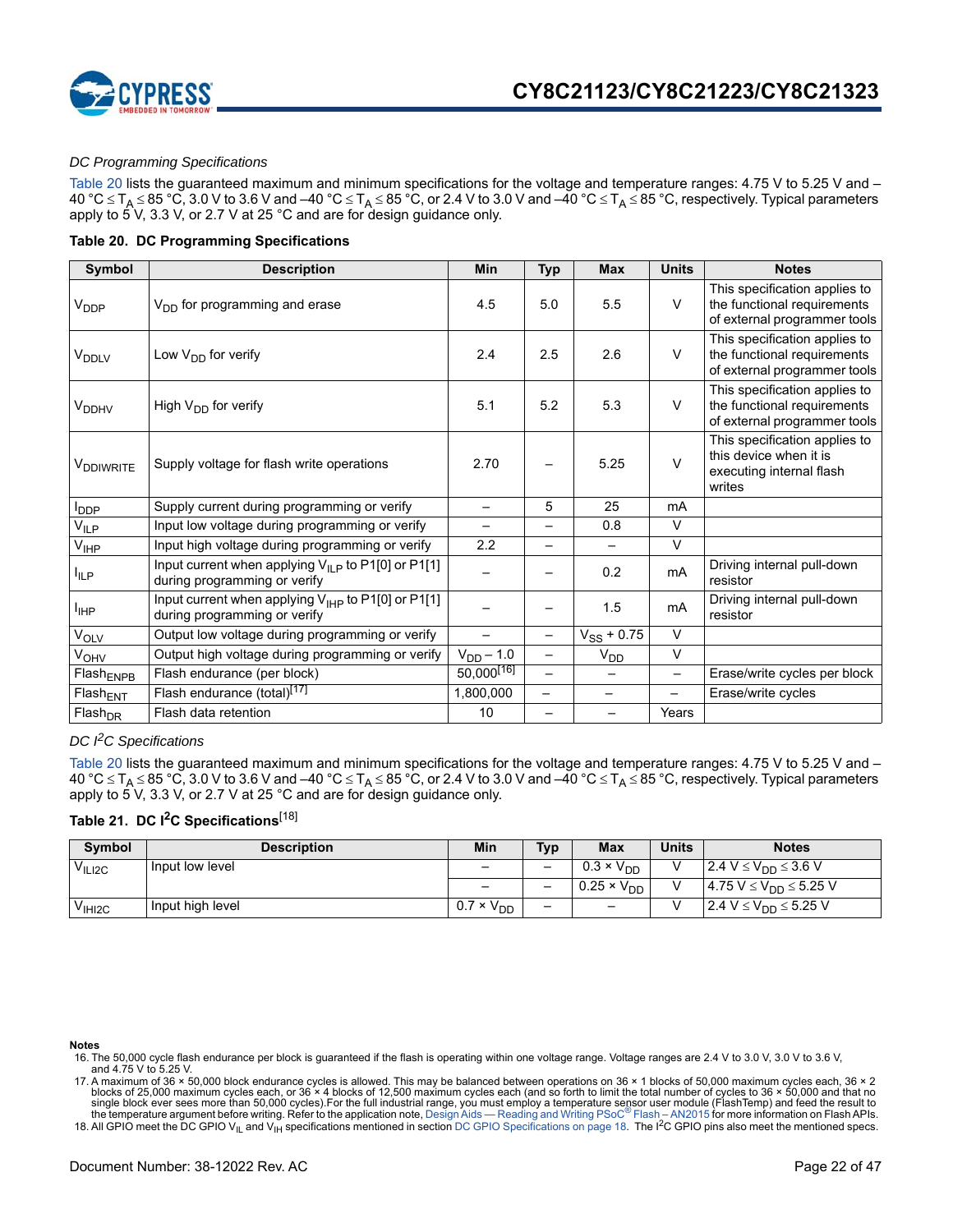

### **AC Electrical Characteristics**

### *AC Chip-Level Specifications*

Table 22 lists the guaranteed maximum and minimum specifications for the voltage and temperature ranges: 4.75 V to 5.25 V and – 40 °C  $\le$  T<sub>A</sub>  $\le$  85 °C, 3.0 V to 3.6 V and –40 °C  $\le$  T<sub>A</sub>  $\le$  85 °C, or 2.4 V to 3.0 V and –40 °C  $\le$  T<sub>A</sub>  $\le$  85 °C, respectively. Typical parameters apply to 5 V, 3.3 V, or 2.7 V at 25 °C and are for design guidance only.

**Table 22. 5-V and 3.3-V AC Chip-Level Specifications**

| Symbol                             | <b>Description</b>                                                    | Min                      | <b>Typ</b>               | <b>Max</b>      | <b>Units</b> | <b>Notes</b>                                                                                                                                                                            |
|------------------------------------|-----------------------------------------------------------------------|--------------------------|--------------------------|-----------------|--------------|-----------------------------------------------------------------------------------------------------------------------------------------------------------------------------------------|
| F <sub>IMO24</sub> <sup>[19]</sup> | IMO frequency for 24 MHz                                              | 22.8                     | 24                       | 25.2 [20,21]    | <b>MHz</b>   | Trimmed for 5 V or 3.3 V<br>operation using factory trim<br>values. Refer to Figure 11 on<br>page 16.<br>SLIMO mode = 0.                                                                |
| F <sub>IMOG</sub>                  | IMO frequency for 6 MHz                                               | 5.5                      | 6                        | $6.5^{[20,21]}$ | MHz          | Trimmed for 3.3 V operation using<br>factory trim values. See Figure 11<br>on page 16.<br>SLIMO mode = 1.                                                                               |
| F <sub>CPU1</sub>                  | CPU frequency (5 V nominal)                                           | 0.0937                   | 24                       | $24.6^{[20]}$   | MHz          | 12 MHz only for<br>SLIMO mode = 0.                                                                                                                                                      |
| F <sub>CPU2</sub>                  | CPU frequency (3.3 V nominal)                                         | 0.0937                   | 12                       | $12.3^{[21]}$   | <b>MHz</b>   | SLIMO Mode = 0.                                                                                                                                                                         |
| $F_{BLK5}$                         | Digital PSoC block frequency<br>(5 V nominal)                         | $\mathbf 0$              | 48                       | 49.2[20,22]     | MHz          | Refer to the section AC Digital<br><b>Block Specifications on page 26.</b>                                                                                                              |
| $F_{BLK33}$                        | Digital PSoC block frequency<br>(3.3 V nominal)                       | $\mathbf 0$              | 24                       | $24.6^{[22]}$   | <b>MHz</b>   |                                                                                                                                                                                         |
| $F_{32\underline{K1}}$             | ILO frequency                                                         | 15                       | 32                       | 64              | kHz          |                                                                                                                                                                                         |
| $F_{32K_U}$                        | ILO untrimmed frequency                                               | 5                        |                          | 100             | kHz          | After a reset and before the M8C<br>starts to run, the ILO is not<br>trimmed. See the system resets<br>section of the PSoC Technical<br>Reference Manual for details on<br>this timing. |
| t <sub>XRST</sub>                  | External reset pulse width                                            | 10                       | $\overline{\phantom{0}}$ |                 | μs           |                                                                                                                                                                                         |
| DC24M                              | 24 MHz duty cycle                                                     | 40                       | 50                       | 60              | $\%$         |                                                                                                                                                                                         |
| DC <sub>ILO</sub>                  | ILO duty cycle                                                        | 20                       | 50                       | 80              | $\%$         |                                                                                                                                                                                         |
| Step24M                            | 24 MHz trim step size                                                 |                          | 50                       |                 | kHz          |                                                                                                                                                                                         |
| Fout48M                            | 48 MHz output frequency                                               | 46.8                     | 48.0                     | 49.2[20,21]     | <b>MHz</b>   | Trimmed. Using factory trim<br>values.                                                                                                                                                  |
| $F_{MAX}$                          | Maximum frequency of signal on row input or<br>row output.            |                          |                          | 12.3            | MHz          |                                                                                                                                                                                         |
| SR <sub>POWER_UP</sub>             | Power supply slew rate                                                | $\qquad \qquad -$        | $\overline{\phantom{0}}$ | 250             | V/ms         | V <sub>DD</sub> slew rate during power-up.                                                                                                                                              |
| t <sub>POWERUP</sub>               | Time from end of POR to CPU executing code                            | $\overline{\phantom{0}}$ | 16                       | 100             | ms           | Power-up from 0 V. See the<br>system resets section of the<br><b>PSoC Technical Reference</b><br>Manual.                                                                                |
|                                    | 24-MHz IMO cycle-to-cycle jitter (RMS) <sup>[23]</sup>                | $\equiv$                 | 200                      | 700             | ps           |                                                                                                                                                                                         |
| t <sub>jit_IMO</sub>               | 24-MHz IMO long term N cycle-to-cycle jitter<br>(RMS) <sup>[23]</sup> | $\overline{\phantom{0}}$ | 300                      | 900             | ps           | $N = 32$                                                                                                                                                                                |
|                                    | 24-MHz IMO period jitter (RMS) <sup>[23]</sup>                        |                          | 100                      | 400             | ps           |                                                                                                                                                                                         |

#### **Notes**

<sup>19.</sup> Errata: When the device is operated within 0 °C to 70 °C, the frequency tolerance is reduced to ±2.5%, but if operated at extreme temperature (below 0 °C or above<br>20.4.75 V < V<sub>DD</sub> < 5.25 V.<br>21.3.0 V < V<sub>DD</sub> < 5.25 V.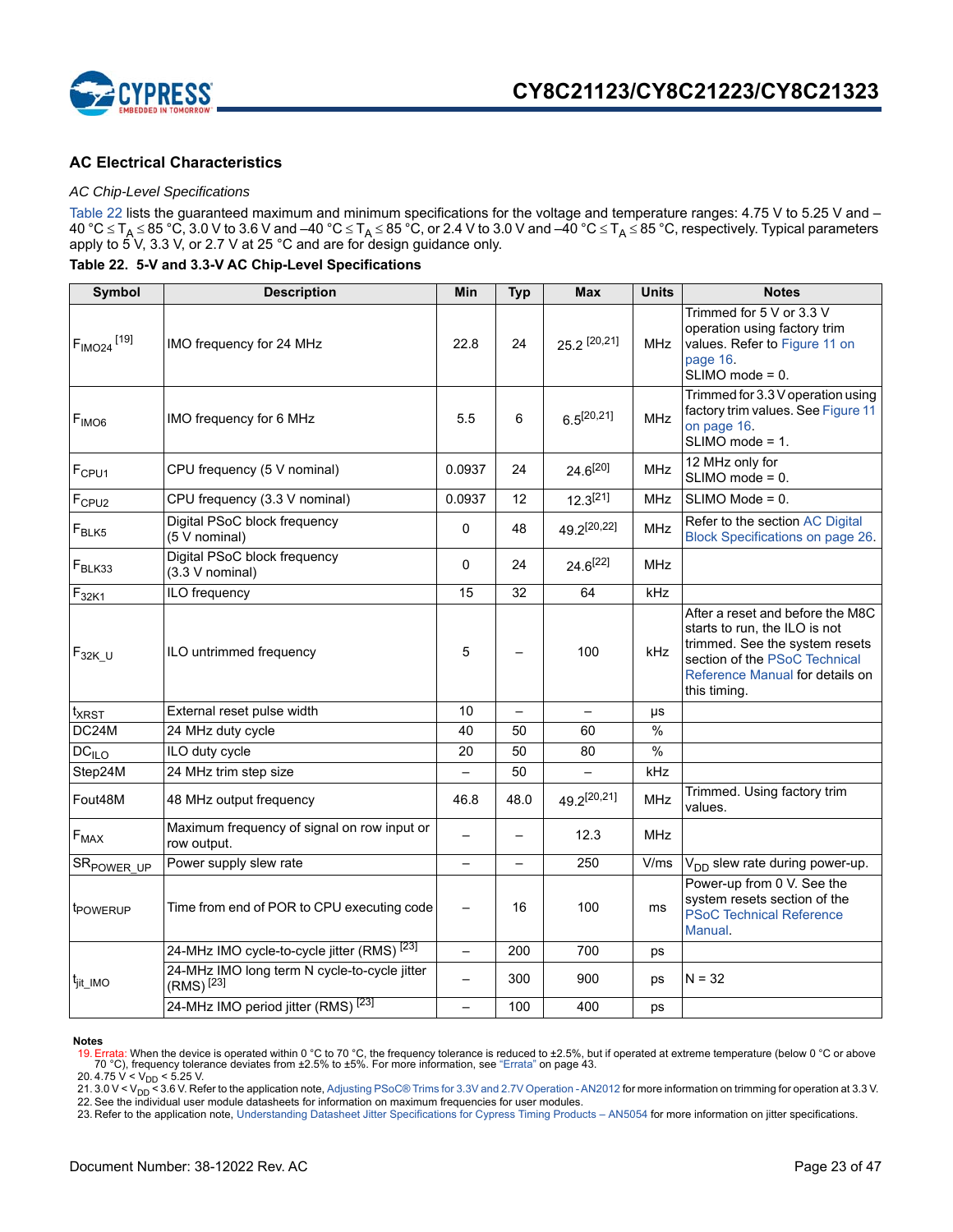

### **Table 23. 2.7-V AC Chip-Level Specifications**

| <b>Symbol</b>          | <b>Description</b>                                             | Min                      | <b>Typ</b> | <b>Max</b>       | <b>Units</b>  | <b>Notes</b>                                                                                                                                                                            |
|------------------------|----------------------------------------------------------------|--------------------------|------------|------------------|---------------|-----------------------------------------------------------------------------------------------------------------------------------------------------------------------------------------|
| F <sub>IMO12</sub>     | IMO frequency for 12 MHz                                       | 11.5                     | 12         | $12.7^{[24,25]}$ | <b>MHz</b>    | Trimmed for 2.7 V operation<br>using factory trim values. See<br>Figure 11 on page 16.<br>$SLIMO mode = 1.$                                                                             |
| F <sub>IMO6</sub>      | IMO frequency for 6 MHz                                        | 5.5                      | 6          | $6.5^{[24,25]}$  | <b>MHz</b>    | Trimmed for 2.7 V operation<br>using factory trim values. See<br>Figure 11 on page 16.<br>$SLIMO mode = 1.$                                                                             |
| F <sub>CPU1</sub>      | CPU frequency (2.7 V nominal)                                  | 0.093                    | 3          | $3.15^{[24]}$    | <b>MHz</b>    | 24 MHz only for<br>$SLIMO mode = 0.$                                                                                                                                                    |
| $F_{BLK27}$            | Digital PSoC block frequency (2.7 V nominal)                   | 0                        | 12         | $12.5^{[24,25]}$ | <b>MHz</b>    | Refer to the section AC Digital<br>Block Specifications on page 26.                                                                                                                     |
| $F_{32K1}$             | ILO frequency                                                  | 8                        | 32         | 96               | kHz           |                                                                                                                                                                                         |
| $F_{32K_U}$            | ILO untrimmed frequency                                        | 5                        |            | 100              | kHz           | After a reset and before the M8C<br>starts to run, the ILO is not<br>trimmed. See the system resets<br>section of the PSoC Technical<br>Reference Manual for details on<br>this timing. |
| $t_{XRST}$             | External reset pulse width                                     | 10                       |            |                  | μs            |                                                                                                                                                                                         |
| DC <sub>ILO</sub>      | ILO duty cycle                                                 | 20                       | 50         | 80               | $\frac{0}{0}$ |                                                                                                                                                                                         |
| $F_{MAX}$              | Maximum frequency of signal on row input or row<br>output      |                          |            | 12.3             | <b>MHz</b>    |                                                                                                                                                                                         |
| SR <sub>POWER_UP</sub> | Power supply slew rate                                         |                          |            | 250              | V/ms          | $V_{DD}$ slew rate during power-up.                                                                                                                                                     |
| t <sub>POWERUP</sub>   | Time from end of POR to CPU executing code                     |                          | 16         | 100              | ms            | Power-up from 0 V. See the<br>system resets section of the<br><b>PSoC Technical Reference</b><br>Manual.                                                                                |
|                        | 12-MHz IMO cycle-to-cycle jitter (RMS) <sup>[26]</sup>         |                          | 400        | 1000             | ps            |                                                                                                                                                                                         |
| <sup>t</sup> jit_IMO   | 12-MHz IMO long term N cycle-to-cycle jitter<br>$(RMS)^{[26]}$ | $\overline{\phantom{0}}$ | 600        | 1300             | ps            | $N = 32$                                                                                                                                                                                |
|                        | 12-MHz IMO period jitter (RMS) <sup>[26]</sup>                 |                          | 100        | 500              | ps            |                                                                                                                                                                                         |

**Notes**

24. 2.4 V < V<sub>DD</sub> < 3.0 V.<br>25. Refer to the application note, Adjusting PSoC® Trims for 3.3V and 2.7V Operation - AN2012 for moreinformation on maximum frequency<br>for user modules.

26. Refer to the application note, Understanding Datasheet Jitter Specifications for Cypress Timing Products – AN5054 for more information on jitter specifications.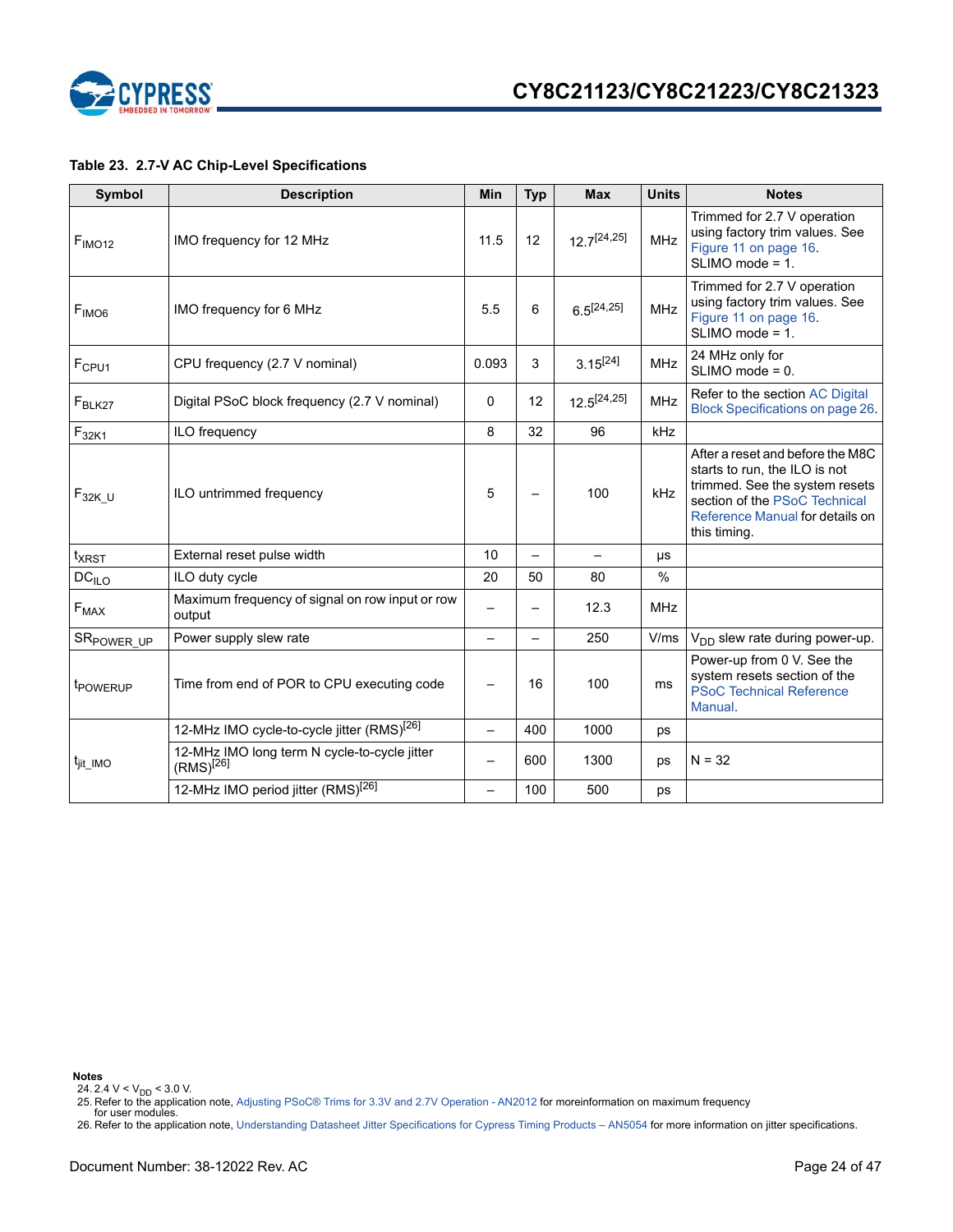

### *AC General Purpose I/O Specifications*

Table 24 lists the guaranteed maximum and minimum specifications for the voltage and temperature ranges: 4.75 V to 5.25 V and –  $40 °C \leq T_A \leq 85 °C$ , 3.0 V to 3.6 V and –40 °C  $\leq T_A \leq 85 °C$ , or 2.4 V to 3.0 V and –40 °C  $\leq T_A \leq 85 °C$ , respectively. Typical parameters apply to  $5^\circ$ V, 3.3 V, or 2.7 V at 25 °C and are for design guidance only.

#### **Table 24. 5-V and 3.3-V AC GPIO Specifications**

| Symbol     | <b>Description</b>                           | Min | Typ | Max                      | <b>Units</b> | <b>Notes</b>                           |
|------------|----------------------------------------------|-----|-----|--------------------------|--------------|----------------------------------------|
| $F_{GPIO}$ | GPIO operating frequency                     |     |     | 12                       | <b>MHz</b>   | Normal strong mode                     |
| tRiseF     | Rise time, normal strong mode, Cload = 50 pF | 3   |     | 18                       | ns           | $V_{DD}$ = 4.5 V to 5.25 V, 10% to 90% |
| tFallF     | Fall time, normal strong mode, Cload = 50 pF | ◠   |     | 18                       | ns           | $V_{DD}$ = 4.5 V to 5.25 V, 10% to 90% |
| tRiseS     | Rise time, slow strong mode, Cload = 50 pF   | 10  | 27  | -                        | ns           | $V_{DD}$ = 3 V to 5.25 V, 10% to 90%   |
| tFallS     | Fall time, slow strong mode, Cload = 50 pF   | 10  | 22  | $\overline{\phantom{0}}$ | ns           | $V_{DD}$ = 3 V to 5.25 V, 10% to 90%   |

### **Table 25. 2.7-V AC GPIO Specifications**

| Symbol              | <b>Description</b>                           | Min | <b>Typ</b>               | Max | Units | <b>Notes</b>                                 |
|---------------------|----------------------------------------------|-----|--------------------------|-----|-------|----------------------------------------------|
| $F$ <sub>GPIO</sub> | GPIO operating frequency                     |     | $\overline{\phantom{0}}$ |     | MHz   | Normal strong mode                           |
| tRiseF              | Rise time, normal strong mode, Cload = 50 pF | 6   | -                        | 50  | ns    | $V_{\text{DD}}$ = 2.4 V to 3.0 V, 10% to 90% |
| tFallF              | Fall time, normal strong mode, Cload = 50 pF | 6   | —                        | 50  | ns    | $V_{DD}$ = 2.4 V to 3.0 V, 10% to 90%        |
| tRiseS              | Rise time, slow strong mode, Cload = 50 pF   | 18  | 40                       | 120 | ns    | $V_{DD}$ = 2.4 V to 3.0 V, 10% to 90%        |
| tFallS              | Fall time, slow strong mode, Cload = 50 pF   | 18  | 40                       | 120 | ns    | $V_{DD}$ = 2.4 V to 3.0 V, 10% to 90%        |

### **Figure 13. GPIO Timing Diagram**



### *AC Amplifier Specifications*

The following tables list the guaranteed maximum and minimum specifications for the voltage and temperature ranges: 4.75 V to 5.25 V and –40 °C  $\le$  T<sub>A</sub>  $\le$  85 °C, 3.0 V to 3.6 V and –40 °C  $\le$  T<sub>A</sub>  $\le$  85 °C, or 2.4 V to 3.0 V and –40 °C  $\le$  T<sub>A</sub>  $\le$  85 °C, respectively. Typical parameters apply to 5 V, 3.3 V, or 2.7 V at 25 °C and are for design guidance only.

Settling times, slew rates, and gain bandwidth are based on the analog continuous time PSoC block.

#### **Table 26. 5-V and 3.3-V AC Amplifier Specifications**

| Symbol                         | <b>Description</b>                                            | Min | <b>Typ</b> | <b>Max</b> | <b>Units</b> |
|--------------------------------|---------------------------------------------------------------|-----|------------|------------|--------------|
| <sup>I</sup> COMP1             | Comparator mode response time, 50 mVpp signal centered on Ref | -   | -          | 100        | ns           |
| <sup>I</sup> COMP <sub>2</sub> | Comparator mode response time, 2.5 V input, 0.5 V overdrive   | -   | -          | 300        | ns           |

### **Table 27. 2.7-V AC Amplifier Specifications**

| <b>Symbol</b>                  | <b>Description</b>                                            | Min | <b>Typ</b> | <b>Max</b> | <b>Units</b> |
|--------------------------------|---------------------------------------------------------------|-----|------------|------------|--------------|
| <sup>I</sup> COMP1             | Comparator mode response time, 50 mVpp signal centered on Ref | -   | -          | 600        | ns           |
| <sup>L</sup> COMP <sub>2</sub> | Comparator mode response time, 1.5 V input, 0.5 V overdrive   | -   | -          | 300        | ns           |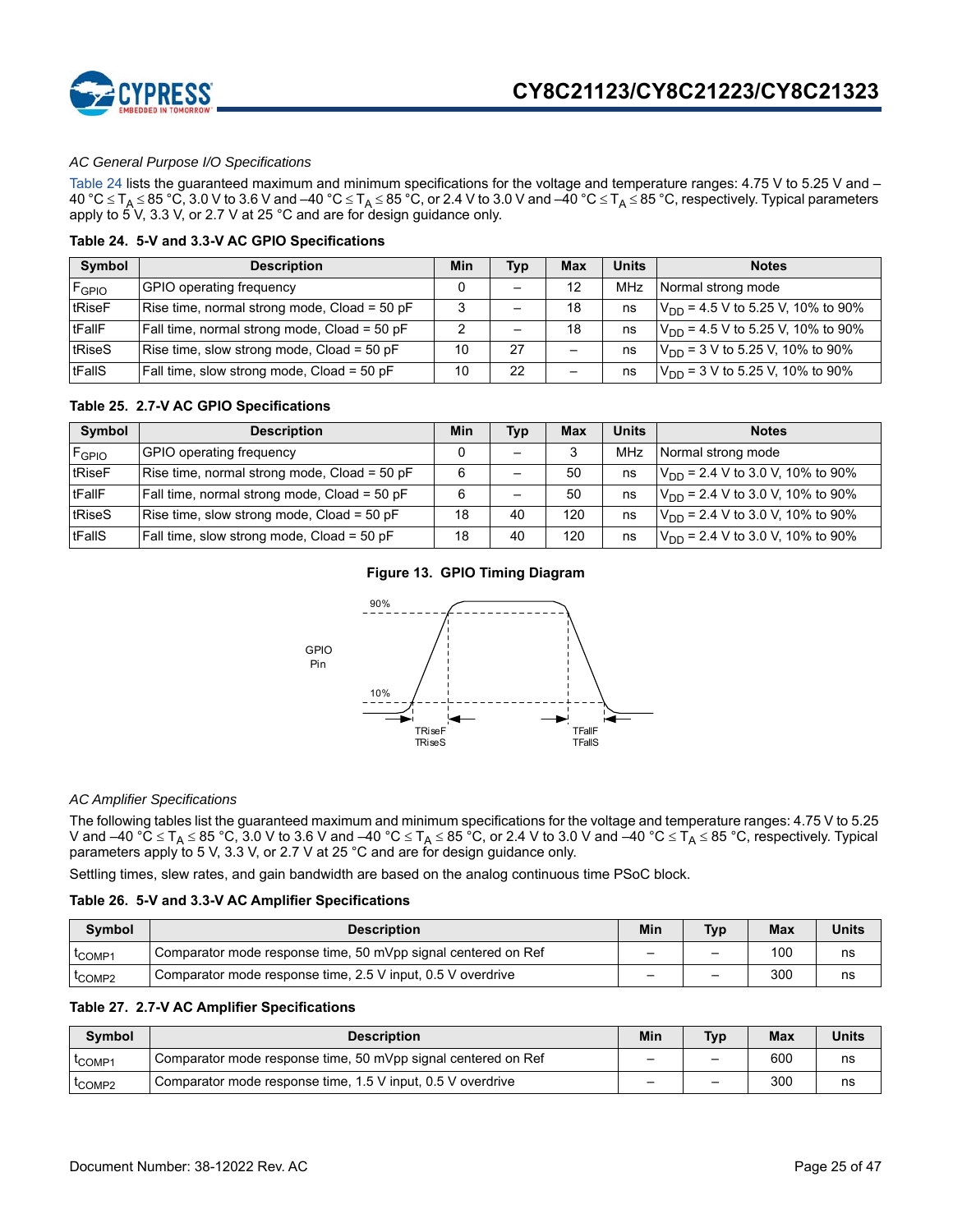

### *AC Digital Block Specifications*

Table 28 lists the guaranteed maximum and minimum specifications for the voltage and temperature ranges: 4.75 V to 5.25 V and – 40 °C  $\le$  T<sub>A</sub>  $\le$  85 °C, 3.0 V to 3.6 V and –40 °C  $\le$  T<sub>A</sub>  $\le$  85 °C, or 2.4 V to 3.0 V and –40 °C  $\le$  T<sub>A</sub>  $\le$  85 °C, respectively. Typical parameters apply to 5 V, 3.3 V, or 2.7 V at 25 °C and are for design guidance only.

|  |  |  | Table 28. 5-V and 3.3-V AC Digital Block Specifications |  |
|--|--|--|---------------------------------------------------------|--|
|--|--|--|---------------------------------------------------------|--|

| <b>Function</b>                | <b>Description</b>                           | Min                      | <b>Typ</b>               | Max                      | <b>Unit</b> | <b>Notes</b>                                                                                 |  |  |  |  |
|--------------------------------|----------------------------------------------|--------------------------|--------------------------|--------------------------|-------------|----------------------------------------------------------------------------------------------|--|--|--|--|
|                                | Block input clock frequency                  |                          |                          |                          |             |                                                                                              |  |  |  |  |
| All functions                  | $V_{DD} \geq 4.75$ V                         | $\overline{\phantom{0}}$ | $\overline{\phantom{0}}$ | 50.4                     | <b>MHz</b>  |                                                                                              |  |  |  |  |
|                                | $V_{DD}$ < 4.75 V                            | $\equiv$                 | $\overline{\phantom{0}}$ | 25.2                     | <b>MHz</b>  |                                                                                              |  |  |  |  |
|                                | Input clock frequency                        |                          |                          |                          |             |                                                                                              |  |  |  |  |
|                                | No capture, $V_{DD} \geq 4.75$ V             | $\rightarrow$            | $\overline{\phantom{0}}$ | 50.4                     | <b>MHz</b>  |                                                                                              |  |  |  |  |
| Timer                          | No capture, $V_{DD}$ < 4.75 V                |                          | $\overline{\phantom{0}}$ | 25.2                     | <b>MHz</b>  |                                                                                              |  |  |  |  |
|                                | With capture                                 |                          | $\overline{\phantom{0}}$ | 25.2                     | <b>MHz</b>  |                                                                                              |  |  |  |  |
|                                | Capture pulse width                          | $50^{[27]}$              | $\overline{\phantom{0}}$ | $\overline{a}$           | ns          |                                                                                              |  |  |  |  |
|                                | Input clock frequency                        |                          |                          |                          |             |                                                                                              |  |  |  |  |
|                                | No enable input, $V_{DD} \geq 4.75$ V        | -                        | $\overline{\phantom{0}}$ | 50.4                     | <b>MHz</b>  |                                                                                              |  |  |  |  |
| Counter                        | No enable input, $V_{DD}$ < 4.75 V           | $\overline{\phantom{0}}$ | $\overline{\phantom{0}}$ | 25.2                     | <b>MHz</b>  |                                                                                              |  |  |  |  |
|                                | With enable input                            |                          | $\overline{\phantom{0}}$ | 25.2                     | <b>MHz</b>  |                                                                                              |  |  |  |  |
|                                | Enable input pulse width                     | $50^{[27]}$              | $\overline{\phantom{0}}$ |                          | ns          |                                                                                              |  |  |  |  |
| Dead Band                      | Kill pulse width                             |                          |                          |                          |             |                                                                                              |  |  |  |  |
|                                | Asynchronous restart mode                    | 20                       | $\overline{\phantom{0}}$ |                          | ns          |                                                                                              |  |  |  |  |
|                                | Synchronous restart mode                     | $50^{[27]}$              | -                        | -                        | ns          |                                                                                              |  |  |  |  |
|                                | Disable mode                                 | $50^{[27]}$              | $\overline{\phantom{0}}$ | $\overline{\phantom{0}}$ | ns          |                                                                                              |  |  |  |  |
|                                | Input clock frequency                        |                          |                          |                          |             |                                                                                              |  |  |  |  |
|                                | $V_{DD} \geq 4.75$ V                         |                          | $\overline{\phantom{0}}$ | 50.4                     | <b>MHz</b>  |                                                                                              |  |  |  |  |
|                                | $V_{DD}$ < 4.75 V                            |                          | $\overline{\phantom{0}}$ | 25.2                     | <b>MHz</b>  |                                                                                              |  |  |  |  |
| <b>CRCPRS</b>                  | Input clock frequency                        |                          |                          |                          |             |                                                                                              |  |  |  |  |
| (PRS                           | $V_{DD} \geq 4.75$ V                         |                          |                          | 50.4                     | <b>MHz</b>  |                                                                                              |  |  |  |  |
| Mode)                          | $V_{DD}$ < 4.75 V                            | $\equiv$                 | $\overline{\phantom{0}}$ | 25.2                     | <b>MHz</b>  |                                                                                              |  |  |  |  |
| <b>CRCPRS</b><br>(CRC<br>Mode) | Input clock frequency                        |                          |                          | 25.2                     | <b>MHz</b>  |                                                                                              |  |  |  |  |
| <b>SPIM</b>                    | Input clock frequency                        |                          |                          | 8.2                      | <b>MHz</b>  | The SPI serial clock (SCLK) frequency is equal to<br>the input clock frequency divided by 2. |  |  |  |  |
|                                | Input clock (SCLK) frequency                 | $\overline{\phantom{0}}$ | $\overline{\phantom{0}}$ | 4.1                      | <b>MHz</b>  |                                                                                              |  |  |  |  |
| <b>SPIS</b>                    | Width of SS negated between<br>transmissions | $50^{[27]}$              | $\overline{\phantom{0}}$ | $\equiv$                 | ns          | The input clock is the SPI SCLK in SPIS mode.                                                |  |  |  |  |
|                                | Input clock frequency                        |                          |                          |                          |             |                                                                                              |  |  |  |  |
| Transmitter                    | $V_{DD} \geq 4.75$ V, 2 stop bits            | -                        | $\overline{\phantom{0}}$ | 50.4                     | MHz         | The baud rate is equal to the input clock frequency                                          |  |  |  |  |
|                                | $V_{DD} \geq 4.75$ V, 1 stop bit             | $\overline{\phantom{0}}$ | $\overline{\phantom{0}}$ | 25.2                     | <b>MHz</b>  | divided by 8.                                                                                |  |  |  |  |
|                                | $V_{DD}$ < 4.75 V                            |                          |                          | 25.2                     | <b>MHz</b>  |                                                                                              |  |  |  |  |
| Receiver                       | Input clock frequency                        |                          |                          |                          |             |                                                                                              |  |  |  |  |
|                                | $V_{DD} \geq 4.75$ V, 2 stop bits            | $\overline{\phantom{0}}$ | $\qquad \qquad -$        | 50.4                     | <b>MHz</b>  | The baud rate is equal to the input clock frequency                                          |  |  |  |  |
|                                | $V_{DD} \geq 4.75$ V, 1 stop bit             |                          | $\overline{\phantom{0}}$ | 25.2                     | <b>MHz</b>  | divided by 8.                                                                                |  |  |  |  |
|                                | $V_{DD}$ < 4.75 V                            |                          |                          | 25.2                     | <b>MHz</b>  |                                                                                              |  |  |  |  |

**Note** 27. 50 ns minimum input pulse width is based on the input synchronizers running at 24 MHz (42 ns nominal period).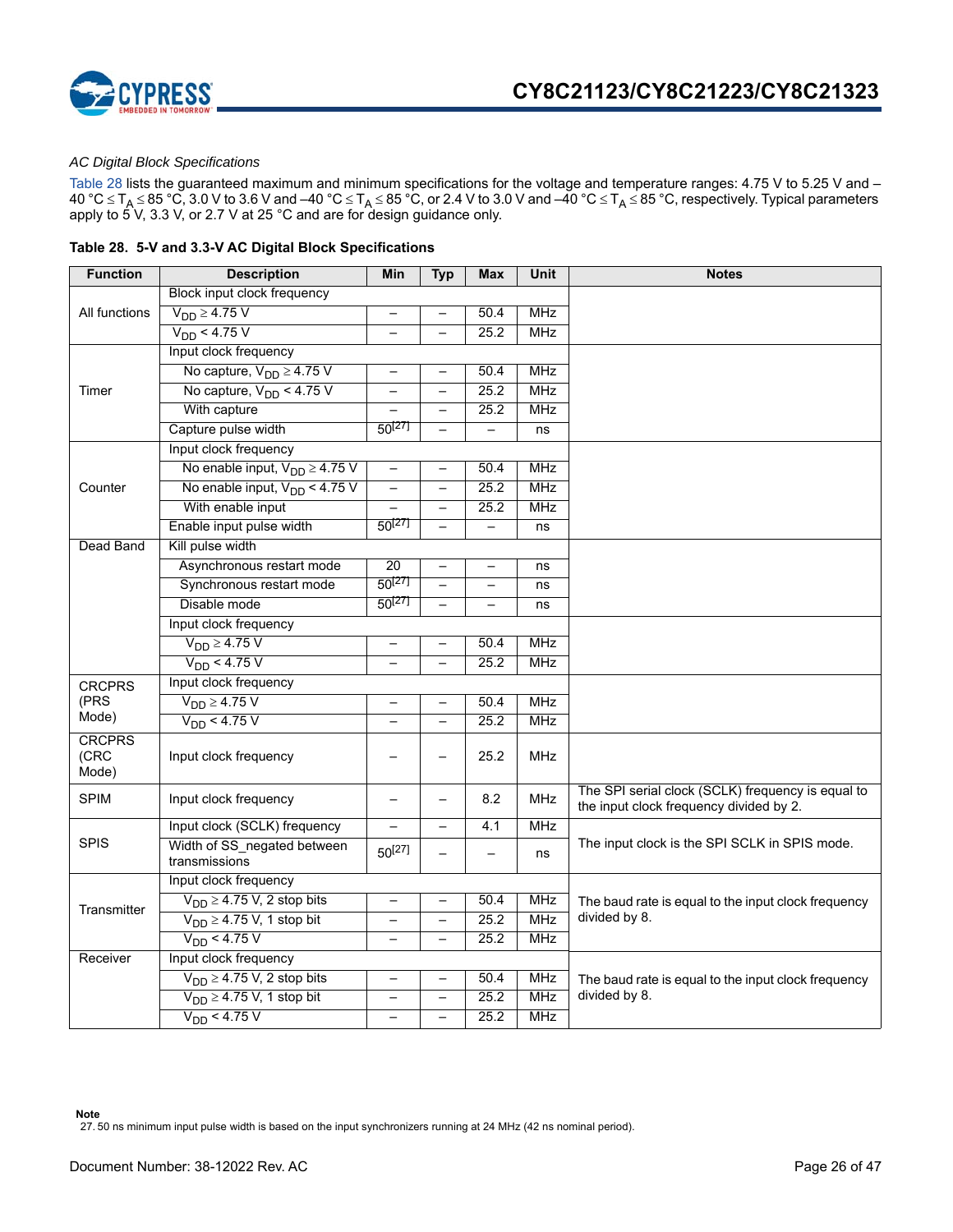

### **Table 29. 2.7-V AC Digital Block Specifications**

| <b>Function</b>             | <b>Description</b>                             | <b>Min</b>   | <b>Typ</b>               | <b>Max</b>               | <b>Units</b> | <b>Notes</b>                                                                                    |
|-----------------------------|------------------------------------------------|--------------|--------------------------|--------------------------|--------------|-------------------------------------------------------------------------------------------------|
| All<br>functions            | Block input clock frequency                    |              |                          | 12.7                     | <b>MHz</b>   | 2.4 V < $V_{DD}$ < 3.0 V.                                                                       |
|                             | Capture pulse width                            | $100^{[28]}$ |                          |                          | ns           |                                                                                                 |
| Timer                       | Input clock frequency, with or without capture | -            | $\overline{\phantom{0}}$ | 12.7                     | <b>MHz</b>   |                                                                                                 |
|                             | Enable input pulse width                       | 100          | —                        | -                        | ns           |                                                                                                 |
| Counter                     | Input clock frequency, no enable input         | -            | -                        | 12.7                     | <b>MHz</b>   |                                                                                                 |
|                             | Input clock frequency, enable input            | -            | —                        | 12.7                     | <b>MHz</b>   |                                                                                                 |
|                             | Kill pulse width:                              |              |                          |                          |              |                                                                                                 |
|                             | Asynchronous restart mode                      | 20           | -                        | $\overline{\phantom{0}}$ | ns           |                                                                                                 |
| Dead band                   | Synchronous restart mode                       | 100          |                          |                          | ns           |                                                                                                 |
|                             | Disable mode                                   | 100          |                          |                          | ns           |                                                                                                 |
|                             | Input clock frequency                          | -            | —                        | 12.7                     | <b>MHz</b>   |                                                                                                 |
| <b>CRCPRS</b><br>(PRS mode) | Input clock frequency                          |              |                          | 12.7                     | <b>MHz</b>   |                                                                                                 |
| <b>CRCPRS</b><br>(CRC mode) | Input clock frequency                          |              |                          | 12.7                     | <b>MHz</b>   |                                                                                                 |
| <b>SPIM</b>                 | Input clock frequency                          |              |                          | 6.35                     | <b>MHz</b>   | The SPI serial clock (SCLK)<br>frequency is equal to the input clock<br>frequency divided by 2. |
| <b>SPIS</b>                 | Input clock (SCLK) frequency                   | —            | -                        | 4.1                      | <b>MHz</b>   |                                                                                                 |
|                             | Width of SS Negated between transmissions      | 100          | —                        | -                        | ns           |                                                                                                 |
| Transmitter                 | Input clock frequency                          |              | -                        | 12.7                     | <b>MHz</b>   | The baud rate is equal to the input<br>clock frequency divided by 8.                            |
| Receiver                    | Input clock frequency                          |              |                          | 12.7                     | <b>MHz</b>   | The baud rate is equal to the input<br>clock frequency divided by 8.                            |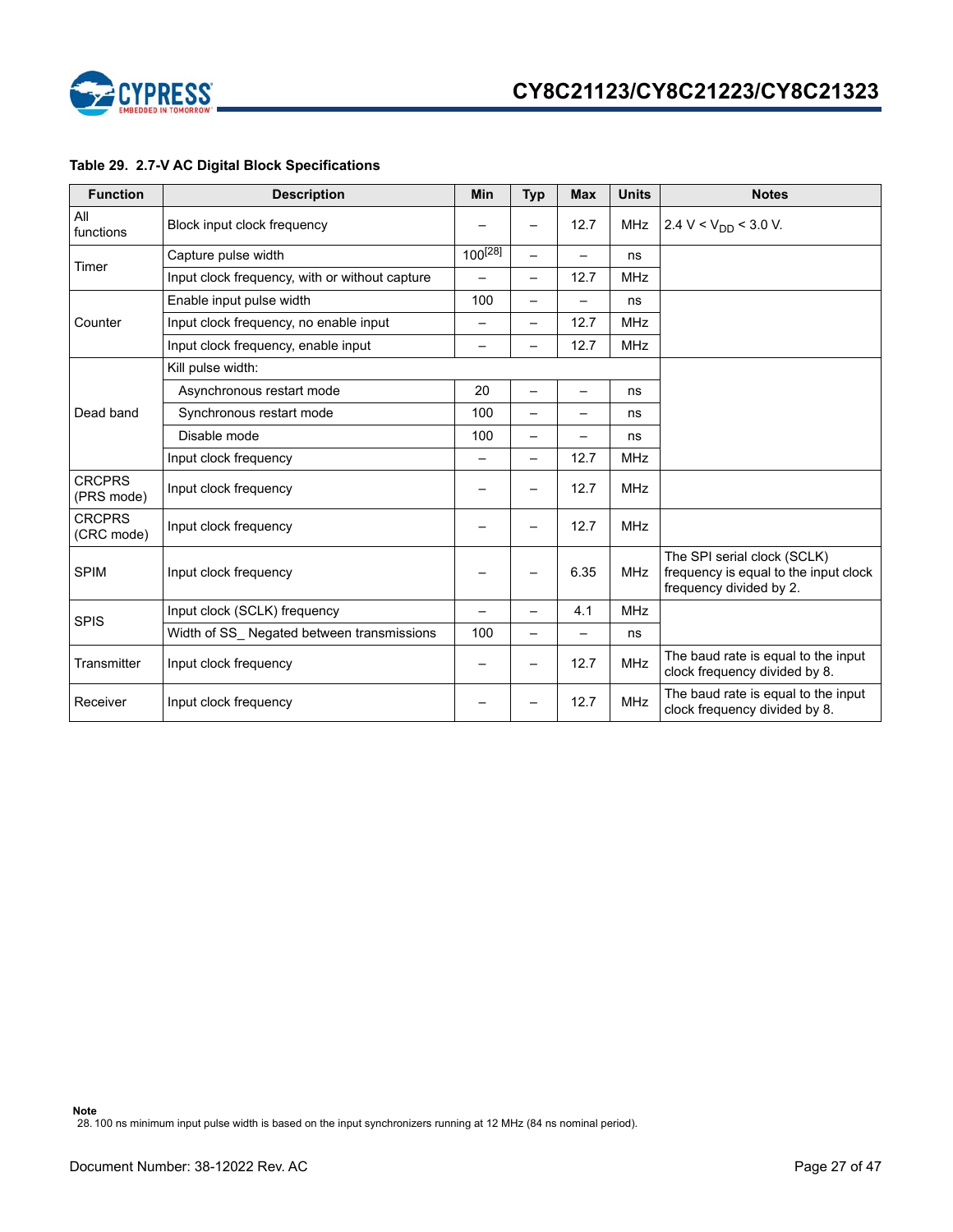

### *AC External Clock Specifications*

The following tables list the guaranteed maximum and minimum specifications for the voltage and temperature ranges: 4.75 V to 5.25 V and –40 °C  $\le$  T<sub>A</sub>  $\le$  85 °C, or 3.0 V to 3.6 V and –40 °C  $\le$  T<sub>A</sub>  $\le$  85 °C, respectively. Typical parameters apply to 5 V, 3.3 V, or 2.7 V at 25 °C and are for design guidance only.

### **Table 30. 5-V AC External Clock Specifications**

| Symbol                   | <b>Description</b>     | Min   | <b>Typ</b>               | <b>Max</b> | <b>Units</b> | <b>Notes</b> |
|--------------------------|------------------------|-------|--------------------------|------------|--------------|--------------|
| FOSCEXT                  | Frequency              | 0.093 | $\overline{\phantom{0}}$ | 24.6       | <b>MHz</b>   |              |
| -                        | High period            | 20.6  | -                        | 5300       | ns           |              |
| $\overline{\phantom{0}}$ | Low period             | 20.6  | -                        | -          | ns           |              |
| $\qquad \qquad$          | Power-up IMO to switch | 150   | -                        | -          | μs           |              |

### **Table 31. 3.3-V AC External Clock Specifications**

| Symbol              | <b>Description</b>                                 | Min   | <b>Typ</b> | <b>Max</b> | <b>Units</b> | <b>Notes</b>                                                                                                                                                                                                                       |
|---------------------|----------------------------------------------------|-------|------------|------------|--------------|------------------------------------------------------------------------------------------------------------------------------------------------------------------------------------------------------------------------------------|
| F <sub>OSCEXT</sub> | Frequency with CPU clock divide by 1               | 0.093 |            | 12.3       | MHz          | Maximum CPU frequency is 12 MHz at<br>3.3 V. With the CPU clock divider set to<br>1, the external clock must adhere to the<br>maximum frequency and duty cycle<br>requirements.                                                    |
| F <sub>OSCEXT</sub> | Frequency with CPU clock divide by 2 or<br>greater | 0.186 |            | 24.6       | <b>MHz</b>   | If the frequency of the external clock is<br>greater than 12 MHz, the CPU clock<br>divider must be set to 2 or greater. In this<br>case, the CPU clock divider ensures<br>that the fifty percent duty cycle<br>requirement is met. |
|                     | High period with CPU clock divide by 1             | 41.7  |            | 5300       | ns           |                                                                                                                                                                                                                                    |
|                     | Low period with CPU clock divide by 1              | 41.7  |            |            | ns           |                                                                                                                                                                                                                                    |
|                     | Power-up IMO to switch                             | 150   |            |            | μs           |                                                                                                                                                                                                                                    |

### **Table 32. 2.7-V AC External Clock Specifications**

| <b>Symbol</b>       | <b>Description</b>                                 | <b>Min</b> | <b>Typ</b> | <b>Max</b> | <b>Units</b> | <b>Notes</b>                                                                                                                                                                                                                      |
|---------------------|----------------------------------------------------|------------|------------|------------|--------------|-----------------------------------------------------------------------------------------------------------------------------------------------------------------------------------------------------------------------------------|
| F <sub>OSCEXT</sub> | Frequency with CPU clock divide by 1               | 0.093      |            | 6.06       | <b>MHz</b>   | Maximum CPU frequency is 3 MHz at<br>2.7 V. With the CPU clock divider set to<br>1, the external clock must adhere to the<br>maximum frequency and duty cycle<br>requirements.                                                    |
| F <sub>OSCEXT</sub> | Frequency with CPU clock divide by 2 or<br>greater | 0.186      |            | 12.12      | <b>MHz</b>   | If the frequency of the external clock is<br>greater than 3 MHz, the CPU clock<br>divider must be set to 2 or greater. In this<br>case, the CPU clock divider ensures<br>that the fifty percent duty cycle<br>requirement is met. |
|                     | High period with CPU clock divide by 1             | 83.4       |            | 5300       | ns           |                                                                                                                                                                                                                                   |
|                     | Low period with CPU clock divide by 1              | 83.4       |            |            | ns           |                                                                                                                                                                                                                                   |
|                     | Power-up IMO to switch                             | 150        |            |            | μs           |                                                                                                                                                                                                                                   |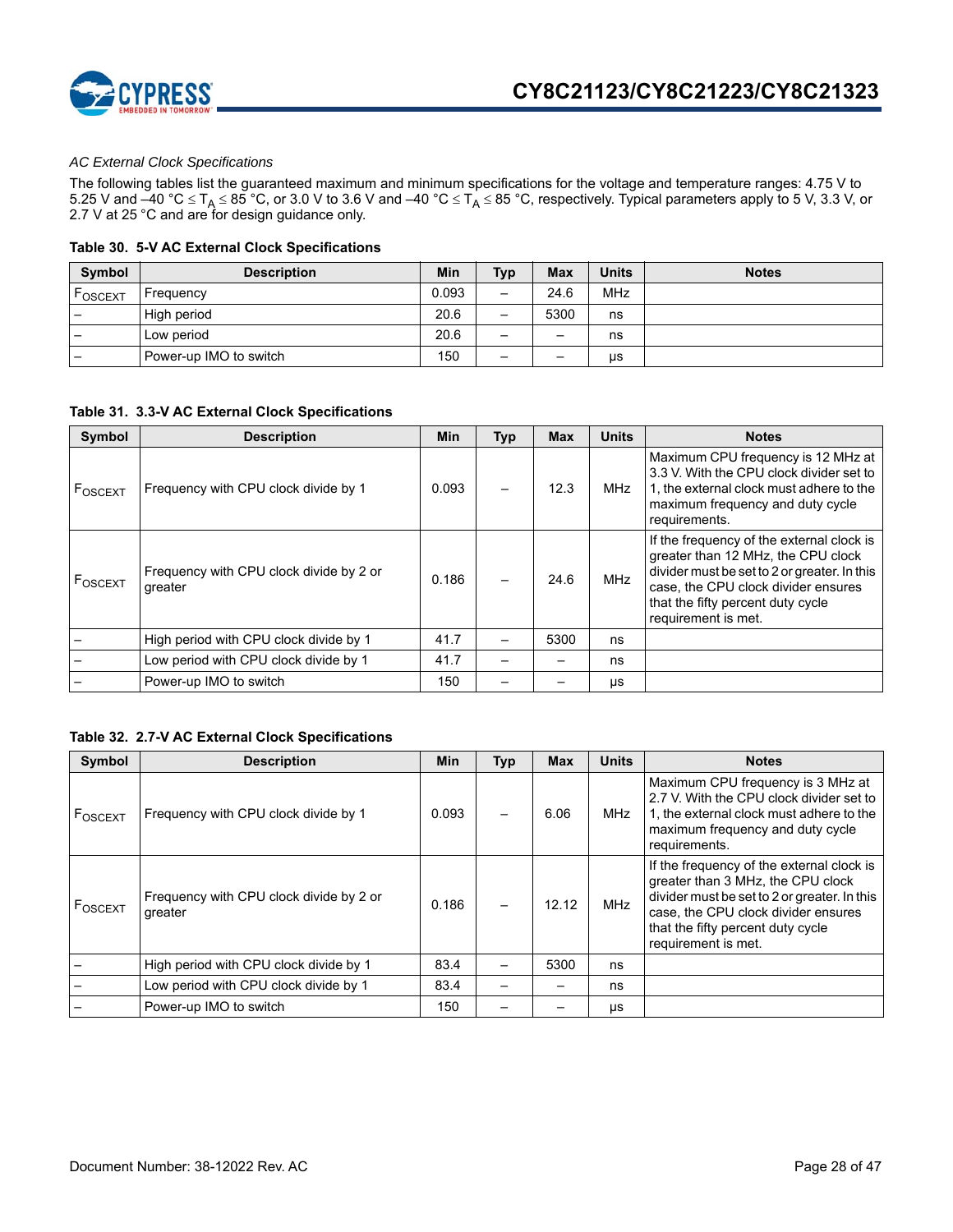

### *AC Programming Specifications*

Table 33 lists the guaranteed maximum and minimum specifications for the voltage and temperature ranges: 4.75 V to 5.25 V and – 40 °C  $\leq$  T<sub>A</sub>  $\leq$  85 °C, or 3.0 V to 3.6 V and –40 °C  $\leq$  T<sub>A</sub>  $\leq$  85 °C, respectively. Typical parameters apply to 5 V, 3.3 V, or 2.7 V at 25 °C and are for design guidance only.

### **Table 33. AC Programming Specifications**

| Symbol                | <b>Description</b>                         | <b>Min</b> | Typ | <b>Max</b>   | <b>Units</b> | <b>Notes</b>                                       |
|-----------------------|--------------------------------------------|------------|-----|--------------|--------------|----------------------------------------------------|
| <sup>t</sup> RSCLK    | Rise time of SCLK                          |            | -   | 20           | ns           |                                                    |
| <sup>t</sup> FSCLK    | Fall time of SCLK                          |            |     | 20           | ns           |                                                    |
| <sup>t</sup> ssclk    | Data set up time to falling edge of SCLK   | 40         |     |              | ns           |                                                    |
| <sup>t</sup> HSCLK    | Data hold time from falling edge of SCLK   | 40         | -   |              | ns           |                                                    |
| $F_{SCLK}$            | Frequency of SCLK                          | 0          |     | 8            | <b>MHz</b>   |                                                    |
| <sup>t</sup> ERASEB   | Flash erase time (block)                   |            | 10  |              | ms           |                                                    |
| <sup>I</sup> WRITE    | Flash block write time                     |            | 80  | -            | ms           |                                                    |
| t <sub>DSCLK3</sub>   | Data out delay from falling edge of SCLK   |            |     | 50           | ns           | $3.0 \le V_{DD} \le 3.6$ .                         |
| <sup>I</sup> DSCLK2   | Data out delay from falling edge of SCLK   |            |     | 70           | ns           | $2.4 \leq V_{DD} \leq 3.0$ .                       |
| <sup>t</sup> ERASEALL | Flash erase time (bulk)                    |            | 20  |              | ms           | Erase all blocks and<br>protection fields at once. |
| <b>IPROGRAM HOT</b>   | Flash block erase + flash block write time |            |     | $180^{[30]}$ | ms           | $\overline{0^{\circ}C} \le Tj \le 100^{\circ}C$ .  |
| <b>IPROGRAM COLD</b>  | Flash block erase + flash block write time |            |     | $360^{[30]}$ | ms           | $\overline{-40 °C} \leq Tj \leq 0 °C$ .            |

### *AC I2C Specifications*

Table 34 lists the guaranteed maximum and minimum specifications for the voltage and temperature ranges: 4.75 V to 5.25 V and – 40 °C  $\leq$  T<sub>A</sub>  $\leq$  85 °C, 3.0 V to 3.6 V and –40 °C  $\leq$  T<sub>A</sub>  $\leq$  85 °C, or 2.4 V to 3.0 V and –40 °C  $\leq$  T<sub>A</sub>  $\leq$  85 °C, respectively. Typical parameters apply to 5 V, 3.3 V, or 2.7 V at 25 °C and are for design guidance only.

|  |  | Table 34. AC Characteristics of the $1^2C$ SDA and SCL Pins for $V_{CC} \ge 3.0 V$ |  |  |  |  |  |  |
|--|--|------------------------------------------------------------------------------------|--|--|--|--|--|--|
|--|--|------------------------------------------------------------------------------------|--|--|--|--|--|--|

| Symbol                |                                                                                                 | <b>Standard Mode</b> |            | <b>Fast Mode</b> |     | <b>Units</b> |  |
|-----------------------|-------------------------------------------------------------------------------------------------|----------------------|------------|------------------|-----|--------------|--|
|                       | <b>Description</b>                                                                              | Min                  | <b>Max</b> | Min              | Max |              |  |
| $F_{\text{SCLI2C}}$   | <b>SCL clock frequency</b>                                                                      | 0                    | 100        | 0                | 400 | <b>kHz</b>   |  |
| <sup>t</sup> HDSTAI2C | Hold time (repeated) START condition. After this<br>period, the first clock pulse is generated. |                      | -          | 0.6              |     | μs           |  |
| t <sub>LOWI2C</sub>   | Low period of the SCL clock                                                                     | 4.7                  | —          | 1.3              | -   | μs           |  |
| <sup>t</sup> HIGHI2C  | High period of the SCL clock                                                                    | 4.0                  | -          | 0.6              |     | μs           |  |
| <sup>t</sup> SUSTAI2C | Setup time for a repeated START condition                                                       | 4.7                  | —          | 0.6              | -   | μs           |  |
| <sup>t</sup> HDDATI2C | Data hold time                                                                                  | 0                    | -          | 0                |     | μs           |  |
| <sup>I</sup> SUDATI2C | Data setup time                                                                                 | 250                  |            | $100^{[29]}$     |     | ns           |  |
| t <sub>SUSTOI2C</sub> | Setup time for STOP condition                                                                   | 4.0                  | -          | 0.6              |     | μs           |  |
| <sup>t</sup> BUFI2C   | Bus free time between a STOP and START condition                                                | 4.7                  |            | 1.3              |     | μs           |  |
| t <sub>SPI2C</sub>    | Pulse width of spikes are suppressed by the input filter                                        |                      |            | 0                | 50  | ns           |  |

#### **Notes**

29. A fast-mode I<sup>2</sup>C-bus device can be used in a standard-mode I<sup>2</sup>C-bus system, but the requirement t<sub>SUDAT</sub> ≥ 250 ns must then be met. This automatically becomes<br>the case if the device does not stretch the LOW period o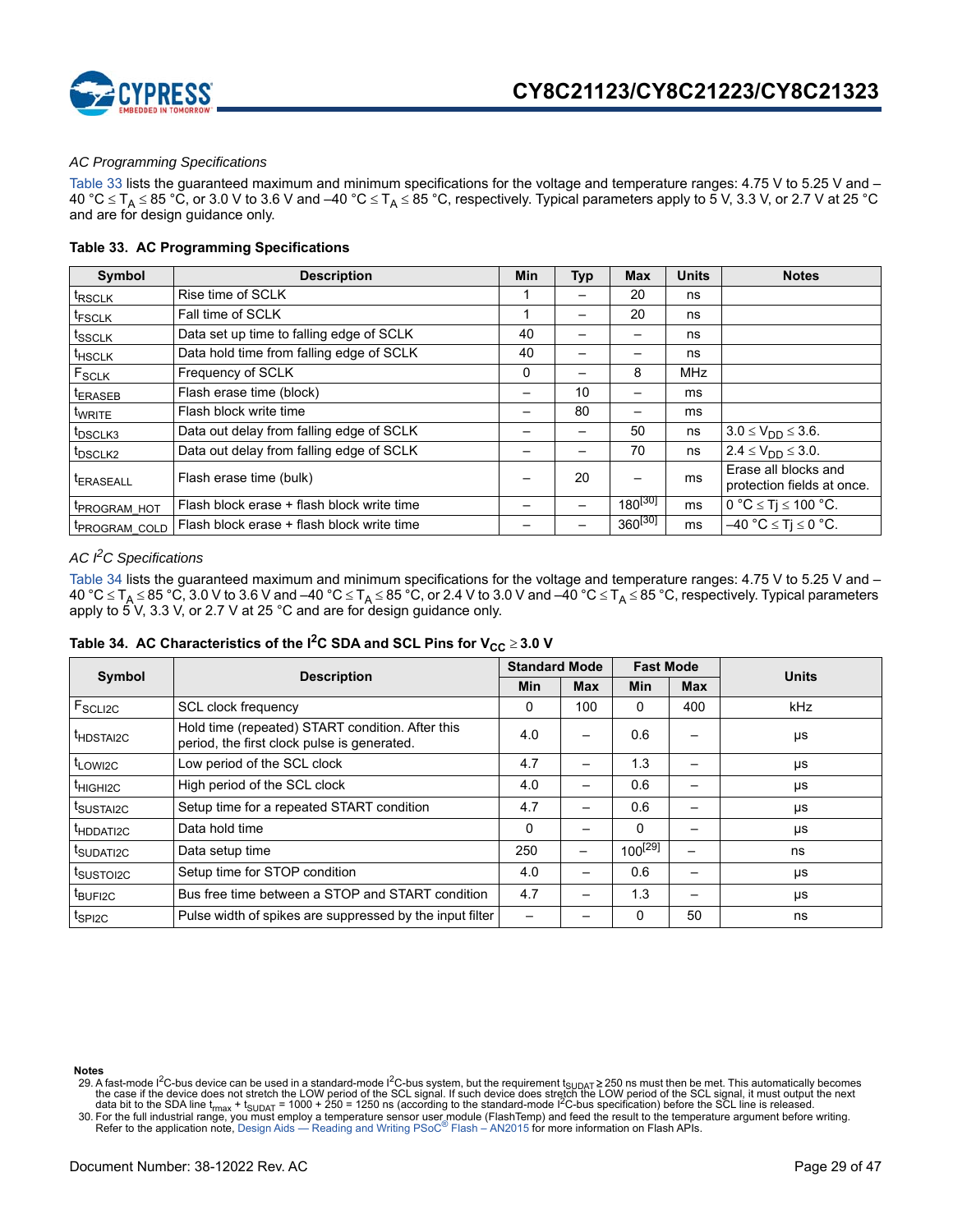

|  |  |  |  |  |  | Table 35. 2.7-V AC Characteristics of the I <sup>2</sup> C SDA and SCL Pins (Fast Mode Not Supported) |
|--|--|--|--|--|--|-------------------------------------------------------------------------------------------------------|
|--|--|--|--|--|--|-------------------------------------------------------------------------------------------------------|

|                              | Symbol<br><b>Description</b>                                                                    |     | <b>Standard Mode</b> | <b>Fast Mode</b> | <b>Units</b> |     |
|------------------------------|-------------------------------------------------------------------------------------------------|-----|----------------------|------------------|--------------|-----|
|                              |                                                                                                 |     | <b>Max</b>           | <b>Min</b>       | Max          |     |
| $F_{\scriptstyle\rm SCLI2C}$ | SCL clock frequency                                                                             | 0   | 100                  |                  |              | kHz |
| <sup>t</sup> HDSTAI2C        | Hold time (repeated) START Condition. After this period, the first clock<br>pulse is generated. |     |                      |                  |              | μs  |
| t <sub>LOWI2C</sub>          | Low period of the SCL clock                                                                     | 4.7 |                      |                  |              | μs  |
| <sup>t</sup> HIGHI2C         | High period of the SCL clock                                                                    | 4.0 |                      |                  |              | μs  |
| t <sub>SUSTAI2C</sub>        | Setup time for a repeated START condition                                                       | 4.7 |                      |                  |              | μs  |
| <sup>t</sup> HDDATI2C        | Data hold time                                                                                  | 0   |                      |                  |              | μs  |
| t <sub>SUDATI2C</sub>        | Data setup time                                                                                 | 250 |                      |                  |              | ns  |
| t <sub>SUSTOI2C</sub>        | Setup time for STOP condition                                                                   | 4.0 |                      |                  |              | μs  |
| t <sub>BUFI2C</sub>          | Bus free time between a STOP and START condition                                                | 4.7 |                      |                  |              | μs  |
| t <sub>SPI2C</sub>           | Pulse width of spikes are suppressed by the input filter.                                       |     |                      |                  |              | ns  |



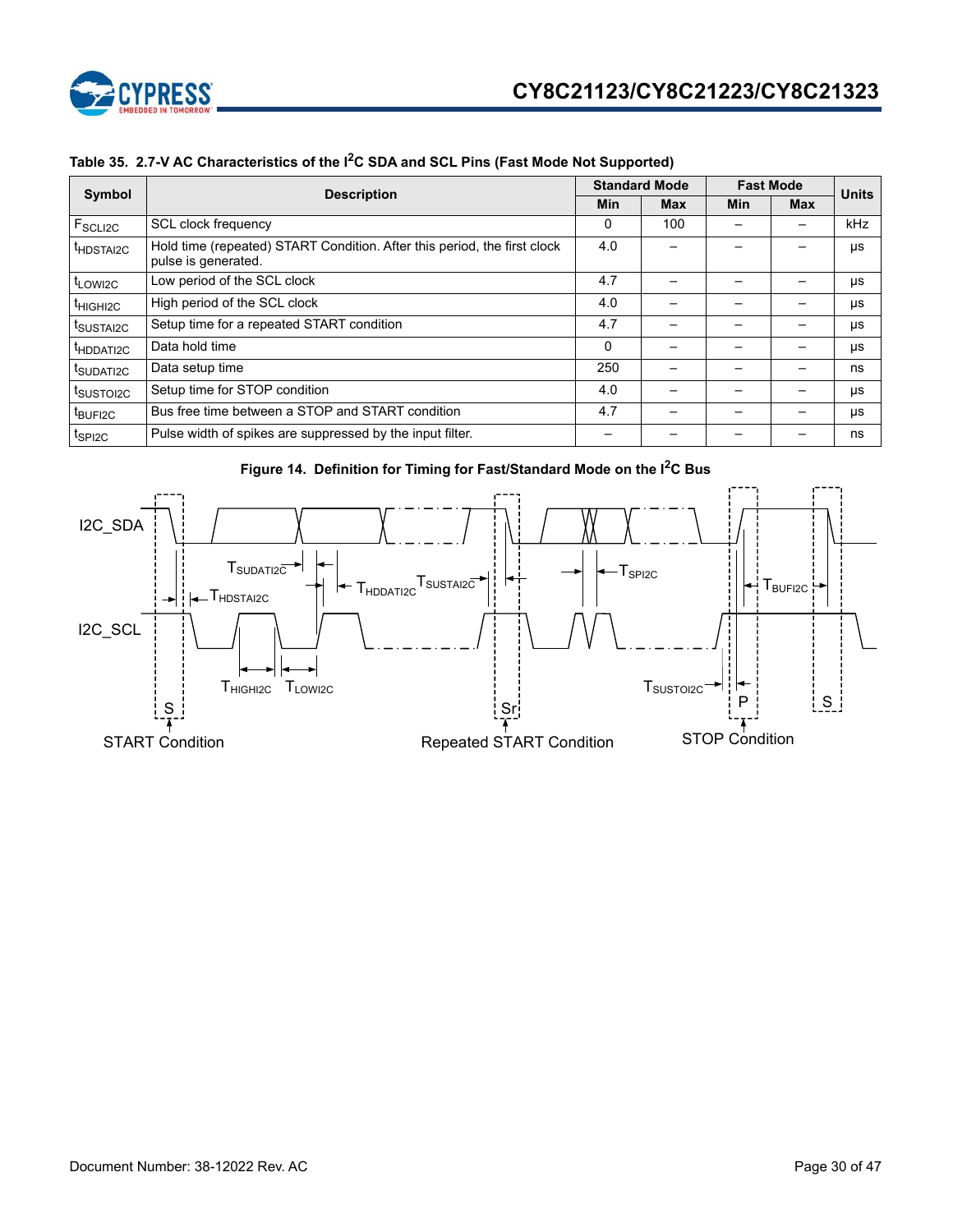

## **Packaging Information**

This section illustrates the packaging specifications for the CY8C21x23 PSoC device, along with the thermal impedances for each package and minimum solder reflow peak temperature.

**Important Note** Emulation tools may require a larger area on the target PCB than the chip's footprint. For a detailed description of the emulation tools' dimensions, refer to the emulator pod drawings at http://www.cypress.com.

### **Packaging Dimensions**

### **Figure 15. 8-pin SOIC (150 Mils) S0815/SZ815/SW815 Package Outline, 51-85066**

8 Lead (150 Mil) SOIC - S08

- 1. DIMENSIONS IN INCHES[MM] MIN.<br>MAX.
- 2. PIN 1 ID IS OPTIONAL, ROUND ON SINGLE LEADFRAME RECTANGULAR ON MATRIX LEADFRAME
- 3 REFERENCE JEDEC MS-012
- 4 PACKAGE WEIGHT 0 07gms

| PART#              |                |  |  |  |  |
|--------------------|----------------|--|--|--|--|
| S <sub>08.15</sub> | STANDARD PKG   |  |  |  |  |
| SZ08 15            | I FAD FRFF PKG |  |  |  |  |
| SW8.15             | LEAD FREE PKG  |  |  |  |  |



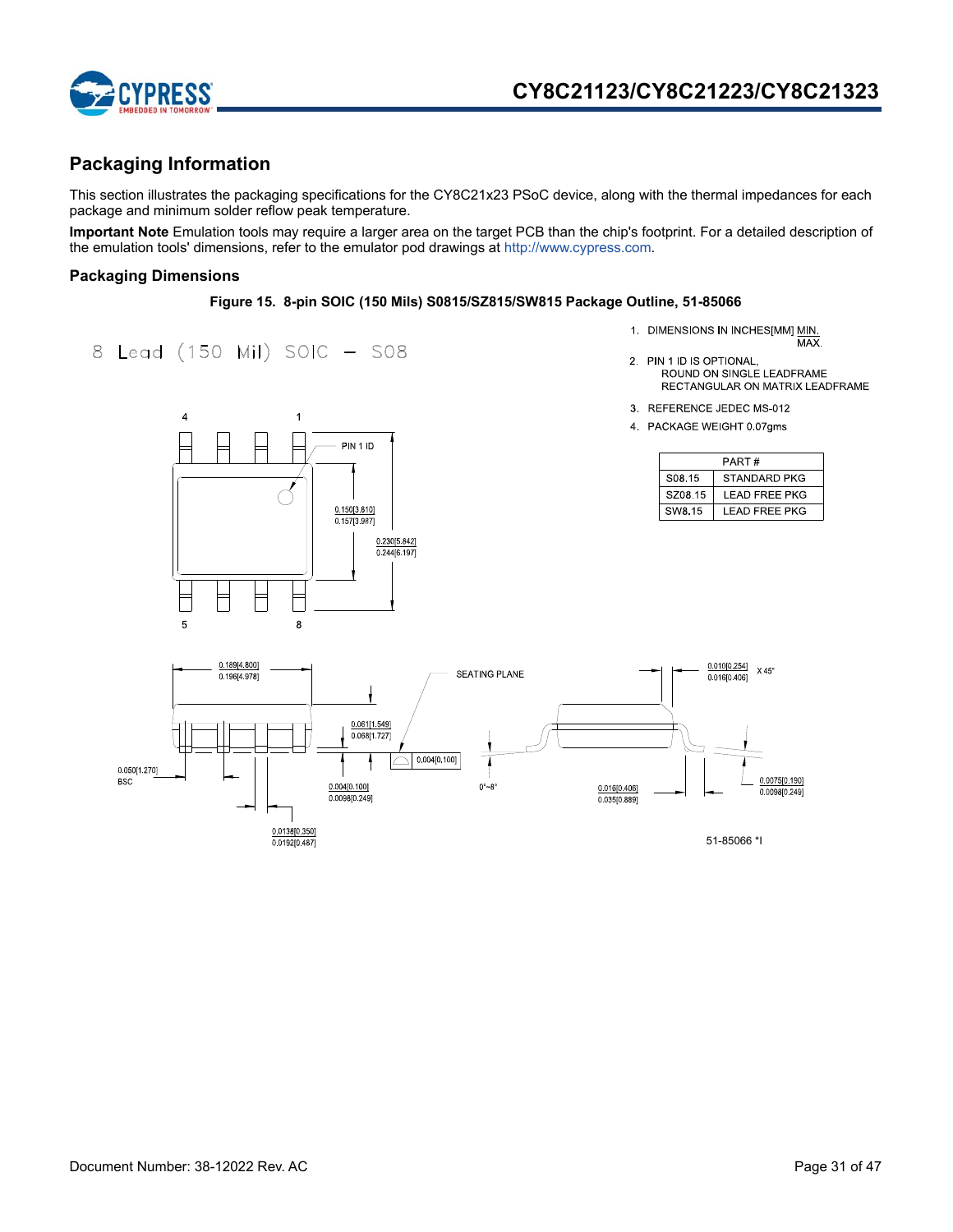



**Figure 16. 16-Pin (150-Mil) SOIC**

**Figure 17. 16-Pin QFN with no E-Pad**  SIDE VIEW

00000

 $-0.05$  MAX

 $-0.60$  MAX  $\sqrt{20.05}$ 

**BOTTOM VIEW** 



**NOTES** 

1. REFERENCE JEDEC # MO-220<br>2. ALL DIMENSIONS ARE IN MILLIMETERS

TOP VIEW

 $-3.00 \pm 0.10$ 

PIN 1 DOT

12

 $\alpha$ 

 $\mathbf{R}$ 

 $3.00 + 0.10$ 

 $16$ 

 $\omega$ 

5

001-09116 \*J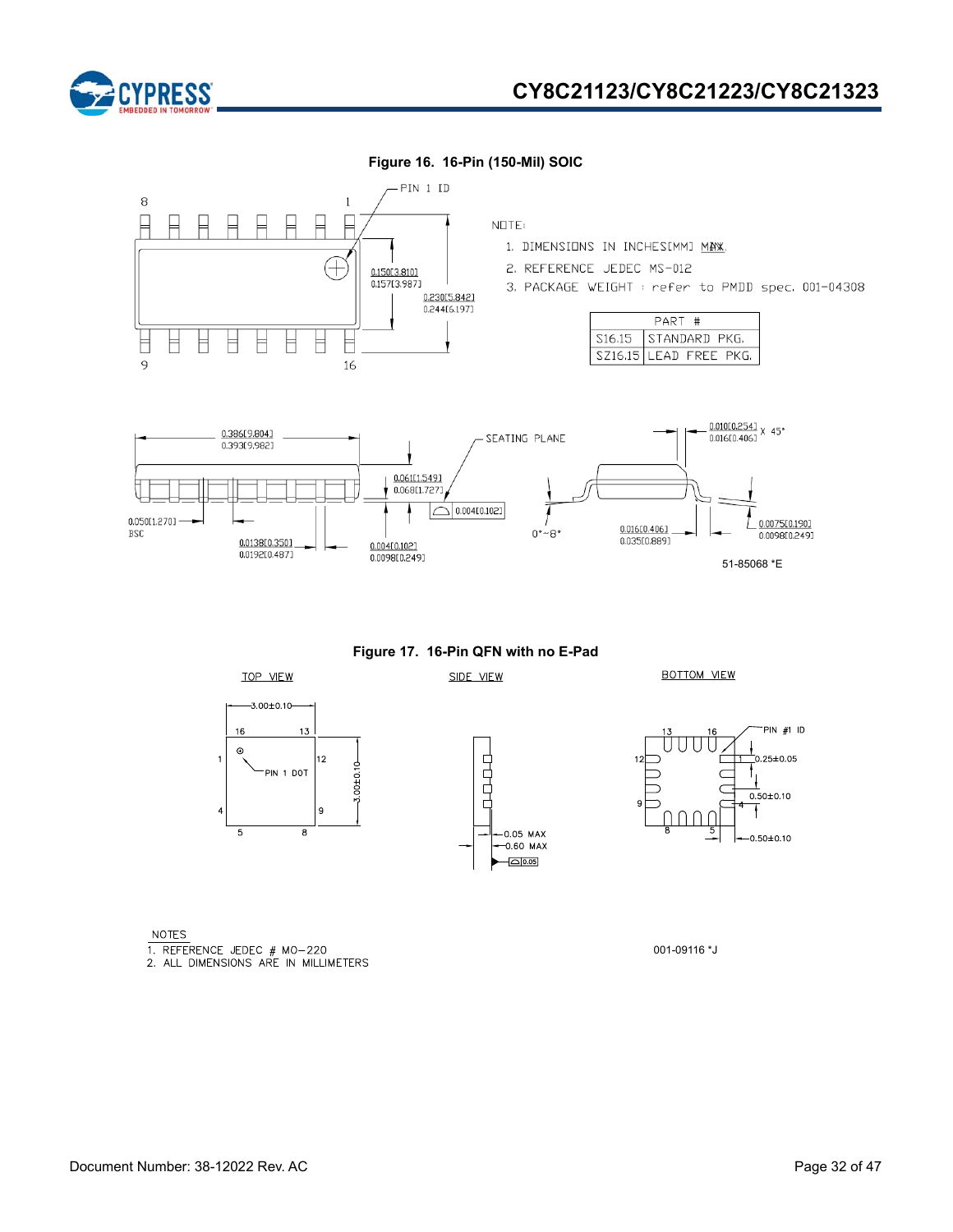





**Figure 18. 20-pin SSOP (210 Mils) O20.21 Package Outline, 51-85077** 

**Figure 19. 24-Pin (4 4) QFN (Punched)**

SIDE VIEW



سياب

ستلبيت







### NOTES:

 $\mathbf{1}$ 

 $\overline{c}$ 

Ø0.50

- 1. XXX HATCH IS SOLDERABLE EXPOSED METAL.
- 2. REFERENCE JEDEC#: MO-220
- 3. PACKAGE WEIGHT: REFER TO PMDD SPEC.
- 4. ALL DIMENSIONS ARE IN MM [MIN/MAX]
- 5. PACKAGE CODE

| PART   | DESCRIPTION |
|--------|-------------|
| I F24A | STANDARD    |
| Y24A   | LEAD FREE   |

51-85203 \*D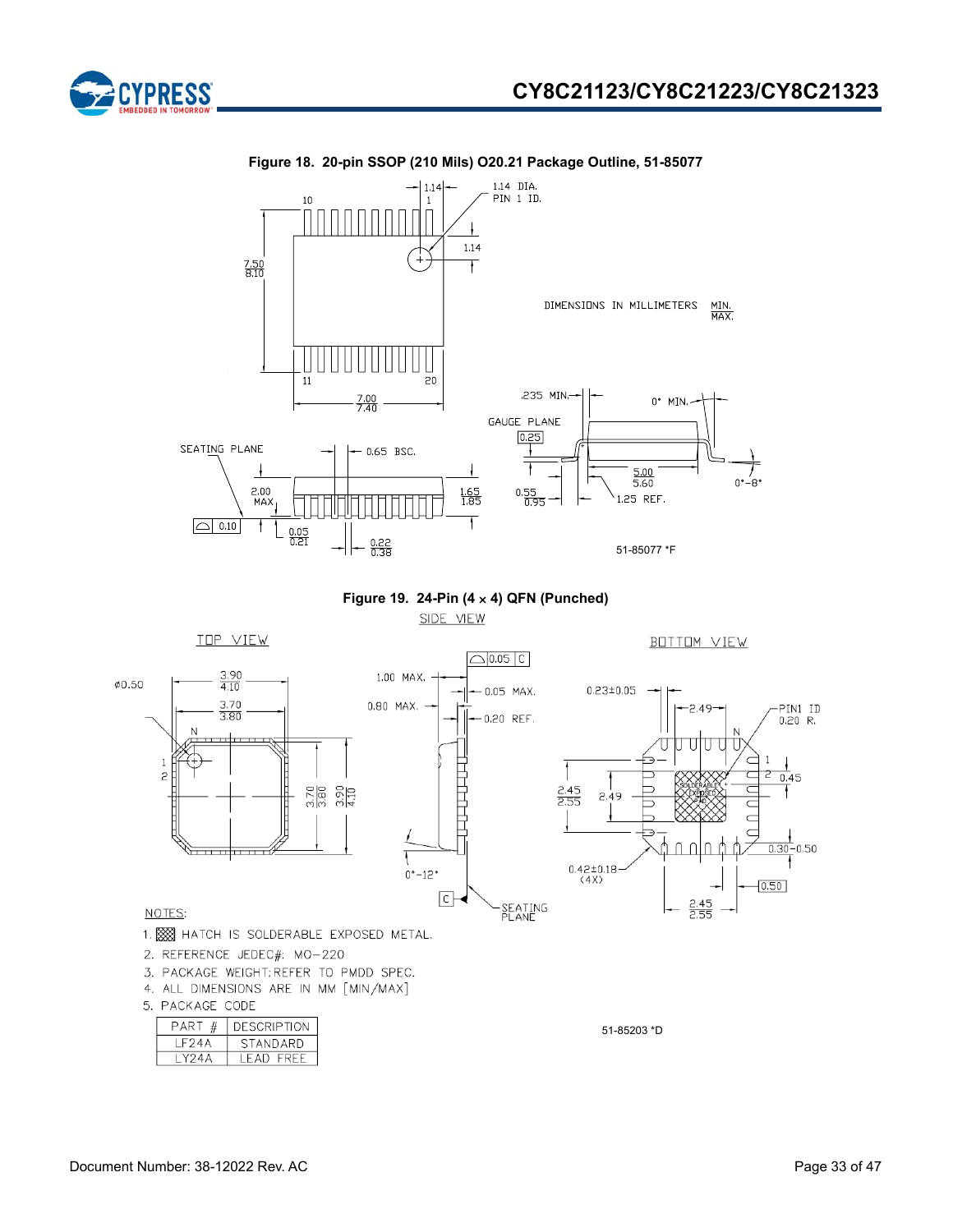



**Important Note** For information on the preferred dimensions for mounting QFN packages, refer the application note, Application Notes for Surface Mount Assembly of Amkor's MicroLeadFrame (MLF) Packages available at http://www.amkor.com. Note that pinned vias for thermal conduction are not required for the low power 24, 32, and 48-pin QFN PSoC devices.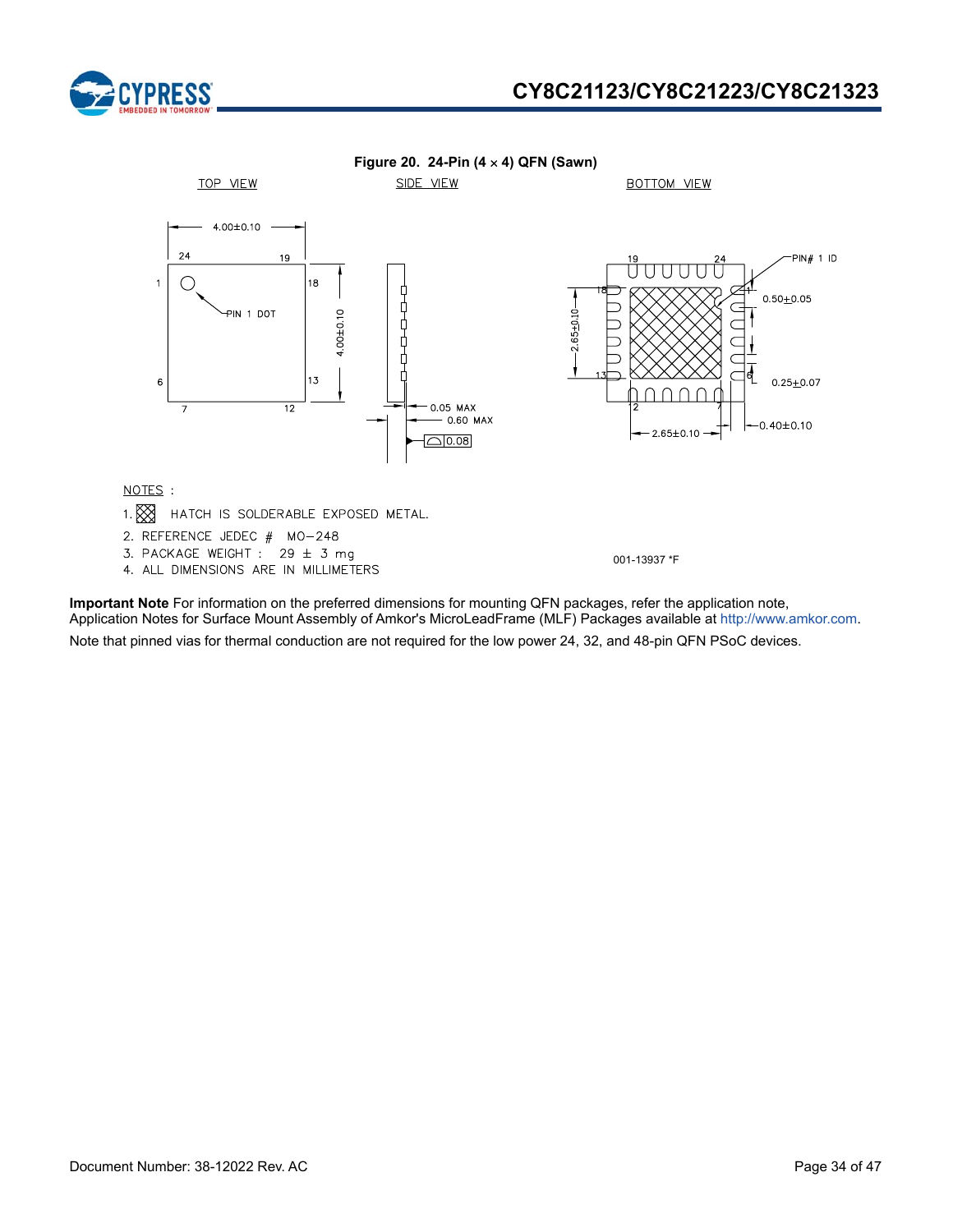

### **Thermal Impedances**

### **Table 36. Thermal Impedances per Package**

| Package        | Typical $\theta_{JA}$ <sup>[31]</sup> |
|----------------|---------------------------------------|
| 8-pin SOIC     | 186 °C/W                              |
| 16-pin SOIC    | 125 °C/W                              |
| 16-pin QFN     | 46 °C/W                               |
| 20-pin SSOP    | 117 °C/W                              |
| 24-pin QFN[32] | 40 $\degree$ C/W                      |

### **Solder Reflow Specifications**

Table 37 shows the solder reflow temperature limits that must not be exceeded.

### **Table 37. Solder Reflow Specifications**

| Package     | Maximum Peak Temperature $(T_c)$ | Maximum Time above $T_c$ – 5 °C |
|-------------|----------------------------------|---------------------------------|
| 8-pin SOIC  | 260 °C                           | 30 seconds                      |
| 16-pin SOIC | 260 °C                           | 30 seconds                      |
| 16-pin QFN  | 260 °C                           | 30 seconds                      |
| 20-pin SSOP | 260 °C                           | 30 seconds                      |
| 24-pin QFN  | 260 °C                           | 30 seconds                      |

**Notes**

31. T<sub>J</sub> = T<sub>A</sub> + POWER  $\times$   $\theta$ <sub>JA</sub>

<sup>32.</sup> To achieve the thermal impedance specified for the QFN package, refer to "Application Notes for Surface Mount Assembly of Amkor's MicroLeadFrame (MLF) Packages" available at http://www.amkor.com.

<sup>33.</sup> Higher temperatures may be required based on the solder melting point. Typical temperatures for solder are 220+/-5 °C with Sn-Pb or 245+/-5 °C with Sn-Ag-Cu paste. Refer to the solder manufacturer specifications.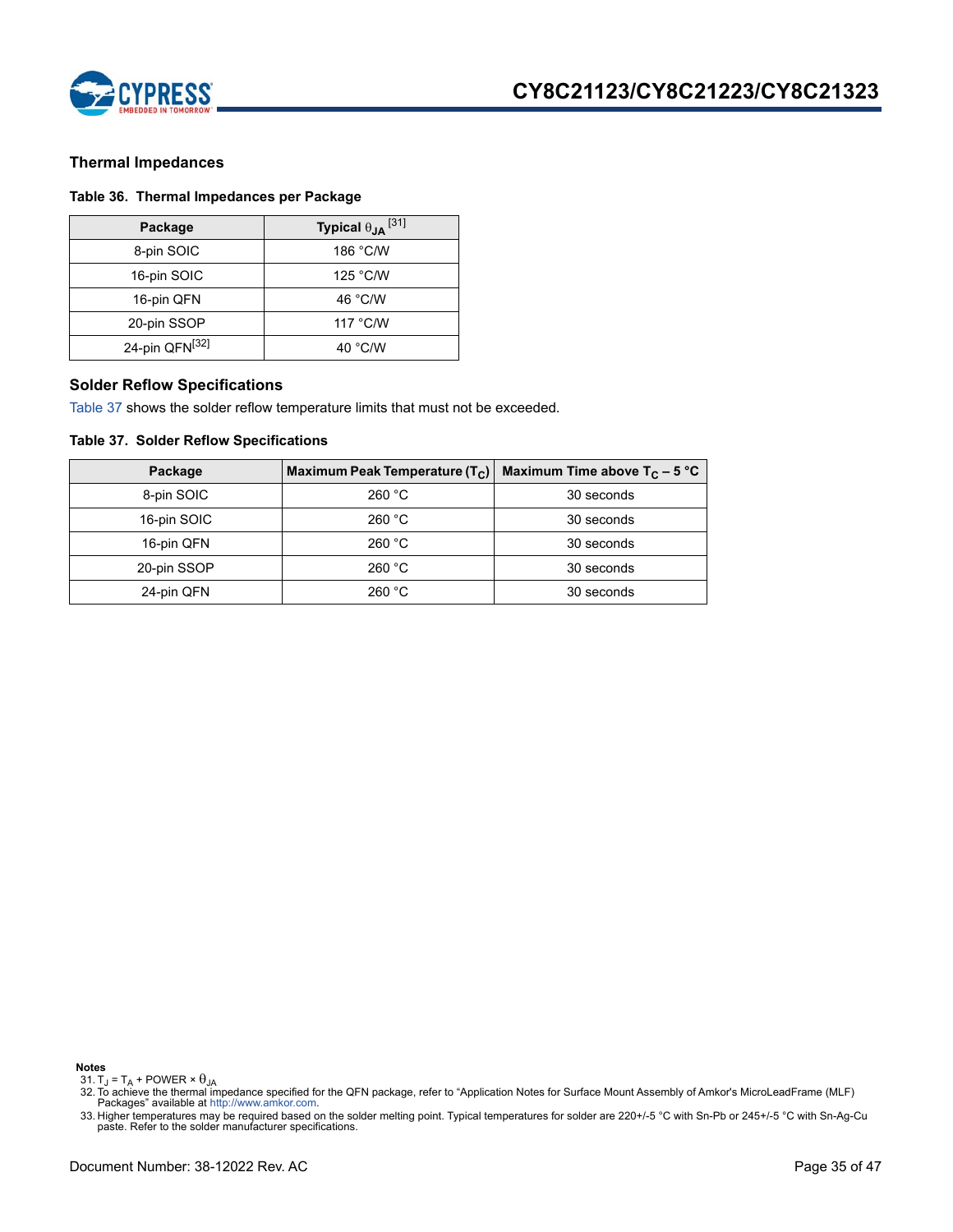

## **Ordering Information**

The following table lists the CY8C21x23 PSoC device's key package features and ordering codes.

### **Table 38. CY8C21x23 PSoC Device Key Features and Ordering Information**

| Package                                             | <b>Ordering Code</b> | Flash<br>(Bytes) | <b>RAM</b><br>(Bytes) | <b>Switch</b><br><b>Mode</b><br>Pump | <b>Temperature</b><br>Range | <b>Blocks</b><br>Digital<br>PSoC | Analog<br>Blocks        | Digital I/O<br>Pins | Analog<br>Inputs | <b>Analog</b><br>Outputs | in<br><b>SC</b><br><b>XRES</b> |
|-----------------------------------------------------|----------------------|------------------|-----------------------|--------------------------------------|-----------------------------|----------------------------------|-------------------------|---------------------|------------------|--------------------------|--------------------------------|
| 8-Pin (150-Mil) SOIC                                | CY8C21123-24SXI      | 4 K              | 256                   | <b>No</b>                            | $-40$ °C to +85 °C          | 4                                | 4                       | 6                   | 4                | $\Omega$                 | No                             |
| 8-Pin (150-Mil) SOIC<br>(Tape and Reel)             | CY8C21123-24SXIT     | 4K               | 256                   | <b>No</b>                            | $-40$ °C to +85 °C          | 4                                | $\overline{\mathbf{4}}$ | 6                   | 4                | $\Omega$                 | <b>No</b>                      |
| 16-Pin (150-Mil) SOIC                               | CY8C21223-24SXI      | 4K               | 256                   | Yes                                  | $-40$ °C to +85 °C          | $\overline{4}$                   | 4                       | 12                  | 8                | $\Omega$                 | <b>No</b>                      |
| 16-Pin (150-Mil) SOIC<br>(Tape and Reel)            | CY8C21223-24SXIT     | 4K               | 256                   | Yes                                  | $-40$ °C to +85 °C          | 4                                | 4                       | 12                  | 8                | $\Omega$                 | <b>No</b>                      |
| 16-Pin $(3 \times 3)$ QFN with<br>no E-Pad          | CY8C21223-24LGXI     | 4 K              | 256                   | <b>No</b>                            | $-40$ °C to +85 °C          | 4                                | 4                       | 12                  | 8                | $\Omega$                 | <b>Yes</b>                     |
| 20-Pin (210-Mil) SSOP                               | CY8C21323-24PVXI     | 4 K              | 256                   | No                                   | $-40$ °C to +85 °C          | 4                                | 4                       | 16                  | 8                | $\Omega$                 | <b>Yes</b>                     |
| 20-Pin (210-Mil) SSOP<br>(Tape and Reel)            | CY8C21323-24PVXIT    | 4 K              | 256                   | No                                   | $-40$ °C to +85 °C          | 4                                | 4                       | 16                  | 8                | $\Omega$                 | Yes                            |
| 24-Pin (4 × 4) QFN<br>(Punched)                     | CY8C21323-24LFXI     | 4 K              | 256                   | Yes                                  | $-40$ °C to +85 °C          | 4                                | 4                       | 16                  | 8                | $\Omega$                 | <b>Yes</b>                     |
| 24-Pin (4 × 4) QFN<br>(Punched) (Tape and<br>Reel)  | CY8C21323-24LFXIT    | 4 K              | 256                   | Yes                                  | $-40$ °C to +85 °C          | 4                                | 4                       | 16                  | 8                | $\Omega$                 | <b>Yes</b>                     |
| 24-Pin (4 × 4) QFN<br>(Sawn)                        | CY8C21323-24LQXI     | 4 K              | 256                   | Yes                                  | $-40$ °C to +85 °C          | 4                                | 4                       | 16                  | 8                | 0                        | <b>Yes</b>                     |
| 24-Pin $(4 \times 4)$ QFN<br>(Sawn) (Tape and Reel) | CY8C21323-24LQXIT    | 4 K              | 256                   | Yes                                  | $-40$ °C to +85 °C          | 4                                | 4                       | 16                  | 8                | $\Omega$                 | Yes                            |

**Note** For Die sales information, contact a local Cypress sales office or Field Applications Engineer (FAE).

## **Ordering Code Definitions**

## CY 8 C 21 xxx-24xx

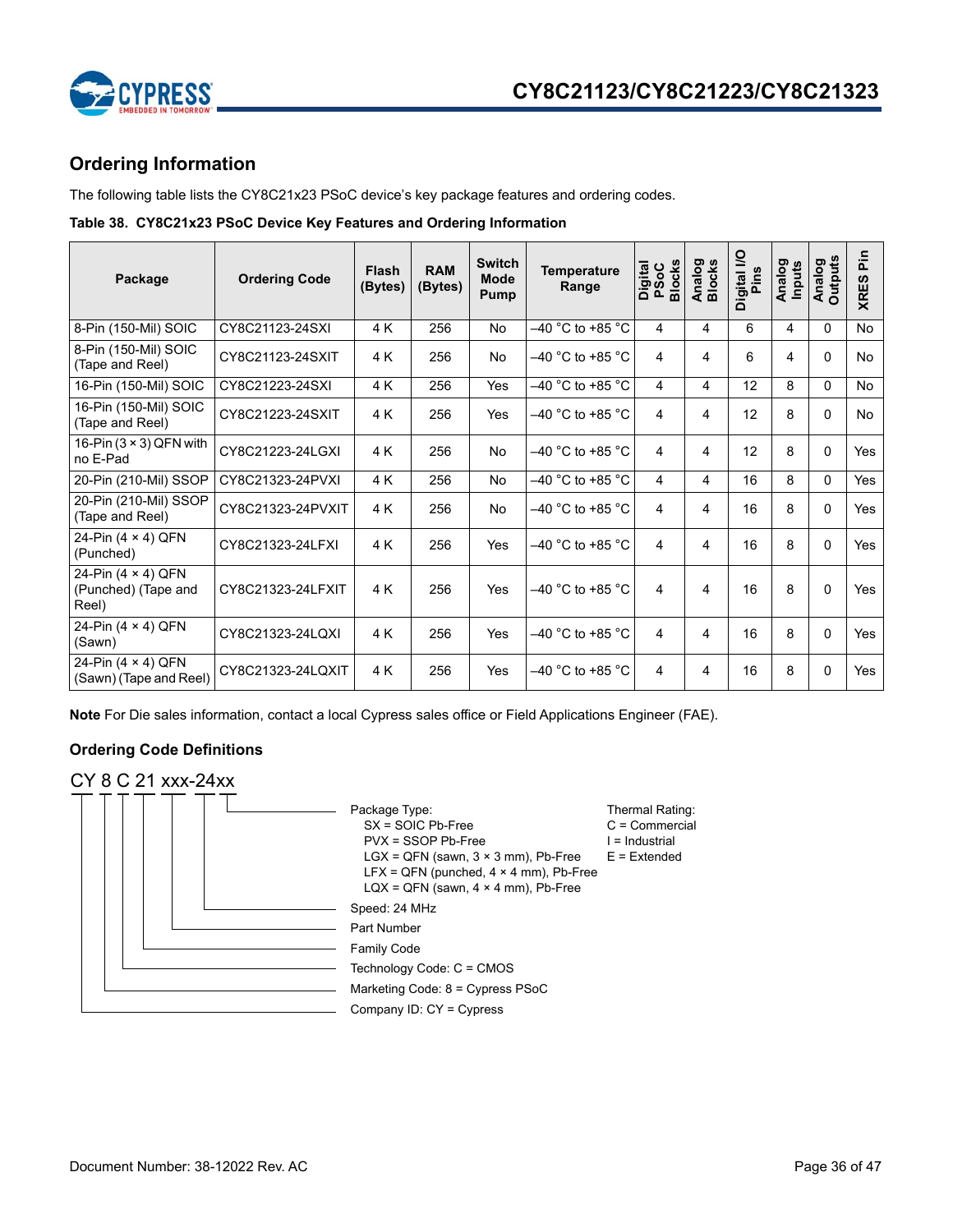

## **Acronyms**

### **Acronyms Used**

Table 39 lists the acronyms that are used in this document.

### **Table 39. Acronyms Used in this Datasheet**

| Acronym       | <b>Description</b>                                     | Acronym      | <b>Description</b>                            |
|---------------|--------------------------------------------------------|--------------|-----------------------------------------------|
| <b>AC</b>     | alternating current                                    | <b>PCB</b>   | printed circuit board                         |
| <b>ADC</b>    | analog-to-digital converter                            | <b>PGA</b>   | programmable gain amplifier                   |
| <b>API</b>    | application programming interface                      | <b>POR</b>   | power on reset                                |
| <b>CMOS</b>   | complementary metal oxide semiconductor                | <b>PPOR</b>  | precision power on reset                      |
| <b>CPU</b>    | central processing unit                                | <b>PRS</b>   | pseudo-random sequence                        |
| <b>CRC</b>    | cyclic redundancy check                                | <b>PSoC®</b> | Programmable System-on-Chip                   |
| <b>CT</b>     | continuous time                                        | <b>PWM</b>   | pulse width modulator                         |
| <b>DAC</b>    | digital-to-analog converter                            | <b>QFN</b>   | quad flat no leads                            |
| DC            | direct current                                         | <b>SC</b>    | switched capacitor                            |
| <b>EEPROM</b> | electrically erasable programmable read-only<br>memory | <b>SLIMO</b> | slow IMO                                      |
| <b>GPIO</b>   | general purpose I/O                                    | <b>SMP</b>   | switch mode pump                              |
| ICE           | in-circuit emulator                                    | <b>SOIC</b>  | small-outline integrated circuit              |
| <b>IDE</b>    | integrated development environment                     | $SPI^{TM}$   | serial peripheral interface                   |
| <b>ILO</b>    | internal low speed oscillator                          | <b>SRAM</b>  | static random access memory                   |
| <b>IMO</b>    | internal main oscillator                               | <b>SROM</b>  | supervisory read only memory                  |
| 1/O           | input/output                                           | <b>SSOP</b>  | shrink small-outline package                  |
| <b>IrDA</b>   | infrared data association                              | <b>UART</b>  | universal asynchronous reciever / transmitter |
| <b>ISSP</b>   | in-system serial programming                           | <b>USB</b>   | universal serial bus                          |
| LVD           | low voltage detect                                     | <b>WDT</b>   | watchdog timer                                |
| <b>MCU</b>    | microcontroller unit                                   | <b>XRES</b>  | external reset                                |
| <b>MIPS</b>   | million instructions per second                        |              |                                               |

### **Reference Documents**

*CY8CPLC20, CY8CLED16P01, CY8C29x66, CY8C27x43, CY8C24x94, CY8C24x23, CY8C24x23A, CY8C22x13, CY8C21x34, CY8C21x23, CY7C64215, CY7C603xx, CY8CNP1xx, and CYWUSB6953 PSoC® Programmable System-on-Chip Technical Reference Manual (TRM)* (001-14463)

*Design Aids – Reading and Writing PSoC® Flash – AN2015* (001-40459)

Adjusting PSoC*®* Trims for 3.3V and 2.7V Operation - AN2012 (001-17397)

*Understanding Datasheet Jitter Specifications for Cypress Timing Products – AN5054* (001-14503)

*Application Notes for Surface Mount Assembly of Amkor's MicroLeadFrame (MLF) Packages* – available at http://www.amkor.com.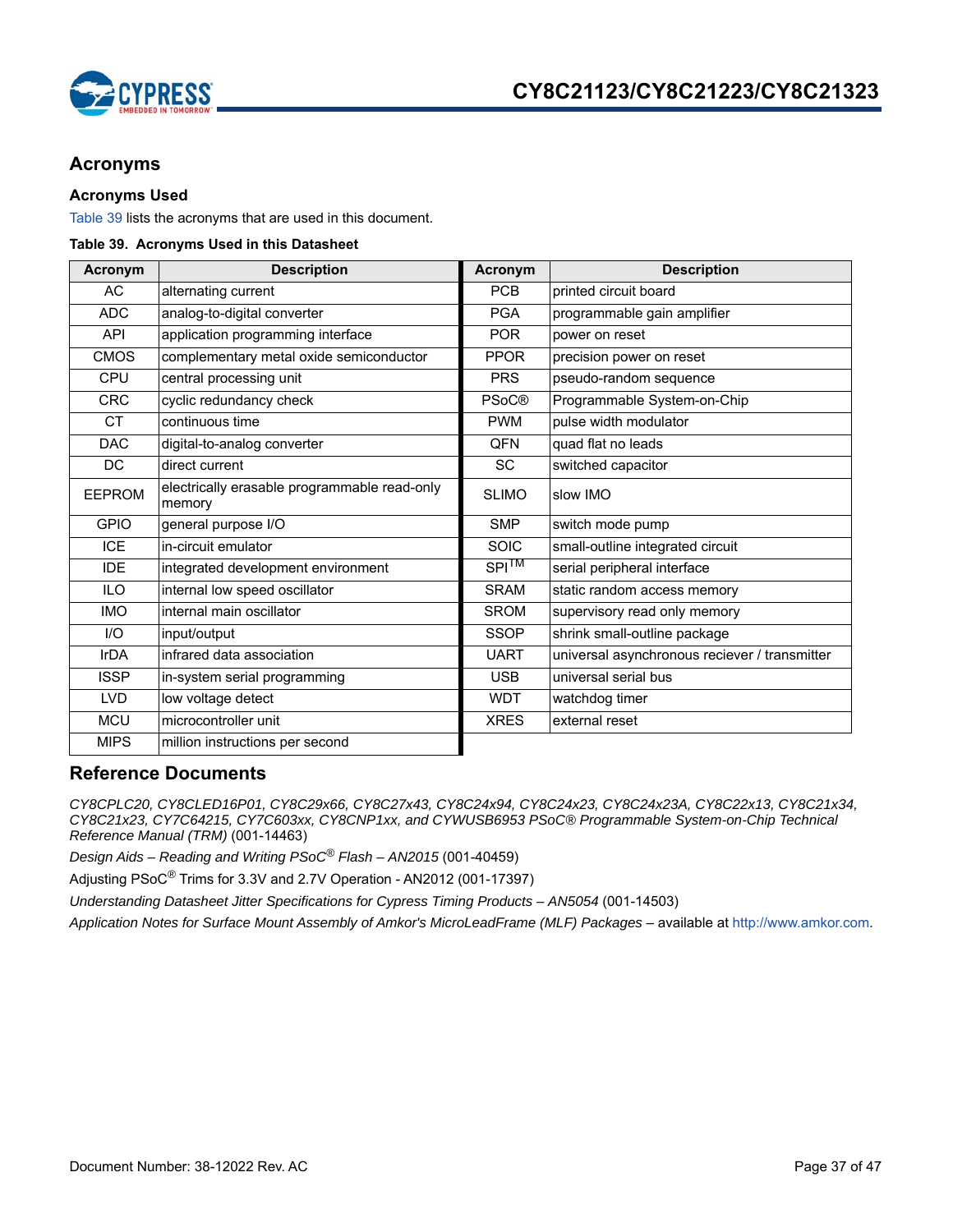

## **Document Conventions**

### **Units of Measure**

Table 40 lists the units of measures.

### **Table 40. Units of Measure**

| <b>Symbol</b> | <b>Unit of Measure</b> | <b>Symbol</b> | <b>Unit of Measure</b>  |
|---------------|------------------------|---------------|-------------------------|
| dB            | decibels               | mH            | millihenry              |
| $^{\circ}$ C  | degree Celsius         | μH            | microhenry              |
| μF            | microfarad             | μs            | microsecond             |
| pF            | picofarad              | ms            | millisecond             |
| <b>kHz</b>    | kilohertz              | ns            | nanosecond              |
| <b>MHz</b>    | megahertz              | ps            | picosecond              |
| rt-Hz         | root hertz             | μV            | microvolt               |
| $k\Omega$     | kilohm                 | mV            | millivolt               |
| $\Omega$      | ohm                    | mVpp          | millivolts peak-to-peak |
| μA            | microampere            | v             | volt                    |
| mA            | milliampere            | W             | watt                    |
| nA            | nanoampere             | mm            | millimeter              |
| рA            | pikoampere             | $\%$          | percent                 |

### **Numeric Conventions**

Hexadecimal numbers are represented with all letters in uppercase with an appended lowercase 'h' (for example, '14h' or '3Ah'). Hexadecimal numbers may also be represented by a '0x' prefix, the C coding convention. Binary numbers have an appended lowercase 'b' (for example, 01010100b' or '01000011b'). Numbers not indicated by an 'h' or 'b' are decimals.

## **Glossary**

| active high                                   | 1. A logic signal having its asserted state as the logic 1 state.<br>2. A logic signal having the logic 1 state as the higher voltage of the two states.                                                                                                                                           |
|-----------------------------------------------|----------------------------------------------------------------------------------------------------------------------------------------------------------------------------------------------------------------------------------------------------------------------------------------------------|
| analog blocks                                 | The basic programmable opamp circuits. These are SC (switched capacitor) and CT (continuous time) blocks.<br>These blocks can be interconnected to provide ADCs, DACs, multi-pole filters, gain stages, and much more.                                                                             |
| analog-to-digital<br>(ADC)                    | A device that changes an analog signal to a digital signal of corresponding magnitude. Typically, an ADC converts<br>a voltage to a digital number. The digital-to-analog (DAC) converter performs the reverse operation.                                                                          |
| Application<br>programming<br>interface (API) | A series of software routines that comprise an interface between a computer application and lower level services<br>and functions (for example, user modules and libraries). APIs serve as building blocks for programmers that create<br>software applications.                                   |
| asynchronous                                  | A signal whose data is acknowledged or acted upon immediately, irrespective of any clock signal.                                                                                                                                                                                                   |
| bandgap<br>reference                          | A stable voltage reference design that matches the positive temperature coefficient of VT with the negative<br>temperature coefficient of VBE, to produce a zero temperature coefficient (ideally) reference.                                                                                      |
| bandwidth                                     | 1. The frequency range of a message or information processing system measured in hertz.<br>2. The width of the spectral region over which an amplifier (or absorber) has substantial gain (or loss); it is<br>sometimes represented more specifically as, for example, full width at half maximum. |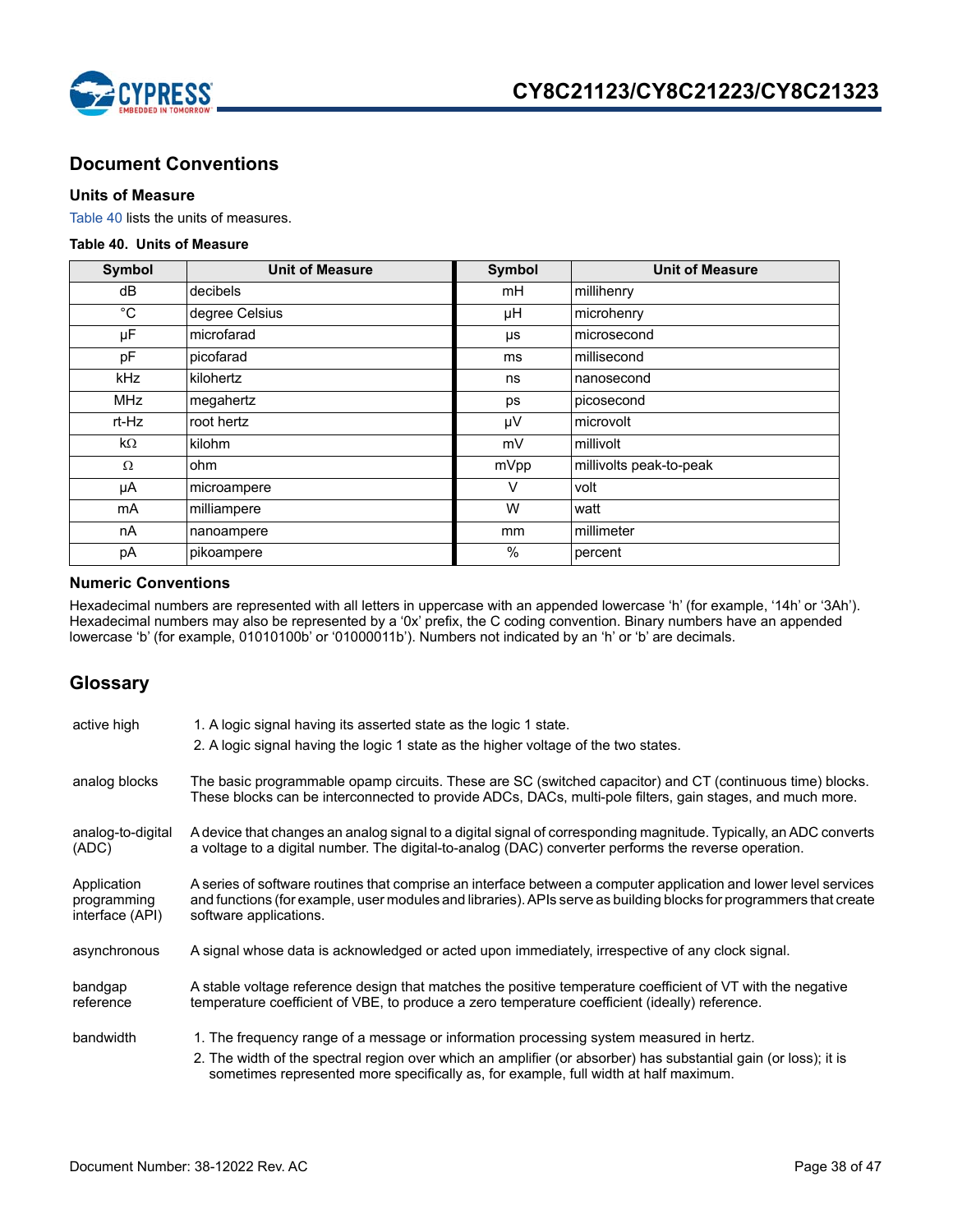

| bias                       | 1. A systematic deviation of a value from a reference value.<br>2. The amount by which the average of a set of values departs from a reference value.<br>3. The electrical, mechanical, magnetic, or other force (field) applied to a device to establish a reference level to<br>operate the device. |
|----------------------------|-------------------------------------------------------------------------------------------------------------------------------------------------------------------------------------------------------------------------------------------------------------------------------------------------------|
| block                      | 1. A functional unit that performs a single function, such as an oscillator.<br>2. A functional unit that may be configured to perform one of several functions, such as a digital PSoC block or<br>an analog PSoC block.                                                                             |
| buffer                     | 1. A storage area for data that is used to compensate for a speed difference, when transferring data from one<br>device to another. Usually refers to an area reserved for IO operations, into which data is read, or from which<br>data is written.                                                  |
|                            | 2. A portion of memory set aside to store data, often before it is sent to an external device or as it is received<br>from an external device.                                                                                                                                                        |
|                            | 3. An amplifier used to lower the output impedance of a system.                                                                                                                                                                                                                                       |
| bus                        | 1. A named connection of nets. Bundling nets together in a bus makes it easier to route nets with similar routing<br>patterns.                                                                                                                                                                        |
|                            | 2. A set of signals performing a common function and carrying similar data. Typically represented using vector<br>notation; for example, address[7:0].                                                                                                                                                |
|                            | 3. One or more conductors that serve as a common connection for a group of related devices.                                                                                                                                                                                                           |
| clock                      | The device that generates a periodic signal with a fixed frequency and duty cycle. A clock is sometimes used to<br>synchronize different logic blocks.                                                                                                                                                |
| comparator                 | An electronic circuit that produces an output voltage or current whenever two input levels simultaneously satisfy<br>predetermined amplitude requirements.                                                                                                                                            |
| compiler                   | A program that translates a high level language, such as C, into machine language.                                                                                                                                                                                                                    |
| configuration<br>space     | In PSoC devices, the register space accessed when the XIO bit, in the CPU_F register, is set to '1'.                                                                                                                                                                                                  |
| crystal oscillator         | An oscillator in which the frequency is controlled by a piezoelectric crystal. Typically a piezoelectric crystal is less<br>sensitive to ambient temperature than other circuit components.                                                                                                           |
| check (CRC)                | cyclic redundancy A calculation used to detect errors in data communications, typically performed using a linear feedback shift<br>register. Similar calculations may be used for a variety of other purposes such as data compression.                                                               |
| data bus                   | A bi-directional set of signals used by a computer to convey information from a memory location to the central<br>processing unit and vice versa. More generally, a set of signals used to convey data between digital functions.                                                                     |
| debugger                   | A hardware and software system that allows you to analyze the operation of the system under development. A<br>debugger usually allows the developer to step through the firmware one step at a time, set break points, and<br>analyze memory.                                                         |
| dead band                  | A period of time when neither of two or more signals are in their active state or in transition.                                                                                                                                                                                                      |
| digital blocks             | The 8-bit logic blocks that can act as a counter, timer, serial receiver, serial transmitter, CRC generator,<br>pseudo-random number generator, or SPI.                                                                                                                                               |
| digital-to-analog<br>(DAC) | A device that changes a digital signal to an analog signal of corresponding magnitude. The analog-to-digital (ADC)<br>converter performs the reverse operation.                                                                                                                                       |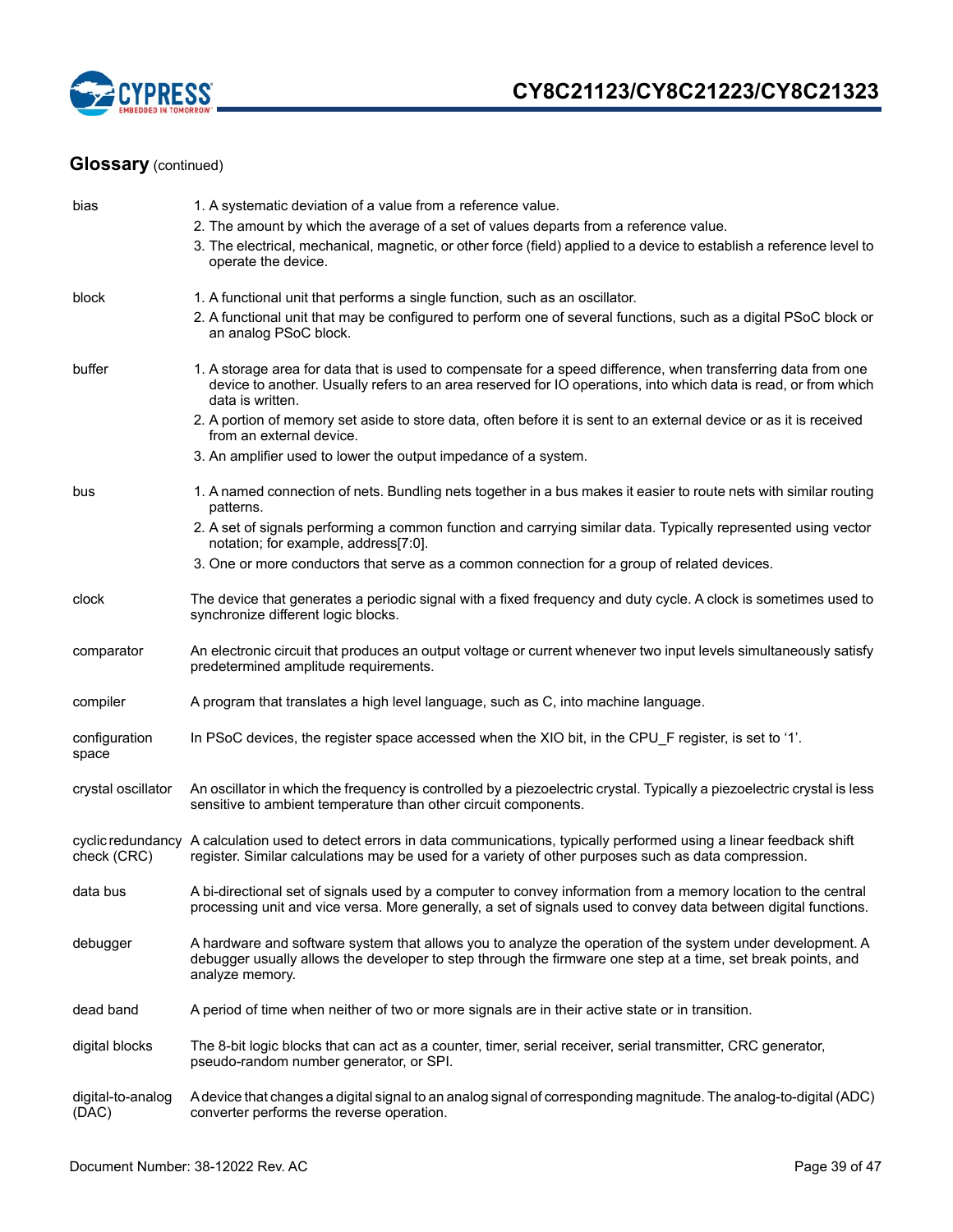

| duty cycle                         | The relationship of a clock period high time to its low time, expressed as a percent.                                                                                                                                                                                                                                                                                                                                                                                                                                                                                                 |
|------------------------------------|---------------------------------------------------------------------------------------------------------------------------------------------------------------------------------------------------------------------------------------------------------------------------------------------------------------------------------------------------------------------------------------------------------------------------------------------------------------------------------------------------------------------------------------------------------------------------------------|
| emulator                           | Duplicates (provides an emulation of) the functions of one system with a different system, so that the second<br>system appears to behave like the first system.                                                                                                                                                                                                                                                                                                                                                                                                                      |
| <b>External Reset</b><br>(XRES)    | An active high signal that is driven into the PSoC device. It causes all operation of the CPU and blocks to stop<br>and return to a pre-defined state.                                                                                                                                                                                                                                                                                                                                                                                                                                |
| Flash                              | An electrically programmable and erasable, non-volatile technology that provides you the programmability and<br>data storage of EPROMs, plus in-system erasability. Non-volatile means that the data is retained when power is<br>OFF.                                                                                                                                                                                                                                                                                                                                                |
| Flash block                        | The smallest amount of Flash ROM space that may be programmed at one time and the smallest amount of Flash<br>space that may be protected. A Flash block holds 64 bytes.                                                                                                                                                                                                                                                                                                                                                                                                              |
| frequency                          | The number of cycles or events per unit of time, for a periodic function.                                                                                                                                                                                                                                                                                                                                                                                                                                                                                                             |
| gain                               | The ratio of output current, voltage, or power to input current, voltage, or power, respectively. Gain is usually<br>expressed in dB.                                                                                                                                                                                                                                                                                                                                                                                                                                                 |
| $I^2C$                             | A two-wire serial computer bus by Philips Semiconductors (now NXP Semiconductors). I2C is an Inter-Integrated<br>Circuit. It is used to connect low-speed peripherals in an embedded system. The original system was created in<br>the early 1980s as a battery control interface, but it was later used as a simple internal bus system for building<br>control electronics. I2C uses only two bi-directional pins, clock and data, both running at +5 V and pulled high<br>with resistors. The bus operates at 100 kbits/second in standard mode and 400 kbits/second in fast mode. |
| ICE                                | The in-circuit emulator that allows you to test the project in a hardware environment, while viewing the debugging<br>device activity in a software environment (PSoC Designer).                                                                                                                                                                                                                                                                                                                                                                                                      |
|                                    | input/output (I/O) A device that introduces data into or extracts data from a system.                                                                                                                                                                                                                                                                                                                                                                                                                                                                                                 |
| interrupt                          | A suspension of a process, such as the execution of a computer program, caused by an event external to that<br>process, and performed in such a way that the process can be resumed.                                                                                                                                                                                                                                                                                                                                                                                                  |
| interrupt service<br>routine (ISR) | A block of code that normal code execution is diverted to when the M8C receives a hardware interrupt. Many<br>interrupt sources may each exist with its own priority and individual ISR code block. Each ISR code block ends<br>with the RETI instruction, returning the device to the point in the program where it left normal program execution.                                                                                                                                                                                                                                   |
| jitter                             | 1. A misplacement of the timing of a transition from its ideal position. A typical form of corruption that occurs on<br>serial data streams.                                                                                                                                                                                                                                                                                                                                                                                                                                          |
|                                    | 2. The abrupt and unwanted variations of one or more signal characteristics, such as the interval between<br>successive pulses, the amplitude of successive cycles, or the frequency or phase of successive cycles.                                                                                                                                                                                                                                                                                                                                                                   |
| (LVD)                              | low-voltage detect A circuit that senses $V_{DD}$ and provides an interrupt to the system when $V_{DD}$ falls lower than a selected threshold.                                                                                                                                                                                                                                                                                                                                                                                                                                        |
| M8C                                | An 8-bit Harvard-architecture microprocessor. The microprocessor coordinates all activity inside a PSoC by<br>interfacing to the Flash, SRAM, and register space.                                                                                                                                                                                                                                                                                                                                                                                                                     |
| master device                      | A device that controls the timing for data exchanges between two devices. Or when devices are cascaded in<br>width, the master device is the one that controls the timing for data exchanges between the cascaded devices<br>and an external interface. The controlled device is called the slave device.                                                                                                                                                                                                                                                                             |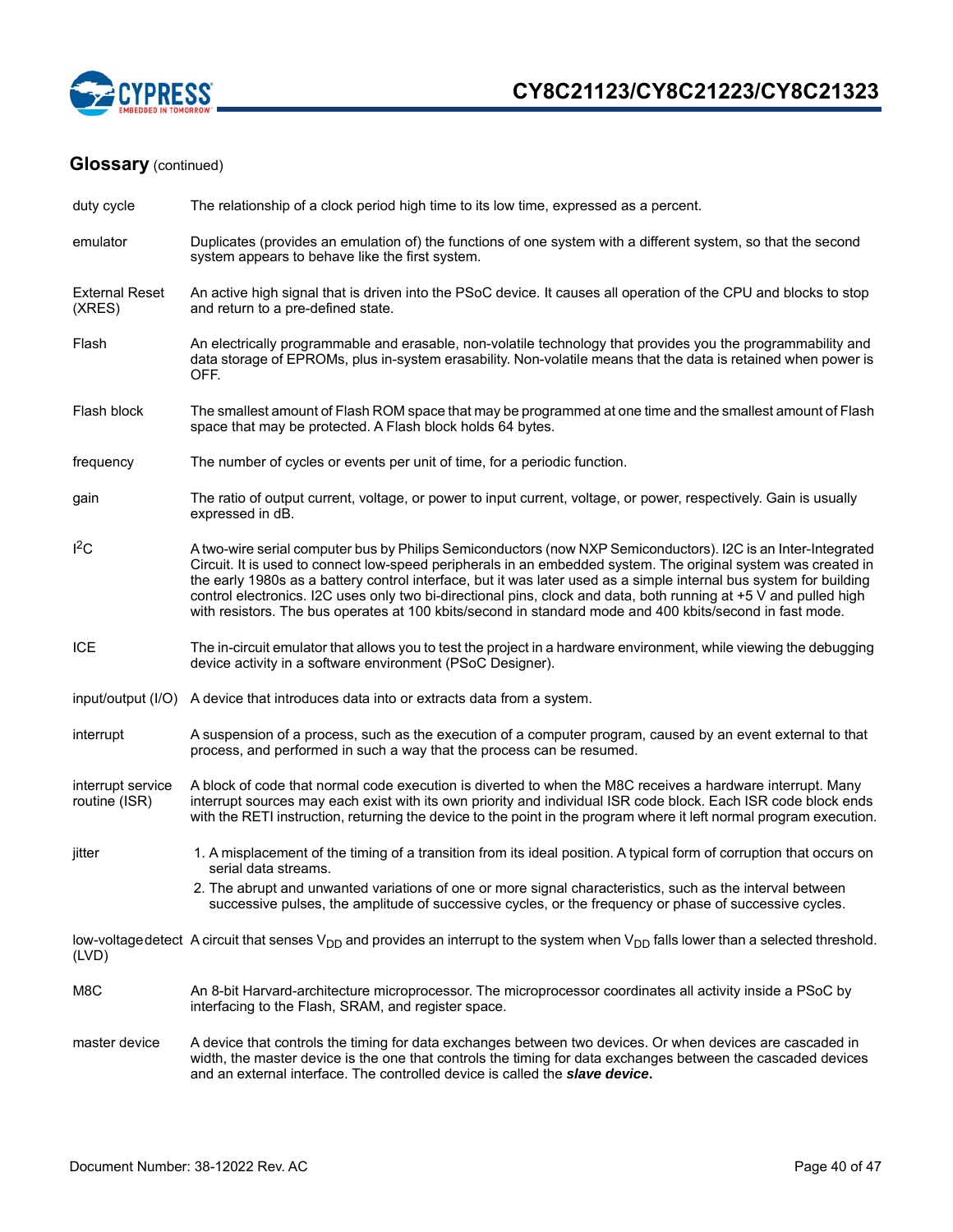

| microcontroller                | An integrated circuit chip that is designed primarily for control systems and products. In addition to a CPU, a<br>microcontroller typically includes memory, timing circuits, and IO circuitry. The reason for this is to permit the<br>realization of a controller with a minimal quantity of chips, thus achieving maximal possible miniaturization. This<br>in turn, reduces the volume and the cost of the controller. The microcontroller is normally not used for<br>general-purpose computation as is a microprocessor. |  |  |
|--------------------------------|---------------------------------------------------------------------------------------------------------------------------------------------------------------------------------------------------------------------------------------------------------------------------------------------------------------------------------------------------------------------------------------------------------------------------------------------------------------------------------------------------------------------------------|--|--|
| mixed-signal                   | The reference to a circuit containing both analog and digital techniques and components.                                                                                                                                                                                                                                                                                                                                                                                                                                        |  |  |
| modulator                      | A device that imposes a signal on a carrier.                                                                                                                                                                                                                                                                                                                                                                                                                                                                                    |  |  |
| noise                          | 1. A disturbance that affects a signal and that may distort the information carried by the signal.<br>2. The random variations of one or more characteristics of any entity such as voltage, current, or data.                                                                                                                                                                                                                                                                                                                  |  |  |
| oscillator                     | A circuit that may be crystal controlled and is used to generate a clock frequency.                                                                                                                                                                                                                                                                                                                                                                                                                                             |  |  |
| parity                         | A technique for testing transmitting data. Typically, a binary digit is added to the data to make the sum of all the<br>digits of the binary data either always even (even parity) or always odd (odd parity).                                                                                                                                                                                                                                                                                                                  |  |  |
| Phase-locked<br>loop (PLL)     | An electronic circuit that controls an <i>oscillator</i> so that it maintains a constant phase angle relative to a reference<br>signal.                                                                                                                                                                                                                                                                                                                                                                                         |  |  |
| pinouts                        | The pin number assignment: the relation between the logical inputs and outputs of the PSoC device and their<br>physical counterparts in the printed circuit board (PCB) package. Pinouts involve pin numbers as a link between<br>schematic and PCB design (both being computer generated files) and may also involve pin names.                                                                                                                                                                                                |  |  |
| port                           | A group of pins, usually eight.                                                                                                                                                                                                                                                                                                                                                                                                                                                                                                 |  |  |
| Power on reset<br>(POR)        | A circuit that forces the PSoC device to reset when the voltage is lower than a pre-set level. This is one type of<br>hardware reset.                                                                                                                                                                                                                                                                                                                                                                                           |  |  |
| PSoC <sup>®</sup>              | Cypress Semiconductor's PSoC <sup>®</sup> is a registered trademark and Programmable System-on-Chip™ is a trademark<br>of Cypress.                                                                                                                                                                                                                                                                                                                                                                                              |  |  |
|                                | PSoC Designer™ The software for Cypress' Programmable System-on-Chip technology.                                                                                                                                                                                                                                                                                                                                                                                                                                                |  |  |
| pulse width<br>modulator (PWM) | An output in the form of duty cycle which varies as a function of the applied measurand.                                                                                                                                                                                                                                                                                                                                                                                                                                        |  |  |
| <b>RAM</b>                     | An acronym for random access memory. A data-storage device from which data can be read out and new data<br>can be written in.                                                                                                                                                                                                                                                                                                                                                                                                   |  |  |
| register                       | A storage device with a specific capacity, such as a bit or byte.                                                                                                                                                                                                                                                                                                                                                                                                                                                               |  |  |
| reset                          | A means of bringing a system back to a know state. See hardware reset and software reset.                                                                                                                                                                                                                                                                                                                                                                                                                                       |  |  |
| <b>ROM</b>                     | An acronym for read only memory. A data-storage device from which data can be read out, but new data cannot<br>be written in.                                                                                                                                                                                                                                                                                                                                                                                                   |  |  |
| serial                         | 1. Pertaining to a process in which all events occur one after the other.                                                                                                                                                                                                                                                                                                                                                                                                                                                       |  |  |
|                                | 2. Pertaining to the sequential or consecutive occurrence of two or more related activities in a single device or<br>channel.                                                                                                                                                                                                                                                                                                                                                                                                   |  |  |
| settling time                  | The time it takes for an output signal or value to stabilize after the input has changed from one value to another.                                                                                                                                                                                                                                                                                                                                                                                                             |  |  |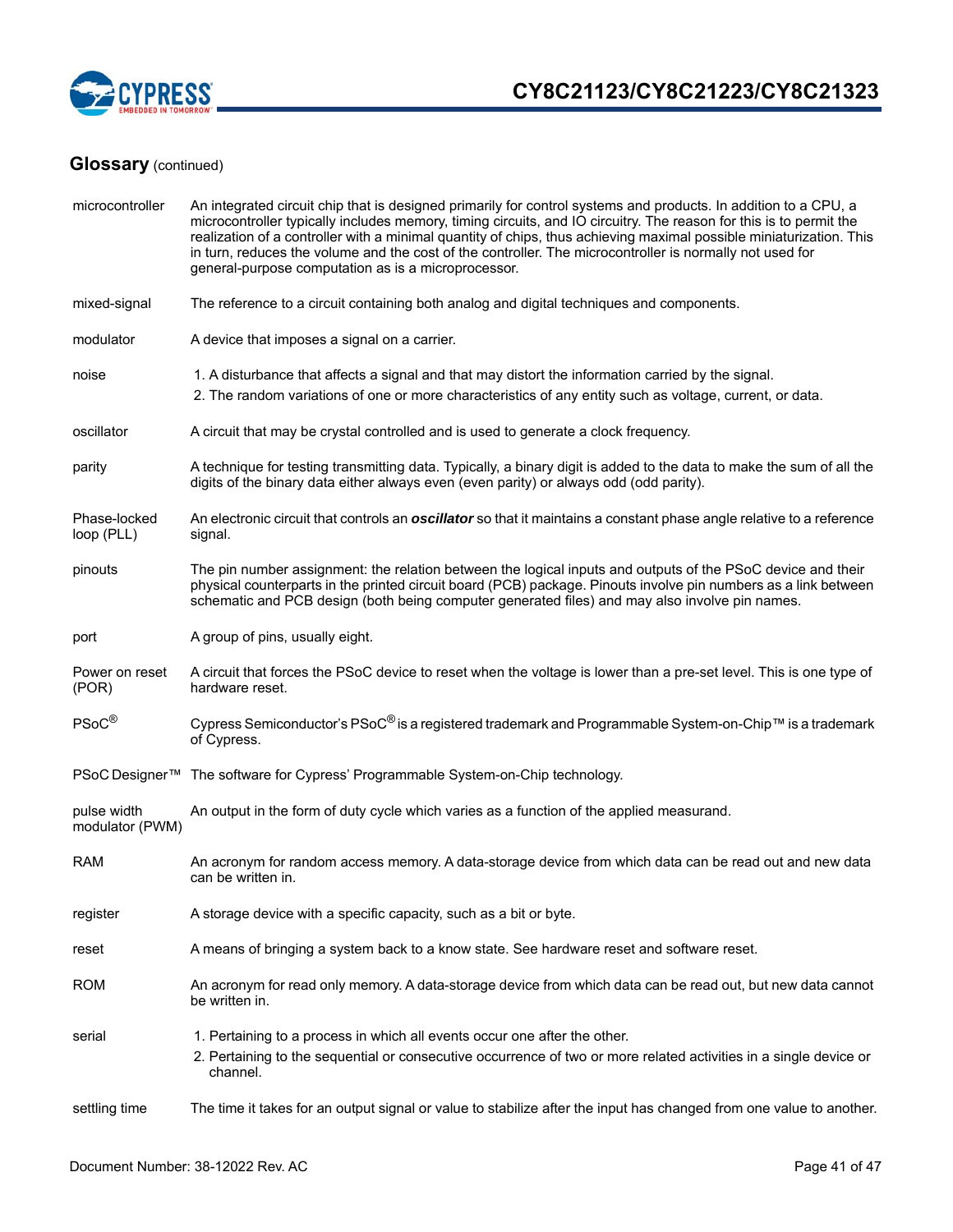

| shift register  | A memory storage device that sequentially shifts a word either left or right to output a stream of serial data.                                                                                                                                                                                                                                              |
|-----------------|--------------------------------------------------------------------------------------------------------------------------------------------------------------------------------------------------------------------------------------------------------------------------------------------------------------------------------------------------------------|
| slave device    | A device that allows another device to control the timing for data exchanges between two devices. Or when<br>devices are cascaded in width, the slave device is the one that allows another device to control the timing of data<br>exchanges between the cascaded devices and an external interface. The controlling device is called the master<br>device. |
| <b>SRAM</b>     | An acronym for static random access memory. A memory device where you can store and retrieve data at a high<br>rate of speed. The term static is used because, after a value is loaded into an SRAM cell, it remains unchanged<br>until it is explicitly altered or until power is removed from the device.                                                  |
| <b>SROM</b>     | An acronym for supervisory read only memory. The SROM holds code that is used to boot the device, calibrate<br>circuitry, and perform Flash operations. The functions of the SROM may be accessed in normal user code,<br>operating from Flash.                                                                                                              |
| stop bit        | A signal following a character or block that prepares the receiving device to receive the next character or block.                                                                                                                                                                                                                                           |
| synchronous     | 1. A signal whose data is not acknowledged or acted upon until the next active edge of a clock signal.<br>2. A system whose operation is synchronized by a clock signal.                                                                                                                                                                                     |
| tri-state       | A function whose output can adopt three states: 0, 1, and Z (high-impedance). The function does not drive any<br>value in the Z state and, in many respects, may be considered to be disconnected from the rest of the circuit,<br>allowing another output to drive the same net.                                                                            |
| <b>UART</b>     | A UART or universal asynchronous receiver-transmitter translates between parallel bits of data and serial bits.                                                                                                                                                                                                                                              |
| user modules    | Pre-build, pre-tested hardware/firmware peripheral functions that take care of managing and configuring the lower<br>level Analog and Digital PSoC Blocks. User Modules also provide high level API (Application Programming<br><b>Interface)</b> for the peripheral function.                                                                               |
| user space      | The bank 0 space of the register map. The registers in this bank are more likely to be modified during normal<br>program execution and not just during initialization. Registers in bank 1 are most likely to be modified only during<br>the initialization phase of the program.                                                                            |
| V <sub>DD</sub> | A name for a power net meaning "voltage drain." The most positive power supply signal. Usually 5 V or 3.3 V.                                                                                                                                                                                                                                                 |
| $V_{SS}$        | A name for a power net meaning "voltage source." The most negative power supply signal.                                                                                                                                                                                                                                                                      |
| watchdog timer  | A timer that must be serviced periodically. If it is not serviced, the CPU resets after a specified period of time.                                                                                                                                                                                                                                          |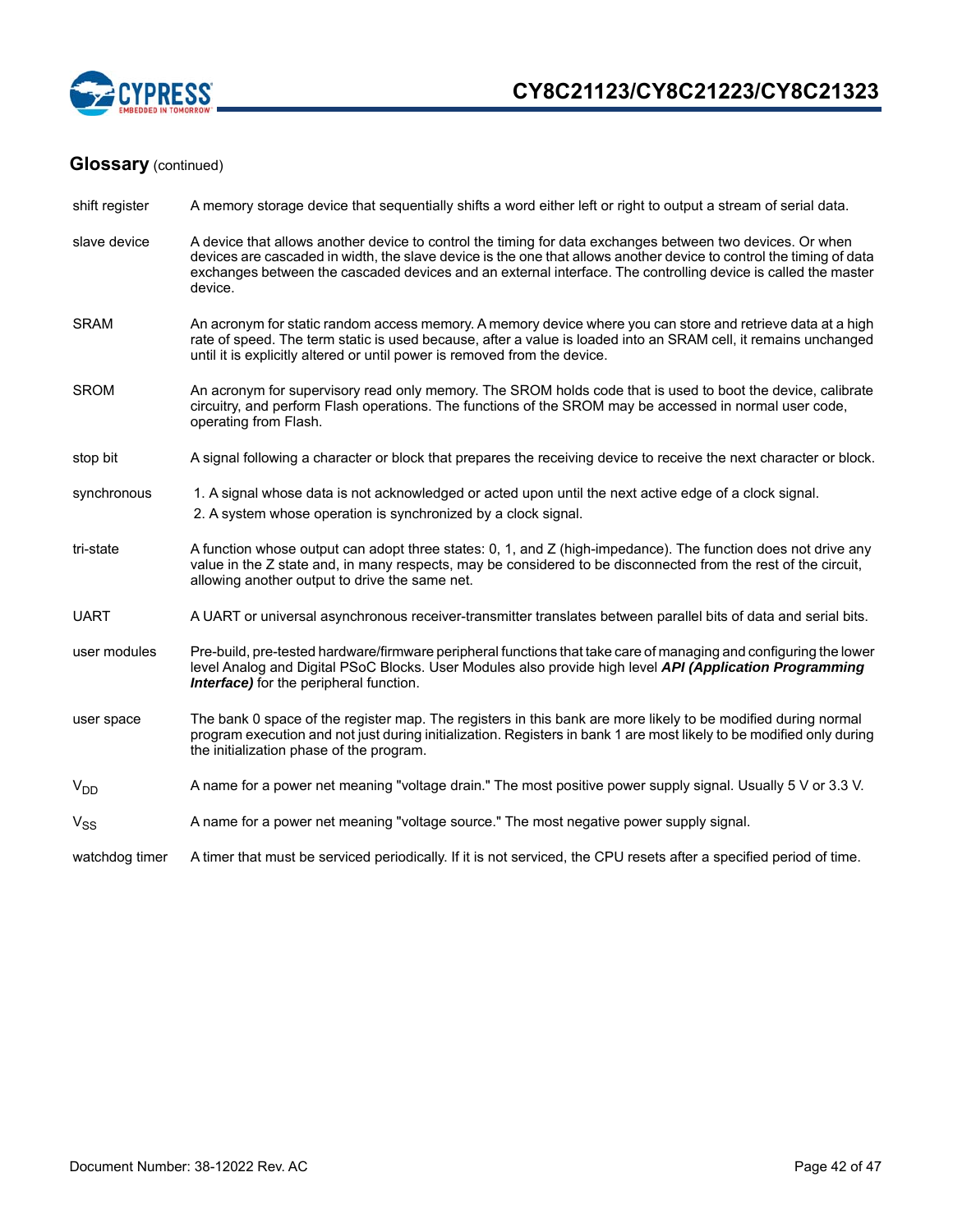

## **Errata**

This section describes the errata for the CY8C21x23 PSoC<sup>®</sup> programmable system-on-chip family. Details include errata trigger conditions, scope of impact, available workarounds, and silicon revision applicability.

Contact your local Cypress Sales Representative if you have questions.

### **Part Numbers Affected**

| <b>Part Number</b> | <b>Ordering Information</b> |
|--------------------|-----------------------------|
|                    | CY8C21123-24SXI             |
|                    | CY8C21123-24SXIT            |
|                    | CY8C21223-24SXI             |
|                    | CY8C21223-24SXIT            |
| CY8C21123          | CY8C21323-24PVXI            |
|                    | CY8C21323-24PVXIT           |
|                    | CY8C21323-24LFXI            |
|                    | CY8C21323-24LFXIT           |
|                    | CY8C21323-24LQXI            |
|                    | CY8C21323-24LQXIT           |

### **CY8C21123 Qualification Status**

Product Status: Production

### **CY8C21123 Errata Summary**

The following table defines the errata applicability to available CY8C21123 family devices. An "X" indicates that the errata pertains to the selected device.

**Note** Errata items, in the table below, are hyperlinked. Click on any item entry to jump to its description.

| <b>Items</b>                                                                                       | <b>Part Number</b> | <b>Silicon Revision</b> | <b>Fix Status</b>                                         |
|----------------------------------------------------------------------------------------------------|--------------------|-------------------------|-----------------------------------------------------------|
| <b>If 1.1 Internal Main Oscillator (IMO) Tolerance Deviation at</b><br><b>Temperature Extremes</b> | CY8C21123          |                         | I No silicon fix is planned. I<br>Workaround is required. |

### **1. Internal Main Oscillator (IMO) Tolerance Deviation at Temperature Extremes**

### ■ **Problem Definition**

Asynchronous Digital Communications Interfaces may fail framing beyond 0 to 70 °C. This problem does not affect end-product usage between 0 and 70 °C.

### ■ **Parameters Affected**

The IMO frequency tolerance. The worst case deviation when operated below 0 °C and above +70 °C and within the upper and lower datasheet temperature range is ±5%.

### ■ **Trigger Condition(S)**

The asynchronous Rx/Tx clock source IMO frequency tolerance may deviate beyond the data sheet limit of ±2.5% when operated beyond the temperature range of 0 to  $+70$  °C.

■ **Scope of Impact** 

This problem may affect UART, IrDA, and FSK implementations.

■ **Workaround** 

Implement a quartz crystal stabilized clock source on at least one end of the asynchronous digital communications interface.

■ **Fix Status**

No silicon fix is planned. The workaround mentioned above should be used.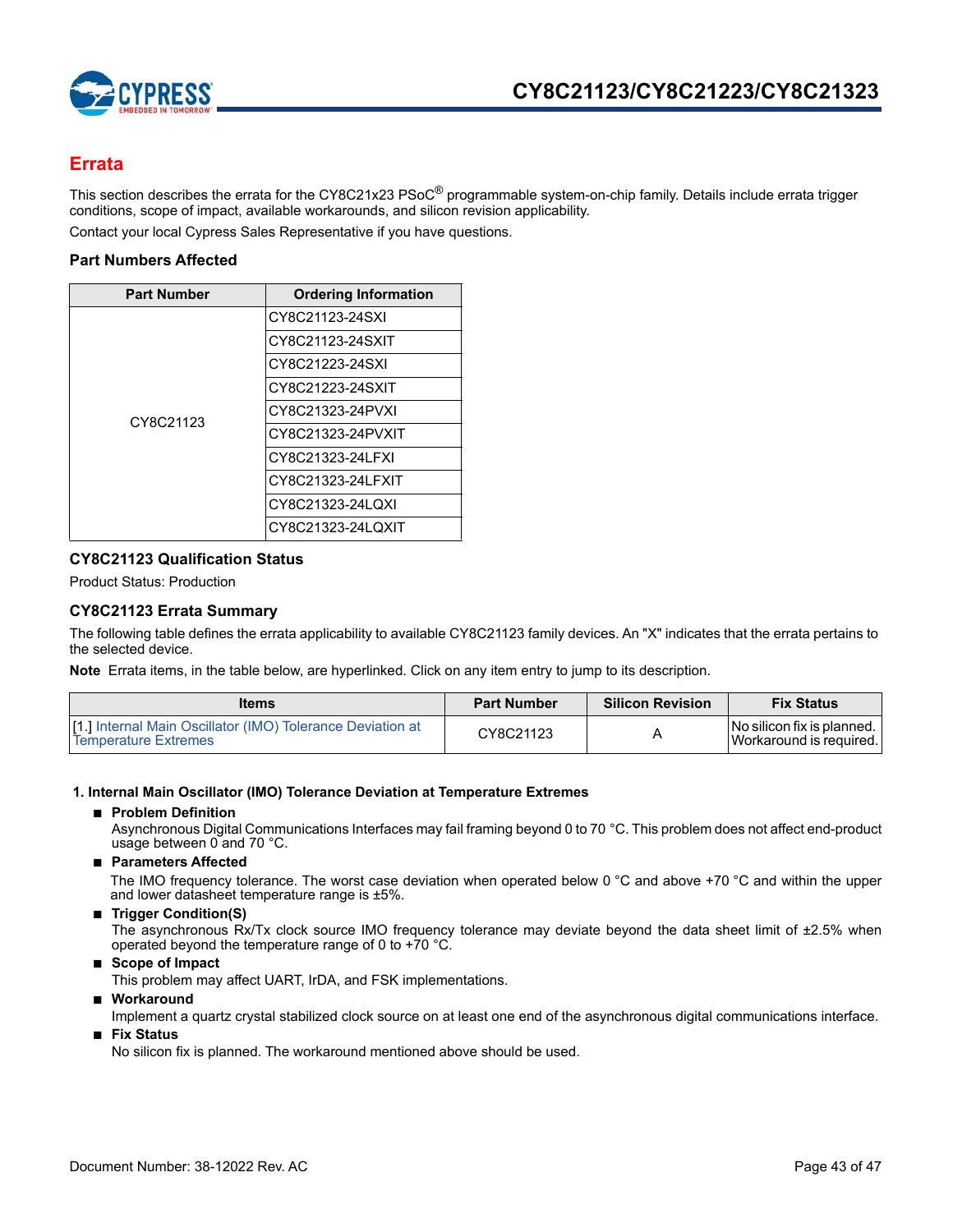

# **Document History Page**

|                   | Document Title: CY8C21123/CY8C21223/CY8C21323, PSoC® Programmable System-on-Chip™<br>Document Number: 38-12022 |                            |                                  |                                                                                                                                                                                                                                                                                                                                                                                                                                                                                                                                                 |  |
|-------------------|----------------------------------------------------------------------------------------------------------------|----------------------------|----------------------------------|-------------------------------------------------------------------------------------------------------------------------------------------------------------------------------------------------------------------------------------------------------------------------------------------------------------------------------------------------------------------------------------------------------------------------------------------------------------------------------------------------------------------------------------------------|--|
| <b>Revision</b>   | <b>ECN</b>                                                                                                     | Orig. of<br>Change         | <b>Submission</b><br><b>Date</b> | <b>Description of Change</b>                                                                                                                                                                                                                                                                                                                                                                                                                                                                                                                    |  |
| $***$             | 133248                                                                                                         | <b>NWJ</b>                 | See ECN                          | New silicon and document (Revision **).                                                                                                                                                                                                                                                                                                                                                                                                                                                                                                         |  |
| *A                | 208900                                                                                                         | <b>NWJ</b>                 | See ECN                          | Add new part, new package and update all ordering codes to Pb-free.                                                                                                                                                                                                                                                                                                                                                                                                                                                                             |  |
| *B                | 212081                                                                                                         | <b>NWJ</b>                 | See ECN                          | Expand and prepare Preliminary version.                                                                                                                                                                                                                                                                                                                                                                                                                                                                                                         |  |
| $^{\star}$ C      | 227321                                                                                                         | <b>CMS</b> Team            | See ECN                          | Update specs., data, format.                                                                                                                                                                                                                                                                                                                                                                                                                                                                                                                    |  |
| *D                | 235973                                                                                                         | <b>SFV</b>                 | See ECN                          | Updated Overview and Electrical Spec. chapters, along with 24-pin pinout.<br>Added CMP GO EN register (1,64h) to mapping table.                                                                                                                                                                                                                                                                                                                                                                                                                 |  |
| *E                | 290991                                                                                                         | HMT                        | See ECN                          | Update datasheet standards per SFV memo. Fix device table. Add part<br>numbers to pinouts and fine tune. Change 20-pin SSOP to CY8C21323. Add<br>Reflow Temp. table. Update diagrams and specs.                                                                                                                                                                                                                                                                                                                                                 |  |
| $\overline{F}$    | 301636                                                                                                         | <b>HMT</b>                 | See ECN                          | DC Chip-Level Specification changes. Update links to new CY.com Portal.                                                                                                                                                                                                                                                                                                                                                                                                                                                                         |  |
| *G                | 324073                                                                                                         | <b>HMT</b>                 | See ECN                          | Obtained clearer 16 SOIC package. Update Thermal Impedances and Solder<br>Reflow tables. Re-add pinout ISSP notation. Fix ADC type-o. Fix TMP register<br>names. Update Electrical Specifications. Add CY logo. Update CY copyright.<br>Make datasheet Final.                                                                                                                                                                                                                                                                                   |  |
| *H                | 2588457                                                                                                        | KET / HMI /<br><b>AESA</b> | 10/22/2008                       | New package information on page 9. Converted datasheet to new template.<br>Added 16-Pin OFN package diagram.                                                                                                                                                                                                                                                                                                                                                                                                                                    |  |
| $^*$              | 2618175                                                                                                        | OGNE /<br><b>PYRS</b>      | 12/09/2008                       | Added Note in Ordering Information Section. Changed title from PSoC<br>Mixed-Signal Array to PSoC Programmable System-on-Chip. Updated<br>'Development Tools' and 'Designing with PSoC Designer' sections on pages<br>$5$ and $6$                                                                                                                                                                                                                                                                                                               |  |
| *J                | 2682782                                                                                                        | MAXK /<br><b>AESA</b>      | 04/03/2009                       | Corrected 16 COL pinout.                                                                                                                                                                                                                                                                                                                                                                                                                                                                                                                        |  |
| *K                | 2699713                                                                                                        | <b>MAXK</b>                | 04/29/2009                       | Minor ECN to correct paragraph style of 16 COL Pinout. No change in content.                                                                                                                                                                                                                                                                                                                                                                                                                                                                    |  |
| *L                | 2762497                                                                                                        | <b>JVY</b>                 | 09/11/2009                       | Updated DC GPIO, AC Chip-Level, and AC Programming Specifications as<br>follows:<br>Modified F <sub>IMO6</sub> and T <sub>WRITE</sub> specifications.<br>Replaced $T_{RAMP}$ time) specification with $SR_{POWER}$ <sub>UP</sub> (slew rate) specifi-<br>cation.<br>Added note [11] to Flash Endurance specification.<br>Added I <sub>OH</sub> , I <sub>OL</sub> , DC <sub>ILO</sub> , F <sub>32K U</sub> , T <sub>POWERUP</sub> , T <sub>ERASEALL</sub> , T <sub>PROGRAM</sub> HOT, and<br>T <sub>PROGRAM</sub> <sub>COLD</sub> specifications |  |
| $*M$              | 2792630                                                                                                        | <b>TTO</b>                 | 10/26/2009                       | Updated ordering information for CY8C21223-24LGXI to indicate availability<br>of XRES pin.                                                                                                                                                                                                                                                                                                                                                                                                                                                      |  |
| *N                | 2901653                                                                                                        | <b>NJF</b>                 | 03/30/2010                       | Changed 16-pin COL to 16-pin QFN in the datasheet.<br>Added Contents.<br>Updated links in Sales, Solutions, and Legal Information<br>Updated Cypress website links.<br>Added T <sub>BAKETEMP</sub> and T <sub>BAKETIME</sub> parameters in Absolute Maximum Ratings<br>Updated 5-V and 3.3-V AC Chip-Level Specifications<br>Updated Notes in Packaging Information and package diagrams.<br><b>Updated Ordering Code Definitions</b>                                                                                                           |  |
| $^\star \text{O}$ | 2928895                                                                                                        | YJI                        | 05/06/2010                       | No technical updates.<br>Included with EROS spec.                                                                                                                                                                                                                                                                                                                                                                                                                                                                                               |  |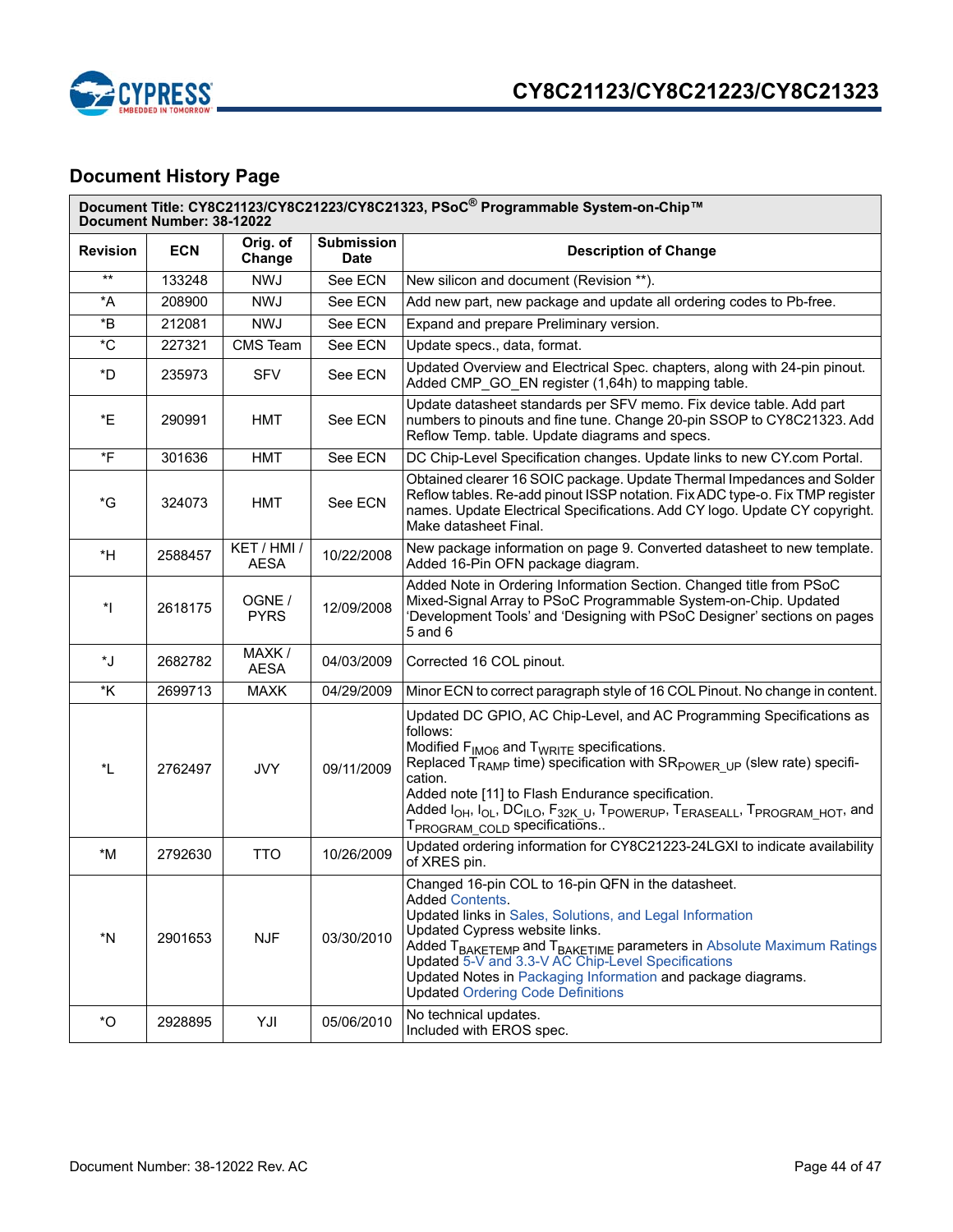

## **Document History Page (continued)**

| Document Title: CY8C21123/CY8C21223/CY8C21323, PSoC® Programmable System-on-Chip™<br>Document Number: 38-12022 |            |                       |                                  |                                                                                                                                                                                                                                                                                                                                                                                                                                                                                                                                                                                                                                                                                                                                                                         |  |  |
|----------------------------------------------------------------------------------------------------------------|------------|-----------------------|----------------------------------|-------------------------------------------------------------------------------------------------------------------------------------------------------------------------------------------------------------------------------------------------------------------------------------------------------------------------------------------------------------------------------------------------------------------------------------------------------------------------------------------------------------------------------------------------------------------------------------------------------------------------------------------------------------------------------------------------------------------------------------------------------------------------|--|--|
| <b>Revision</b>                                                                                                | <b>ECN</b> | Orig. of<br>Change    | <b>Submission</b><br><b>Date</b> | <b>Description of Change</b>                                                                                                                                                                                                                                                                                                                                                                                                                                                                                                                                                                                                                                                                                                                                            |  |  |
| *P                                                                                                             | 3044869    | <b>NJF</b>            | 10/01/2010                       | Added PSoC Device Characteristics table.<br>Added DC I <sup>2</sup> C Specifications table.<br>Added $F_{32K,U}$ max limit.<br>Added Tjit_IMO specification, removed existing jitter specifications.<br>Updated Units of Measure, Acronyms, Glossary, and References sections.<br>Updated solder reflow specifications.<br>No specific changes were made to AC Digital Block Specifications table and<br>I <sup>2</sup> C Timing Diagram. They were updated for clearer understanding.<br>Updated Figure 13 since the labelling for y-axis was incorrect.<br>Template and styles update.                                                                                                                                                                                |  |  |
| *Q                                                                                                             | 3263669    | YJI                   | 05/23/2011                       | Updated 16-pin SOIC and 20-pin SSOP package diagrams.<br><b>Updated Development Tool Selection and Designing with PSoC Designer</b><br>sections.                                                                                                                                                                                                                                                                                                                                                                                                                                                                                                                                                                                                                        |  |  |
| *R                                                                                                             | 3383787    | <b>GIR</b>            | 09/26/2011                       | The text "Pin must be left floating" is included under Description of NC pin in<br>Table 6 on page 11.<br>Updated Table 37 on page 35 for improved clarity.                                                                                                                                                                                                                                                                                                                                                                                                                                                                                                                                                                                                             |  |  |
| *S                                                                                                             | 3558729    | <b>RJVB</b>           | 03/22/2012                       | Updated 16-pin SOIC package.                                                                                                                                                                                                                                                                                                                                                                                                                                                                                                                                                                                                                                                                                                                                            |  |  |
| *T                                                                                                             | 3598261    | LURE /<br><b>XZNG</b> | 04/24/2012                       | Changed the PWM description string from "8- to 32-bit" to "8- and 16-bit".                                                                                                                                                                                                                                                                                                                                                                                                                                                                                                                                                                                                                                                                                              |  |  |
| *U                                                                                                             | 3649990    | BVI / YLIU            | 06/19/2012                       | Updated description of NC pin as "No Connection. Pin must be left floating"                                                                                                                                                                                                                                                                                                                                                                                                                                                                                                                                                                                                                                                                                             |  |  |
| *V                                                                                                             | 3873870    | <b>UVS</b>            | 01/18/2013                       | <b>Updated Packaging Information:</b><br>spec 51-85068 – Changed revision from $*D$ to $*E$ .<br>spec 001-09116 – Changed revision from $*F$ to $*G$ .<br>spec 51-85203 - Changed revision from *C to *D.                                                                                                                                                                                                                                                                                                                                                                                                                                                                                                                                                               |  |  |
| $^{\star}{\rm W}$                                                                                              | 3993321    | <b>UVS</b>            | 05/07/2013                       | Added Errata.                                                                                                                                                                                                                                                                                                                                                                                                                                                                                                                                                                                                                                                                                                                                                           |  |  |
| *X                                                                                                             | 4067216    | <b>UVS</b>            | 07/18/2013                       | Added Errata footnotes (Note 19).<br><b>Updated Features:</b><br>Replaced 2.5% with 5% under "Precision, programmable clocking".<br><b>Updated Electrical Specifications:</b><br><b>Updated AC Electrical Characteristics:</b><br><b>Updated AC Chip-Level Specifications:</b><br>Added Note 19 and referred the same note in F <sub>IMO24</sub> parameter.<br>Updated minimum and maximum values of $F_{IMO24}$ parameter.<br><b>Updated AC Digital Block Specifications:</b><br>Replaced all instances of maximum value "49.2" with "50.4" and "24.6" with<br>"25.2" in Table 28.<br><b>Updated Packaging Information:</b><br>spec 51-85066 – Changed revision from $E$ to $E$ .<br>spec 001-09116 – Changed revision from $*G$ to $*H$ .<br>Updated to new template. |  |  |
| *Y                                                                                                             | 4479648    | <b>RJVB</b>           | 08/20/2014                       | <b>Updated Errata:</b><br>Updated CY8C21123 Errata Summary:<br>Updated details in "Fix Status" column in the table.<br>Updated details in "Fix Status" bulleted point below the table.                                                                                                                                                                                                                                                                                                                                                                                                                                                                                                                                                                                  |  |  |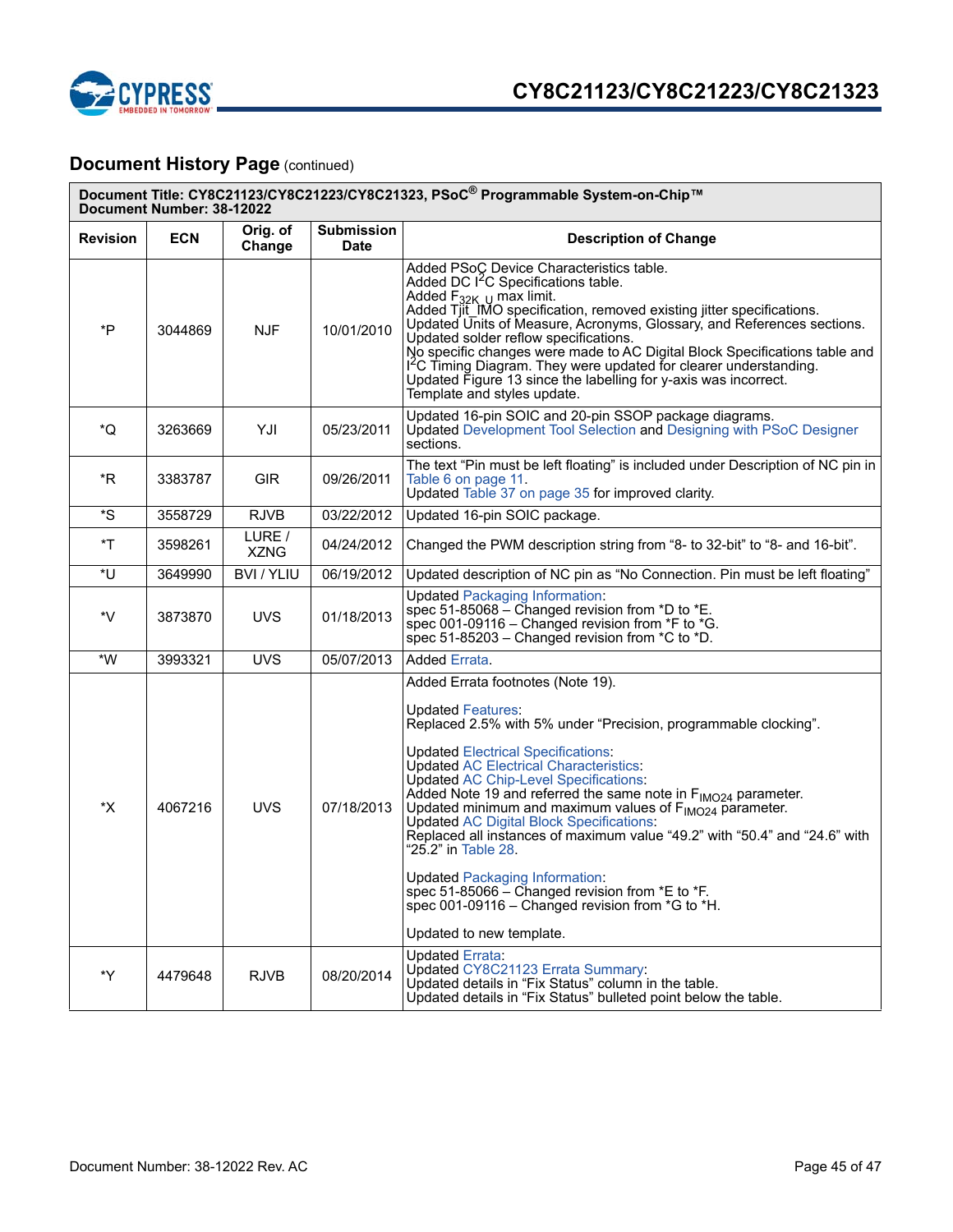

## **Document History Page (continued)**

| Document Title: CY8C21123/CY8C21223/CY8C21323, PSoC® Programmable System-on-Chip™<br>Document Number: 38-12022 |            |                    |                                  |                                                                                                                                                                                                                                                                                                                                                                                                                                                                                    |  |  |  |
|----------------------------------------------------------------------------------------------------------------|------------|--------------------|----------------------------------|------------------------------------------------------------------------------------------------------------------------------------------------------------------------------------------------------------------------------------------------------------------------------------------------------------------------------------------------------------------------------------------------------------------------------------------------------------------------------------|--|--|--|
| <b>Revision</b>                                                                                                | <b>ECN</b> | Orig. of<br>Change | <b>Submission</b><br><b>Date</b> | <b>Description of Change</b>                                                                                                                                                                                                                                                                                                                                                                                                                                                       |  |  |  |
| *7                                                                                                             | 4623500    | <b>DIMA</b>        | 01/14/2015                       | Updated Pin Information:<br>Updated 20-Pin Part Pinout:<br>Updated Table 5:<br>Added Note 6 and referred the same note in description of pin 5 and pin 10.<br>Updated 24-Pin Part Pinout:<br>Updated Table 6:<br>Added Note 9 and referred the same note in description of pin 3, pin 9 and<br>pin 21.<br><b>Updated Packaging Information:</b><br>spec 51-85066 - Changed revision from *F to *G.<br>spec 51-85077 – Changed revision from *E to *F.<br>Completing Sunset Review. |  |  |  |
| AA                                                                                                             | 5090662    | <b>ARVI</b>        | 01/18/2016                       | Updated Ordering Information, Ordering Code Definitions, and Errata.<br>Updated figure title in Figure 19.<br>Updated Table 38.<br>Updated Figure 15 (spec 51-85066 *G to *H) in Packaging Information.<br>Added Figure 20 (spec 001-13937 *F) in Packaging Information.                                                                                                                                                                                                           |  |  |  |
| AB                                                                                                             | 5773393    | AESATMP9           | 06/14/2017                       | Updated logo and copyright.                                                                                                                                                                                                                                                                                                                                                                                                                                                        |  |  |  |
| AC                                                                                                             | 5974328    | <b>ARVI</b>        | 11/22/2017                       | Updated Figure 15 (spec 51-85066 *H to *I) in Packaging Information.                                                                                                                                                                                                                                                                                                                                                                                                               |  |  |  |